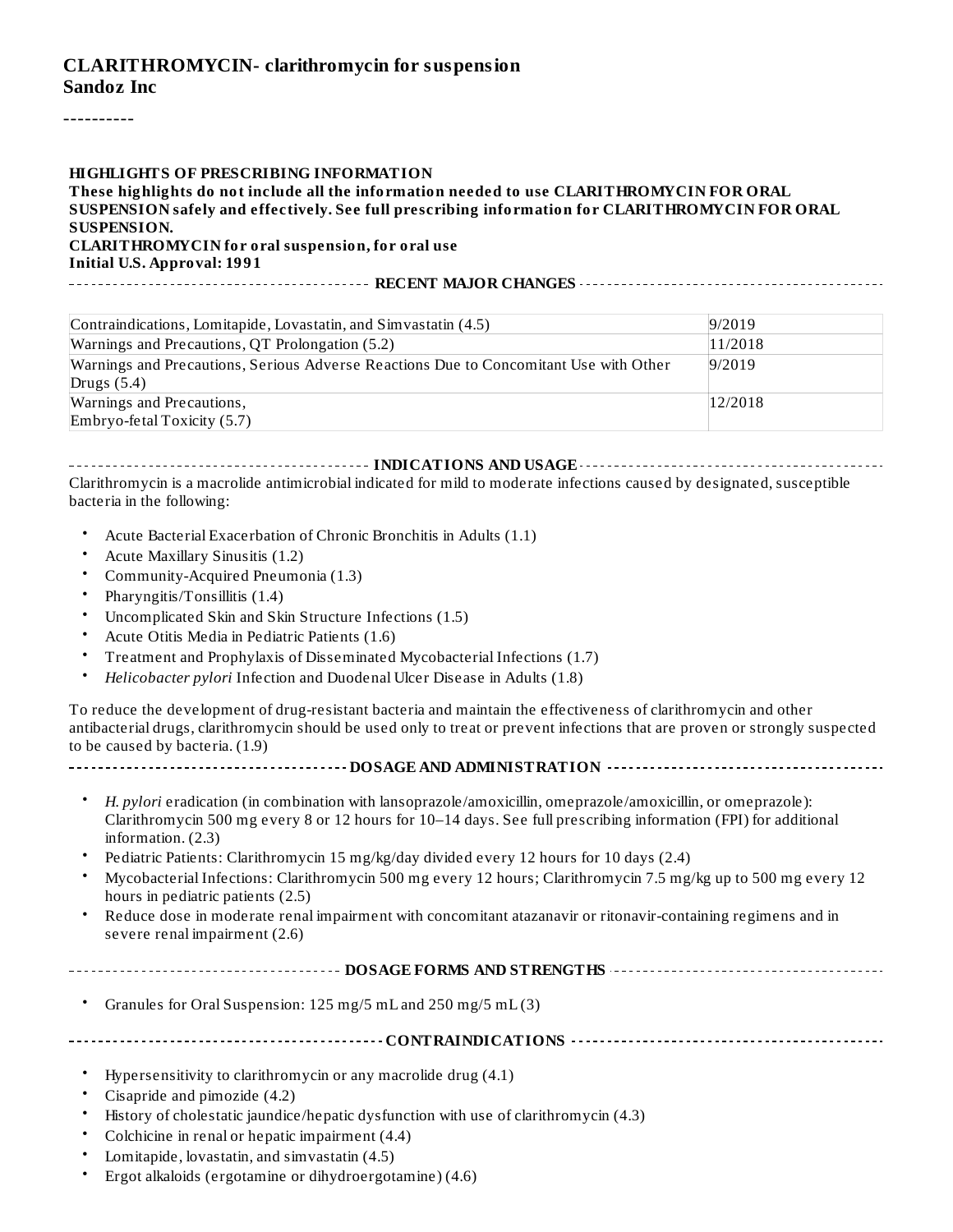**See 17 for PATIENT COUNSELING INFORMATION.**

**Revised: 9/2019**

#### **FULL PRESCRIBING INFORMATION: CONTENTS\* 1 INDICATIONS AND USAGE**

- 1.1 Acute Bacterial Exacerbation of Chronic Bronchitis
- 1.2 Acute Maxillary Sinusitis
- 1.3 Community-Acquired Pneumonia
- 1.4 Pharyngitis/Tonsillitis
- 1.5 Uncomplicated Skin and Skin Structure Infections
- 1.6 Acute Otitis Media
- 1.7 Treatment and Prophylaxis of Disseminated Mycobacterial Infections
- 1.10 Usage

# **2 DOSAGE AND ADMINISTRATION**

- 2.1 Important Administration Instructions
- 2.4 Pediatric Dosage
- 2.5 Dosage Regimens for Mycobacterial Infections
- 2.6 Dosage Adjustment in Patients with Renal Impairment
- 2.7 Dosage Adjustment Due to Drug Interactions
- 2.8 Reconstitution of Clarithromycin for Oral Suspension

## **3 DOSAGE FORMS AND STRENGTHS**

## **4 CONTRAINDICATIONS**

- 4.1 Hypersensitivity
- 4.2 Cisapride and Pimozide
- 4.3 Cholestatic Jaundice/Hepatic Dysfunction
- 4.4 Colchicine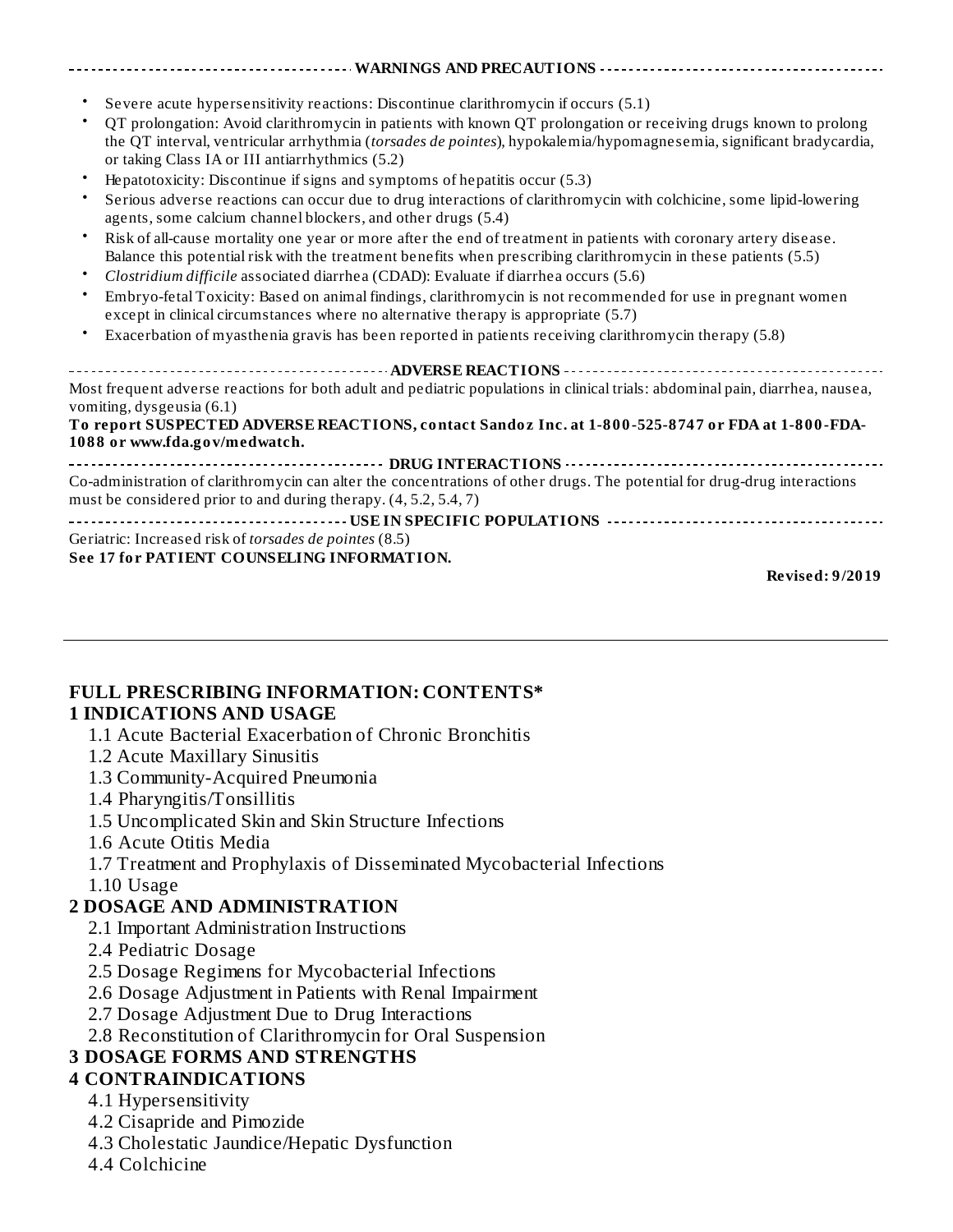- 4.5 Lomitapide, Lovastatin, and Simvastatin
- 4.6 Ergot Alkaloids
- 4.7 Contraindications for Co-administered Drugs

# **5 WARNINGS AND PRECAUTIONS**

- 5.1 Severe Acute Hypersensitivity Reactions
- 5.2 QT Prolongation
- 5.3 Hepatotoxicity
- 5.4 Serious Adverse Reactions Due to Concomitant Use with Other Drugs
- 5.5 All-Cause Mortality in Patients with Coronary Artery Disease 1 to 10 Years after
- Clarithromycin Exposure
- 5.6 *Clostridium difficile* Associated Diarrhea
- 5.7 Embryo-fetal Toxicity
- 5.8 Exacerbation of Myasthenia Gravis
- 5.9 Development of Drug Resistant Bacteria

# **6 ADVERSE REACTIONS**

- 6.1 Clinical Trials Experience
- 6.2 Postmarketing Experience

# **7 DRUG INTERACTIONS**

# **8 USE IN SPECIFIC POPULATIONS**

- 8.1 Pregnancy
- 8.2 Lactation
- 8.3 Females and Males of Reproductive Potential
- 8.4 Pediatric Use
- 8.5 Geriatric Use
- 8.6 Renal and Hepatic Impairment

# **10 OVERDOSAGE**

# **11 DESCRIPTION**

# **12 CLINICAL PHARMACOLOGY**

- 12.1 Mechanism of Action
- 12.3 Pharmacokinetics
- 12.4 Microbiology

# **13 NONCLINICAL TOXICOLOGY**

- 13.1 Carcinogenesis, Mutagenesis, Impairment of Fertility
- 13.2 Animal Toxicology and/or Pharmacology

# **14 CLINICAL STUDIES**

- 14.1 Mycobacterial Infections
- 14.2 Otitis Media
- 14.3 *H. pylori* Eradication to Decrease the Risk of Duodenal Ulcer Recurrence

# **15 REFERENCES**

# **16 HOW SUPPLIED/STORAGE AND HANDLING**

# **17 PATIENT COUNSELING INFORMATION**

\* Sections or subsections omitted from the full prescribing information are not listed.

# **FULL PRESCRIBING INFORMATION**

# **1 INDICATIONS AND USAGE**

# **1.1 Acute Bacterial Exacerbation of Chronic Bronchitis**

Clarithromycin is indicated in adults for the treatment of mild to moderate infections caused by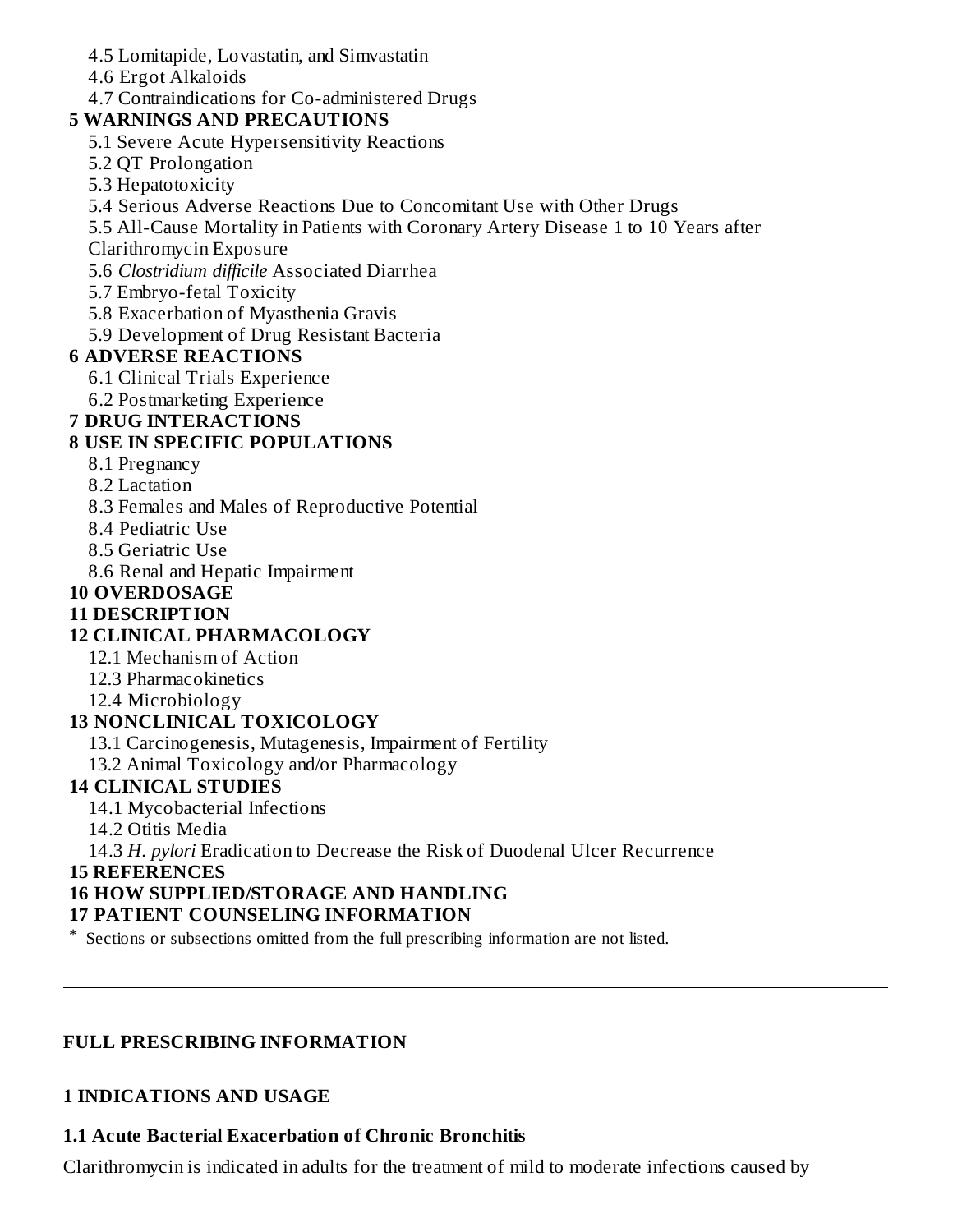susceptible isolates due to *Haemophilus influenzae*, *Haemophilus parainfluenzae*, *Moraxella catarrhalis*, or *Streptococcus pneumoniae* [see *Indications and Usage (1.9)*].

## **1.2 Acute Maxillary Sinusitis**

Clarithromycin is indicated for the treatment of mild to moderate infections caused by susceptible isolates due to *Haemophilus influenzae*, *Moraxella catarrhalis*, or *Streptococcus pneumoniae* [see *Indications and Usage (1.9)*].

## **1.3 Community-Acquired Pneumonia**

Clarithromycin is indicated [see *Indications and Usage (1.9)*]for the treatment of mild to moderate infections caused by susceptible isolates due to:

- *Haemophilus influenzae* (in adults)
- *Mycoplasma pneumoniae*, *Streptococcus pneumoniae*, *Chlamydophila pneumoniae* clarithromycin [in adults and pediatric patients]

## **1.4 Pharyngitis/Tonsillitis**

Clarithromycin is indicated for the treatment of mild to moderate infections caused by susceptible isolates due to *Streptococcus pyogenes* as an alternative in individuals who cannot use first line therapy.

## **1.5 Uncomplicated Skin and Skin Structure Infections**

Clarithromycin is indicated for the treatment of mild to moderate infections caused by susceptible isolates due to *Staphylococcus aureus*, or *Streptococcus pyogenes*.

## **1.6 Acute Otitis Media**

Clarithromycin is indicated in pediatric patients for the treatment of mild to moderate infections caused by susceptible isolates due to *Haemophilus influenzae*, *Moraxella catarrhalis*, or *Streptococcus pneumoniae* [see *Clinical Studies (14.2)*].

# **1.7 Treatment and Prophylaxis of Diss eminated Mycobacterial Infections**

Clarithromycin is indicated for the treatment of mild to moderate infections caused by susceptible isolates due to *Mycobacterium avium* or *Mycobacterium intracellulare* in patients with advanced HIV infection [see *Clinical Studies (14.1)*].

## **1.10 Usage**

To reduce the development of drug-resistant bacteria and maintain the effectiveness of clarithromycin and other antibacterial drugs, clarithromycin should be used only to treat or prevent infections that are proven or strongly suspected to be caused by susceptible bacteria. When culture and susceptibility information are available, they should be considered in selecting or modifying antibacterial therapy. In the absence of such data, local epidemiology and susceptibility patterns may contribute to the empiric selection of therapy.

# **2 DOSAGE AND ADMINISTRATION**

# **2.1 Important Administration Instructions**

Clarithromycin for oral suspension may be given with or without food.

# **2.4 Pediatric Dosage**

The recommended daily dosage is 15 mg/kg/day divided every 12 hours for 10 days (up to the adult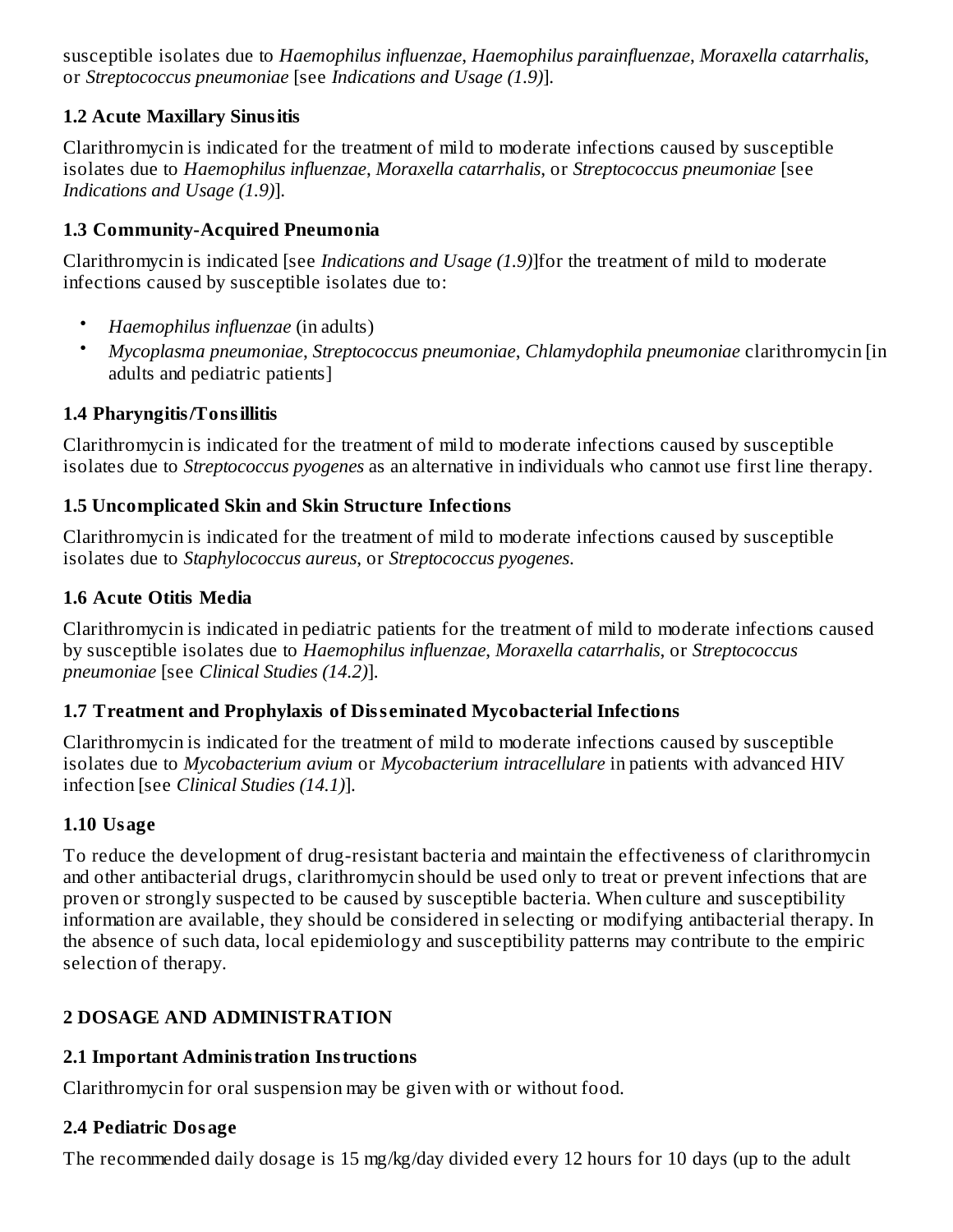dose). Refer to dosage regimens for mycobacterial infections in pediatric patients for additional dosage information [see *Dosage and Administration (2.5)*].

# **2.5 Dosage Regimens for Mycobacterial Infections**

For the treatment of disseminated infection due to *Mycobacterium avium* complex (MAC), clarithromycin is recommended as the primary agents. Clarithromycin should be used in combination with other antimycobacterial drugs (e.g. ethambutol) that have shown *in vitro* activity against MAC or clinical benefit in MAC treatment [see *Clinical Studies (14.1)*].

# *Adult Patients*

For treatment and prophylaxis of mycobacterial infections in adults, the recommended dose of clarithromycin is 500 mg every 12 hours.

# *Pediatric Patients*

For treatment and prophylaxis of mycobacterial infections in pediatric patients, the recommended dose is 7.5 mg/kg every 12 hours up to 500 mg every 12 hours. [see *Use in Specific Populations (8.4)* and *Clinical Studies (14.1)*].

Clarithromycin therapy should continue if clinical response is observed. Clarithromycin can be discontinued when the patient is considered at low risk of disseminated infection.

# **2.6 Dosage Adjustment in Patients with Renal Impairment**

See **Table 2** for dosage adjustment in patients with moderate or severe renal impairment with or without concomitant atazanavir or ritonavir-containing regimens [see *Drug Interactions (7)*].

# **Table 2.** Clarithromycin **Dosage Adjustments in Patients with Renal Impairment**

|                                                                                                                                                | Recommended<br><b>ClarithromycinDosage</b><br><b>Reduction</b> |
|------------------------------------------------------------------------------------------------------------------------------------------------|----------------------------------------------------------------|
| Patients with severe renal impairment<br>$CL_{cr}$ of <30 mL/min)                                                                              | Reduce the dosage of<br>Clarithromycin by 50%                  |
| Patients with moderate renal impairment<br>$CL_{cr}$ of 30 to 60 mL/min) taking<br>concomitant atazanavir or ritonavir-<br>containing regimens | Reduce the dosage of<br>Clarithromycin by 50%                  |
| Patients with severe renal impairment<br>$CL_{cr}$ of <30 mL/min) taking<br>concomitant atazanavir or ritonavir-<br>containing regimens        | Reduce the dosage of<br>Clarithromycin by 75%                  |

# **2.7 Dosage Adjustment Due to Drug Interactions**

Decrease the dose of clarithromycin by 50 % when co-administered with atazanavir [see *Drug Interactions (7)*]. Dosage adjustments for other drugs when co-administered with clarithromycin may be recommended due to drug interactions [see *Drug Interactions (7)*].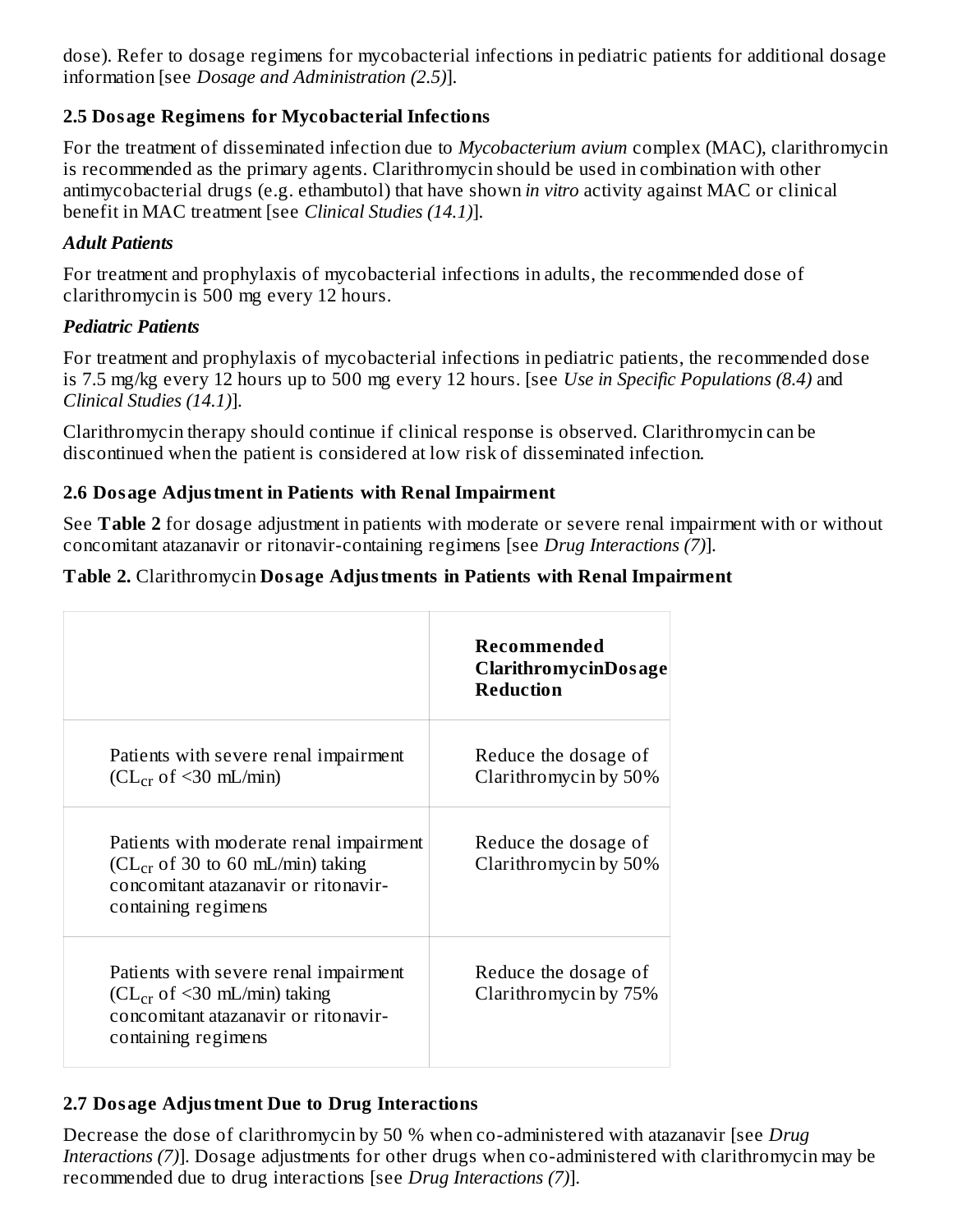## **2.8 Reconstitution of Clarithromycin for Oral Suspension**

The supplied clarithromycin granules must be reconstituted with water prior to administration of clarithromycin for oral suspension. **Table 3** below indicates the volume of water to be added when reconstituting. To reconstitute:

- a. Add half the volume of water to the bottle containing the clarithromycin granules and shake vigorously.
- b. Add the remainder of water to the bottle and shake.

Shake well before each use. After mixing, store at  $15^{\circ}$  to  $30^{\circ}$ C (59 $^{\circ}$  to  $86^{\circ}$ F) and use within

14 days. Do not refrigerate.

## **Table 3. Volume of Water to be Added When Reconstituting Clarithromycin Granules**

| <b>Total Volume After</b><br><b>Reconstitution</b> | <b>Clarithromycin Concentration</b><br><b>After Reconstitution</b> | <b>Amount of Water</b><br>to be Added |
|----------------------------------------------------|--------------------------------------------------------------------|---------------------------------------|
| $50$ mL                                            | $125 \text{ mg}/5 \text{ mL}$                                      | $29.5$ mL                             |
| $100$ mL                                           | $125 \text{ mg}/5 \text{ mL}$                                      | 59 mL                                 |
| $50$ mL                                            | $250 \text{ mg}/5 \text{ mL}$                                      | $28.5$ mL                             |
| $100$ mL                                           | $250 \text{ mg}/5 \text{ mL}$                                      | 57 mL                                 |

## **3 DOSAGE FORMS AND STRENGTHS**

Clarithromycin is available as:

- Clarithromycin for oral suspension (white to off-white granules before reconstitution; white to off-white opaque suspension after reconstitution):
- 125 mg/5 mL concentration available in 50 mL and 100 mL bottles
- 250 mg/5 mL concentration available in 50 mL and 100 mL bottles

# **4 CONTRAINDICATIONS**

## **4.1 Hypers ensitivity**

Clarithromycin is contraindicated in patients with a known hypersensitivity to clarithromycin, erythromycin, or any of the macrolide antibacterial drugs [see *Warnings and Precautions (5.1)*].

## **4.2 Cisapride and Pimozide**

Concomitant administration of clarithromycin with cisapride and pimozide is contraindicated [see

# *Drug Interactions (7)*].

There have been postmarketing reports of drug interactions when clarithromycin is  $\text{col}$  administered with cisapride or pimozide, resulting in cardiac arrhythmias (QT prolongation, ventricular tachycardia, ventricular fibrillation, and *torsades de pointes*) most likely due to inhibition of metabolism of these drugs by clarithromycin. Fatalities have been reported.

# **4.3 Cholestatic Jaundice/Hepatic Dysfunction**

Clarithromycin is contraindicated in patients with a history of cholestatic jaundice or hepatic dysfunction associated with prior use of clarithromycin.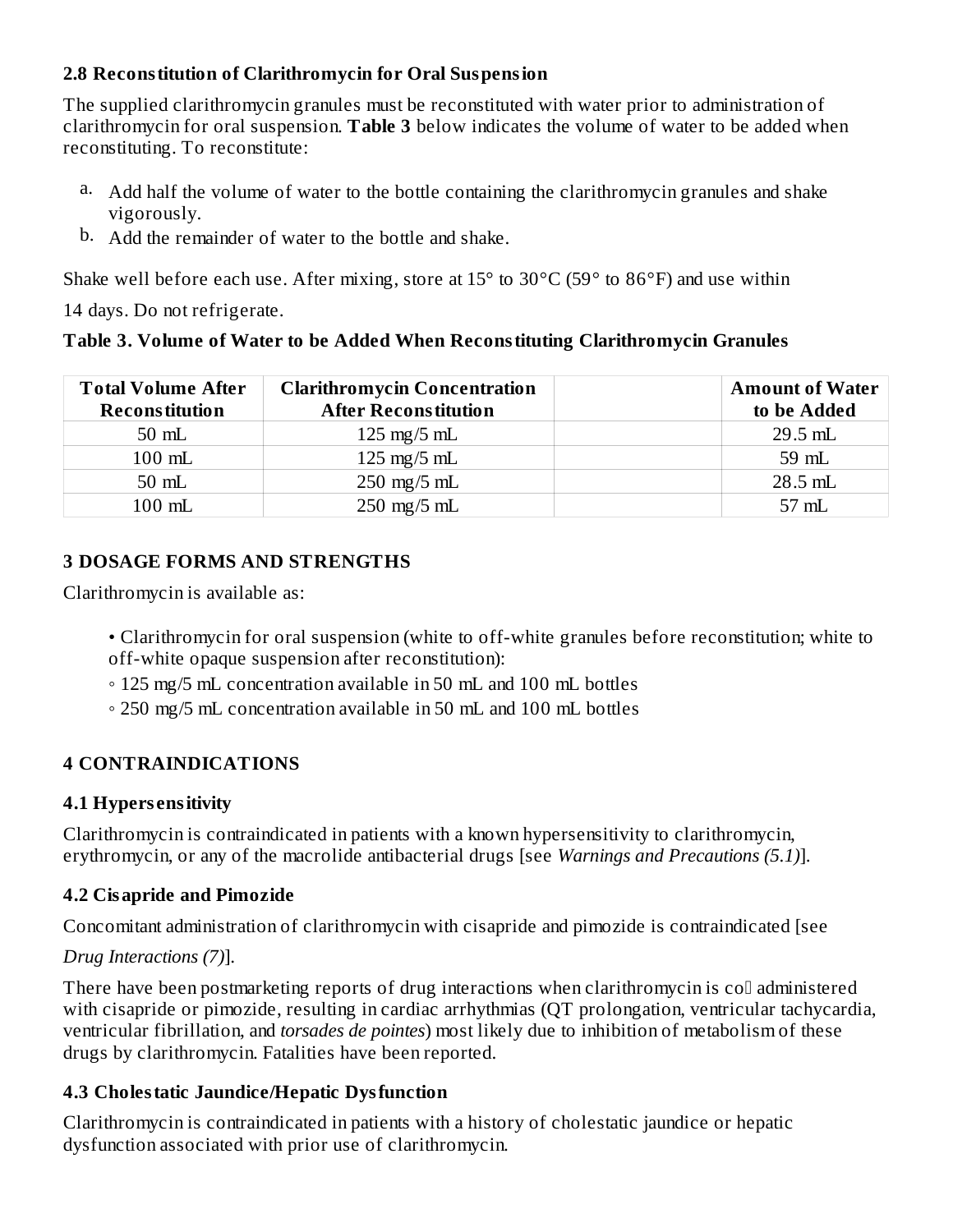# **4.4 Colchicine**

Concomitant administration of clarithromycin and colchicine is contraindicated in patients with renal or hepatic impairment.

## **4.5 Lomitapide, Lovastatin, and Simvastatin**

Concomitant administration of clarithromycin with lomitapide is contraindicated due to potential for markedly increased transaminases [see *Warnings and Precautions (5.4)* and *Drug Interactions (7)*].

Concomitant administration of clarithromycin with HMG-CoA reductase inhibitors (statins) that are extensively metabolized by CYP3A4 (lovastatin or simvastatin) is contraindicated, due to the increased risk of myopathy, including rhabdomyolysis [*see Warnings and Precautions (5.4)* and *Drug Interactions (7)*].

## **4.6 Ergot Alkaloids**

Concomitant administration of clarithromycin and ergotamine or dihydroergotamine is contraindicated [see *Drug Interactions (7)*].

## **4.7 Contraindications for Co-administered Drugs**

For information about contraindications of other drugs indicated in combination with clarithromycin, refer to their full prescribing information (contraindications section).

## **5 WARNINGS AND PRECAUTIONS**

## **5.1 Severe Acute Hypers ensitivity Reactions**

In the event of severe acute hypersensitivity reactions, such as anaphylaxis, Stevens-Johnson Syndrome, toxic epidermal necrolysis, drug rash with eosinophilia and systemic symptoms (DRESS), Henoch-Schonlein purpura, and acute generalized exanthematous pustulosis, discontinue clarithromycin therapy immediately and institute appropriate treatment.

## **5.2 QT Prolongation**

• Clarithromycin has been associated with prolongation of the QT interval and infrequent cases of arrhythmia. Cases of *torsades de pointes* have been spontaneously reported during postmarketing surveillance in patients receiving clarithromycin. Fatalities have been reported.

Avoid clarithromycin in the following patients:

- patients with known prolongation of the QT interval, ventricular cardiac arrhythmia, including *torsades de pointes*
- patients receiving drugs known to prolong the QT interval [see *alsoContraindications (4.2)]*
- patients with ongoing proarrhythmic conditions such as uncorrected hypokalemia or hypomagnesemia, clinically significant bradycardia and in patients receiving Class IA (e.g., quinidine, procainamide, disopyramide) or Class III (e.g., dofetilide, amiodarone, sotalol) antiarrhythmic agents.

Elderly patients may be more susceptible to drug-associated effects on the QT interval [see *Use in Specific Populations (8.5)*].

## **5.3 Hepatotoxicity**

Hepatic dysfunction, including increased liver enzymes, and hepatocellular and/or cholestatic hepatitis, with or without jaundice, has been reported with clarithromycin. This hepatic dysfunction may be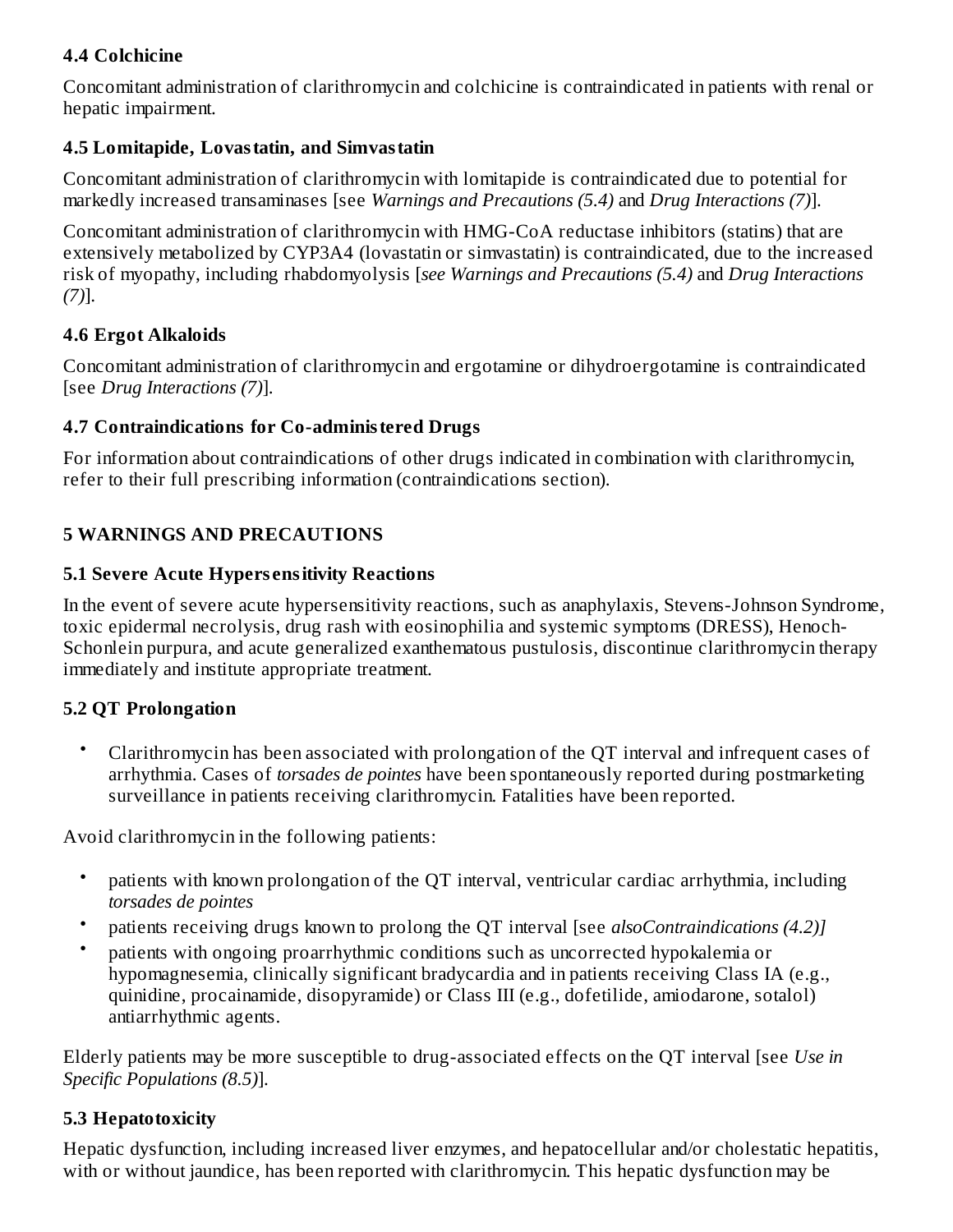severe and is usually reversible. In some instances, hepatic failure with fatal outcome has been reported and generally has been associated with serious underlying diseases and/or concomitant medications. Symptoms of hepatitis can include anorexia, jaundice, dark urine, pruritus, or tender abdomen. Discontinue clarithromycin immediately if signs and symptoms of hepatitis occur.

# **5.4 Serious Advers e Reactions Due to Concomitant Us e with Other Drugs**

*Drugs metabolized by CYP3A4:* Serious adverse reactions have been reported in patients taking clarithromycin concomitantly with CYP3A4 substrates. These include colchicine toxicity with colchicine; markedly increased transaminases with lomitapide; rhabdomyolysis with simvastatin, lovastatin, and atorvastatin; hypoglycemia and cardiac arrhythmias (e.g., *torsades de pointes*) with disopyramide; and hypotension and acute kidney injury with calcium channel blockers metabolized by CYP3A4 (e.g., verapamil, amlodipine, diltiazem, nifedipine). Most reports of acute kidney injury with calcium channel blockers metabolized by CYP3A4 involved elderly patients 65 years of age or older. Use clarithromycin with caution when administered concurrently with medications that induce the cytochrome CYP3A4 enzyme. The use of clarithromycin with lomitapide, simvastatin, lovastatin, ergotamine, or dihydroergotamine is contraindicated [see *Contraindications (4.5, 4.6)* and *Drug Interactions (7)*].

*Colchicine:* Life-threatening and fatal drug interactions have been reported in patients treated with clarithromycin and colchicine. Clarithromycin is a strong CYP3A4 inhibitor and this interaction may occur while using both drugs at their recommended doses. If co-administration of clarithromycin and colchicine is necessary in patients with normal renal and hepatic function, reduce the dose of colchicine. Monitor patients for clinical symptoms of colchicine toxicity. Concomitant administration of clarithromycin and colchicine is contraindicated in patients with renal or hepatic impairment [see *Contraindications (4.4)* and *Drug Interactions (7)*].

*Lomitapide:* Concomitant use of clarithromycin with lomitapide is contraindicated *[see Contraindications (4.5)]*. Lomitapide is metabolized by CYP3A4, and concomitant treatment with clarithromycin increases the plasma concentration of lomitapide, which increases the risk of elevation in transaminases *[see Drug Interactions (7)]*. If treatment with clarithromycin cannot be avoided, therapy with lomitapide must be suspended during the course of treatment.

*HMG-CoA Reductase Inhibitors (statins):* Concomitant use of clarithromycin with lovastatin or simvastatin is contraindicated [see *Contraindications (4.5)*] as these statins are extensively metabolized by CYP3A4, and concomitant treatment with clarithromycin increases their plasma concentration, which increases the risk of myopathy, including rhabdomyolysis. Cases of rhabdomyolysis have been reported in patients taking clarithromycin concomitantly with these statins. If treatment with clarithromycin cannot be avoided, therapy with lovastatin or simvastatin must be suspended during the course of treatment.

Exercise caution when prescribing clarithromycin with atorvastatin or pravastatin. In situations where the concomitant use of clarithromycin with atorvastatin or pravastatin cannot be avoided, atorvastatin dose should not exceed 20 mg daily and pravastatin dose should not exceed 40 mg daily. Use of a statin that is not dependent on CYP3A metabolism (e.g. fluvastatin) can be considered. It is recommended to prescribe the lowest registered dose if concomitant use cannot be avoided.

*Oral Hypoglycemic Agents/Insulin:* The concomitant use of clarithromycin and oral hypoglycemic agents and/or insulin can result in significant hypoglycemia. With certain hypoglycemic drugs such as nateglinide, pioglitazone, repaglinide and rosiglitazone, inhibition of CYP3A enzyme by clarithromycin may be involved and could cause hypoglycemia when used concomitantly. Careful monitoring of glucose is recommended [see *Drug Interactions (7)*].

**Quetiapine:** Use quetiapine and clarithromycin concomitantly with caution. Co-administration could result in increased quetiapine exposure and quetiapine related toxicities such as somnolence, orthostatic hypotension, altered state of consciousness, neuroleptic malignant syndrome, and QT prolongation. Refer to quetiapine prescribing information for recommendations on dose reduction if co-administered with CYP3A4 inhibitors such as clarithromycin *[see Drug Interactions (7)].*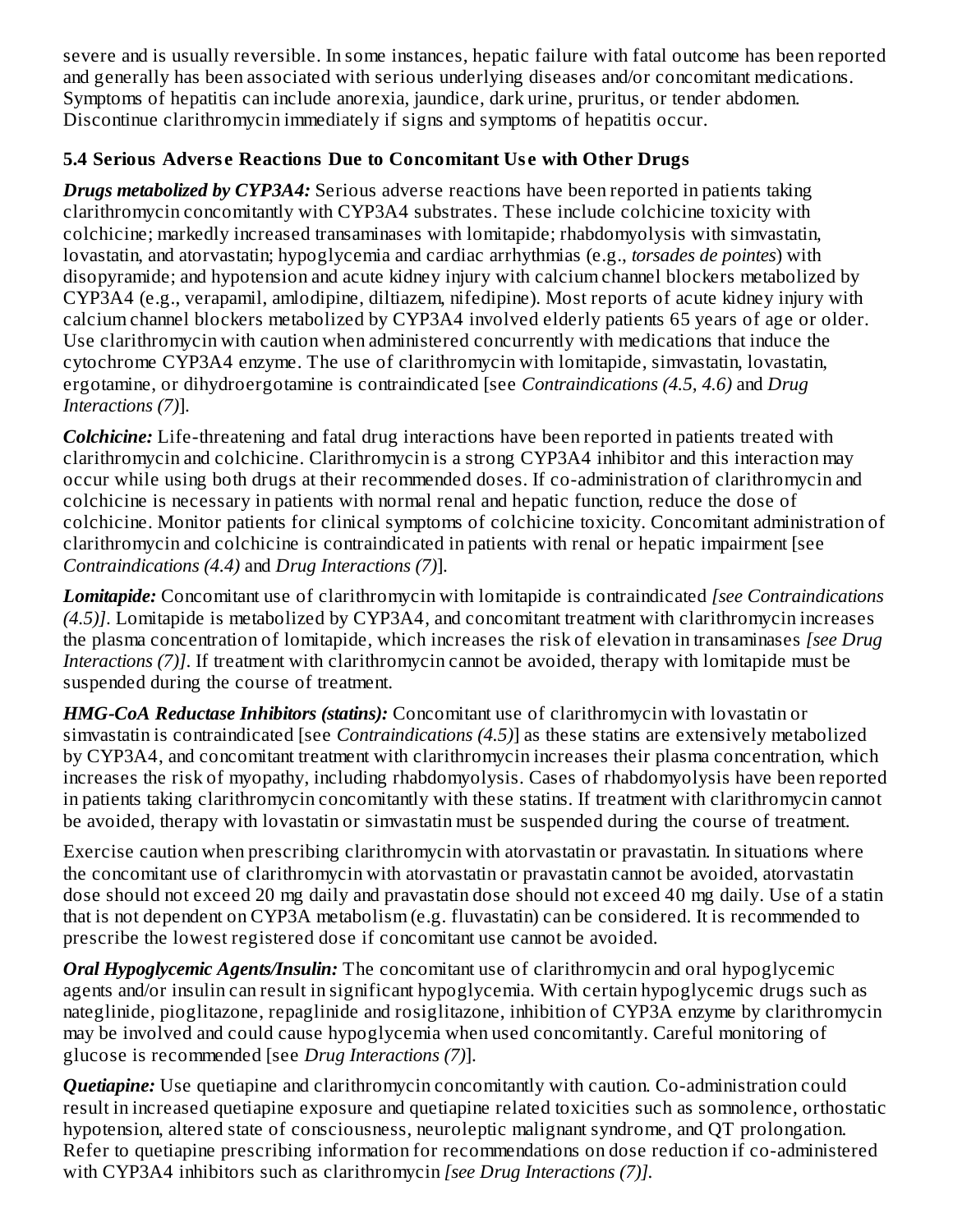*Oral Anticoagulants:* There is a risk of serious hemorrhage and significant elevations in INR and prothrombin time when clarithromycin is co-administered with warfarin. Monitor INR and prothrombin times frequently while patients are receiving clarithromycin and oral anticoagulants concurrently [see *Drug Interactions (7)*].

*Benzodiazepines:* Increased sedation and prolongation of sedation have been reported with concomitant administration of clarithromycin and triazolobenzodiazepines, such as triazolam and midazolam [see *Drug Interactions (7)*].

## **5.5 All-Caus e Mortality in Patients with Coronary Artery Dis eas e 1 to 10 Years after Clarithromycin Exposure**

In one clinical trial evaluating treatment with clarithromycin on outcomes in patients with coronary artery disease, an increase in risk of all-cause mortality one year or more after the end of treatment was observed in patients randomized to receive clarithromycin.<sup>1</sup> Clarithromycin for treatment of coronary artery disease is not an approved indication. The cause of the increased risk has not been established. Other epidemiologic studies evaluating this risk have shown variable results *[see Adverse Reactions (6.1)]*. Consider balancing this potential risk with the treatment benefits when prescribing clarithromycin in patients who have suspected or confirmed coronary artery disease.

# **5.6** *Clostridium difficile* **Associated Diarrhea**

*Clostridium difficile* associated diarrhea (CDAD) has been reported with use of nearly all antibacterial agents, including clarithromycin, and may range in severity from mild diarrhea to fatal colitis. Treatment with antibacterial agents alters the normal flora of the colon leading to overgrowth of *C. difficile*.

*C. difficile* produces toxins A and B which contribute to the development of CDAD. Hypertoxin producing strains of *C. difficile* cause increased morbidity and mortality, as these infections can be refractory to antimicrobial therapy and may require colectomy. CDAD must be considered in all patients who present with diarrhea following antibacterial use. Careful medical history is necessary since CDAD has been reported to occur over two months after the administration of antibacterial agents.

If CDAD is suspected or confirmed, ongoing antibacterial use not directed against *C. difficile* may need to be discontinued. Appropriate fluid and electrolyte management, protein supplementation, antibacterial treatment of *C. difficile*, and surgical evaluation should be instituted as clinically indicated.

# **5.7 Embryo-fetal Toxicity**

Based on findings from animal studies, clarithromycin is not recommended for use in pregnant women except in clinical circumstances where no alternative therapy is appropriate. If clarithromycin is used during pregnancy, or if pregnancy occurs while the patient is taking this drug, the patient should be apprised of the potential hazard to the fetus. Clarithromycin demonstrated adverse effects on pregnancy outcome and/or embryo- fetal development, including fetal malformations, in pregnant animals administered oral clarithromycin [see *Use in Specific Populations (8.1)*].

# **5.8 Exacerbation of Myasthenia Gravis**

Exacerbation of symptoms of myasthenia gravis and new onset of symptoms of myasthenic syndrome has been reported in patients receiving clarithromycin therapy.

# **5.9 Development of Drug Resistant Bacteria**

Prescribing clarithromycin in the absence of a proven or strongly suspected bacterial infection or a prophylactic indication is unlikely to provide benefit to the patient and increases the risk of the development of drug-resistant bacteria.

# **6 ADVERSE REACTIONS**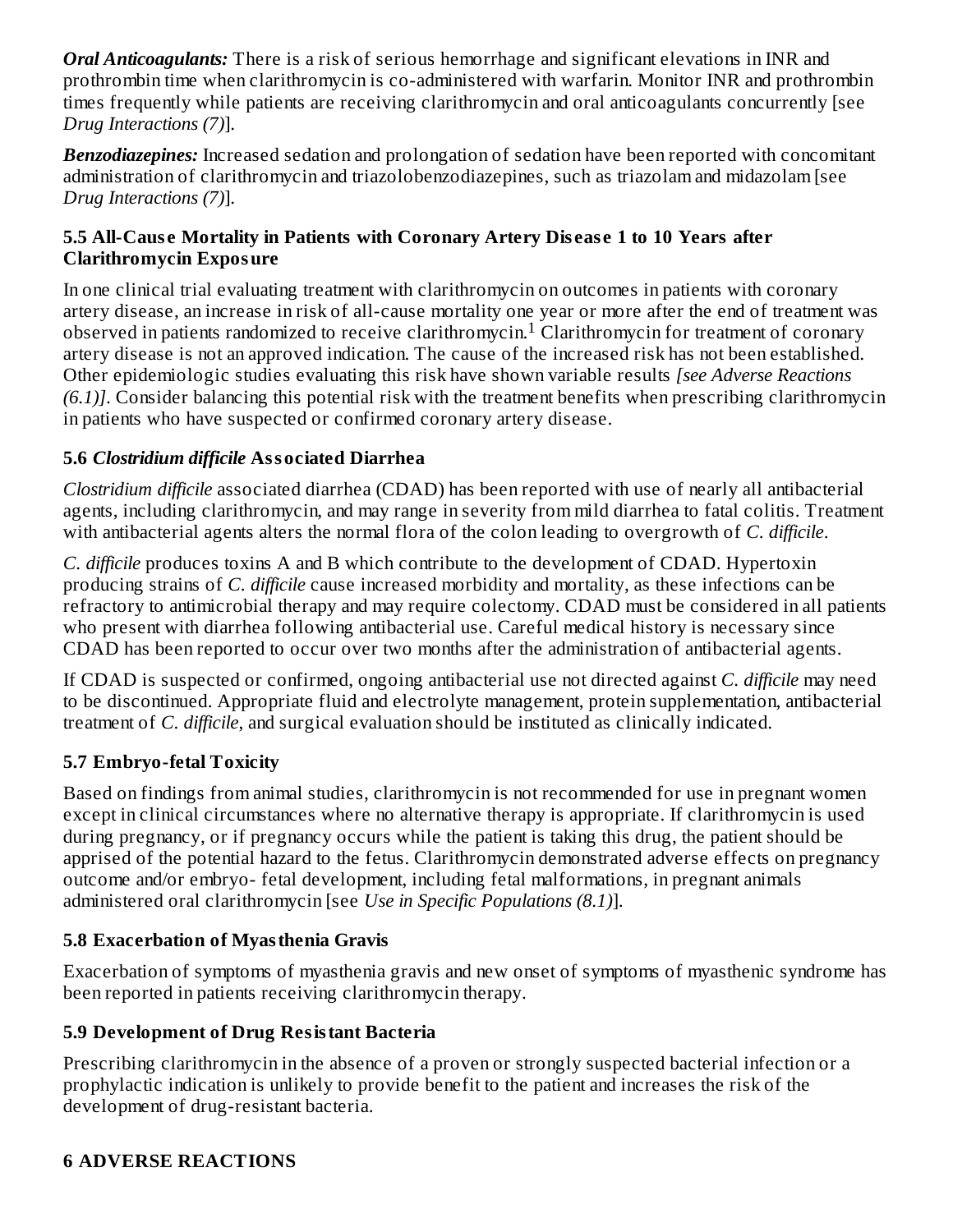The following serious adverse reactions are described below and elsewhere in the labeling:

- Acute Hypersensitivity Reactions [see *Warnings and Precautions (5.1)*]
- QT Prolongation [see *Warnings and Precautions (5.2)*]
- Hepatotoxicity [see *Warnings and Precautions (5.3)*]
- Serious Adverse Reactions Due to Concomitant Use with Other Drugs [see *Warnings andPrecautions (5.4)*]
- *Clostridium difficile* Associated Diarrhea [see *Warnings and Precautions (5.6)*]
- Exacerbation of Myasthenia Gravis [see *Warnings and Precautions (5.8)*]

# **6.1 Clinical Trials Experience**

Because clinical studies are conducted under widely varying conditions, adverse reaction rates observed in the clinical studies of a drug cannot be directly compared to rates in the clinical studies of another drug and may not reflect the rates observed in practice.

Based on pooled data across all indications, the most frequent adverse reactions for both adult and pediatric populations observed in clinical trials are abdominal pain, diarrhea, nausea, vomiting and dysgeusia. Also reported were dyspepsia, liver function test abnormal, anaphylactic reaction, candidiasis, headache, insomnia, and rash.

The subsequent subsections list the most common adverse reactions for prophylaxis and treatment of mycobacterial infections and duodenal ulcer associated with *H. pylori* infection. In general, these profiles are consistent with the pooled data described above.

# *Prophylaxis of Mycobacterial Infections*

In AIDS patients treated with clarithromycin over long periods of time for prophylaxis against *M. avium*, it was often difficult to distinguish adverse reactions possibly associated with clarithromycin administration from underlying HIV disease or intercurrent illness. Median duration of treatment was 10.6 months for the clarithromycin group and 8.2 months for the placebo group.

# **Table 4. Incidence Rates (%) of Selected Advers e Reactions+ in Immunocompromis ed Adult Patients Receiving Prophylaxis Against** *M. avium Complex*

| <b>Body System*</b><br><b>Adverse Reaction</b> | Clarithromycin (n=339)<br>$\%$ | <b>Placebo</b><br>$(n=339)$<br>$\%$ |
|------------------------------------------------|--------------------------------|-------------------------------------|
| <b>Body as a Whole</b>                         |                                |                                     |
| Abdominal pain                                 | 5%                             | 4%                                  |
| Headache                                       | 3%                             | 1%                                  |
| <b>Digestive</b>                               |                                |                                     |
| Diarrhea                                       | 8%                             | 4%                                  |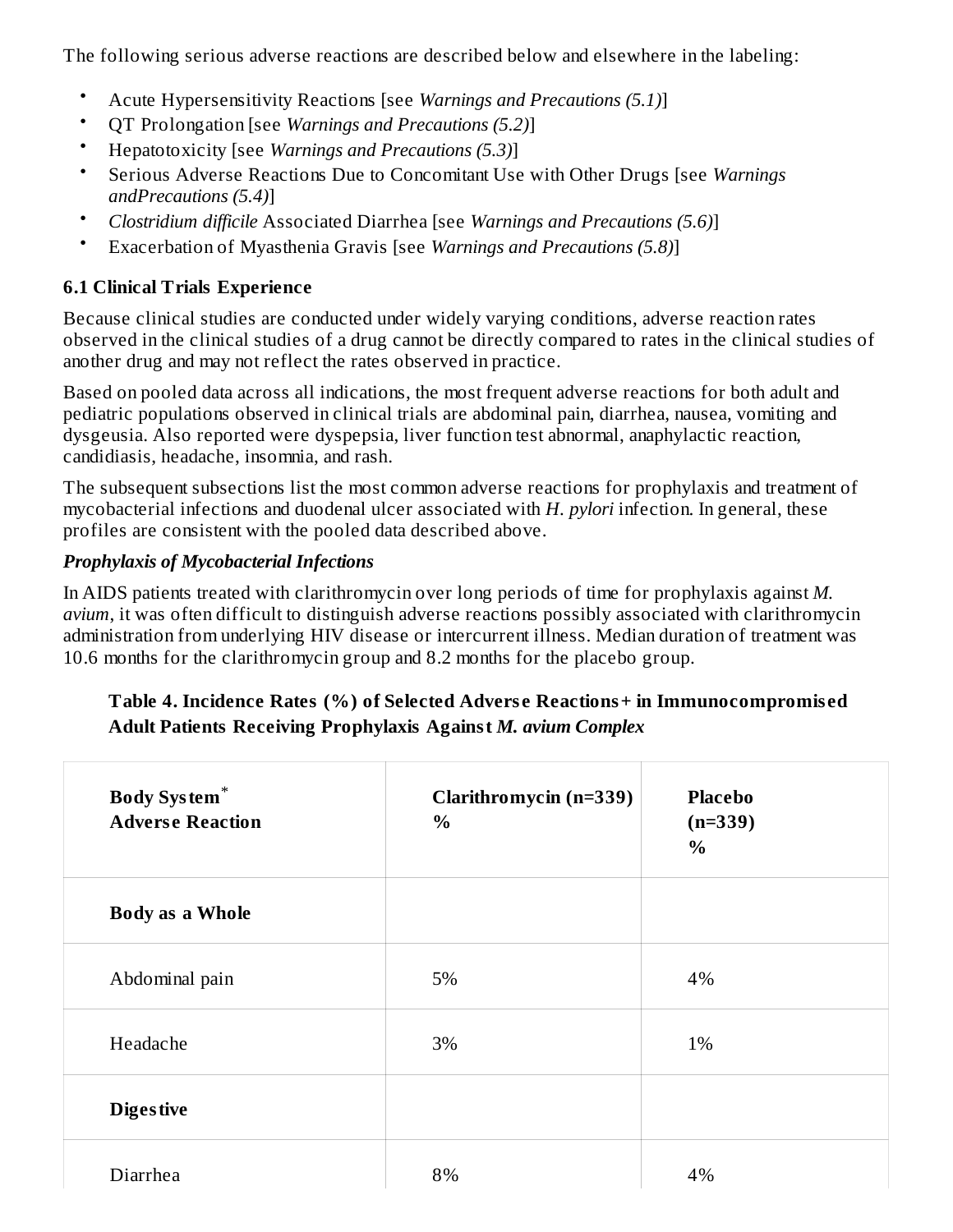| Dyspepsia                    | 4%                 | $3\%$ |
|------------------------------|--------------------|-------|
| Flatulence                   | 2%                 | 1%    |
| Nausea                       | 11%                | 7%    |
| Vomiting                     | 6%                 | 3%    |
| <b>Skin &amp; Appendages</b> |                    |       |
| Rash                         | 3%                 | 4%    |
| <b>Special Senses</b>        |                    |       |
| <b>Taste Perversion</b>      | $8\%$ <sup>†</sup> | 0.3%  |

<sup>+</sup> Includes those events possibly or probably related to study drug and excludes concurrent conditions

\* 2% or greater Adverse Reaction Incidence Rates for either treatment group

† Significant higher incidence compared to the placebo-treated group

Discontinuation due to adverse reactions occurred in 18% of patients receiving clarithromycin compared to 17% of patients receiving placebo in this trial. Primary reasons for discontinuation in clarithromycin treated patients include headache, nausea, vomiting, depression, and taste perversion.

#### *Changes in Laboratory Values*

Selected laboratory adverse experiences that were reported during therapy in greater than 2 % of adult patients treated with clarithromycin in a randomized double-blind clinical trial involving 682 patients are presented in **Table 5**.

In immunocompromised patients receiving prophylaxis against *M. avium*, evaluations of laboratory values were made by analyzing those values outside the seriously abnormal value (i.e., the extreme high or low limit) for the specified test.

## **Table 5. Percentage of Patients\* Exceeding Extreme Laboratory Values in Patients**

## **Receiving Prophylaxis Against** *M. avium* **Complex**

|                             | Clarithromycin 500 | <b>Placebo</b> |
|-----------------------------|--------------------|----------------|
|                             | $m$ g              |                |
|                             | twice a day        |                |
| $<$ 1 x 10 <sup>9</sup> /I. | 2/103(4%)          | 0/95           |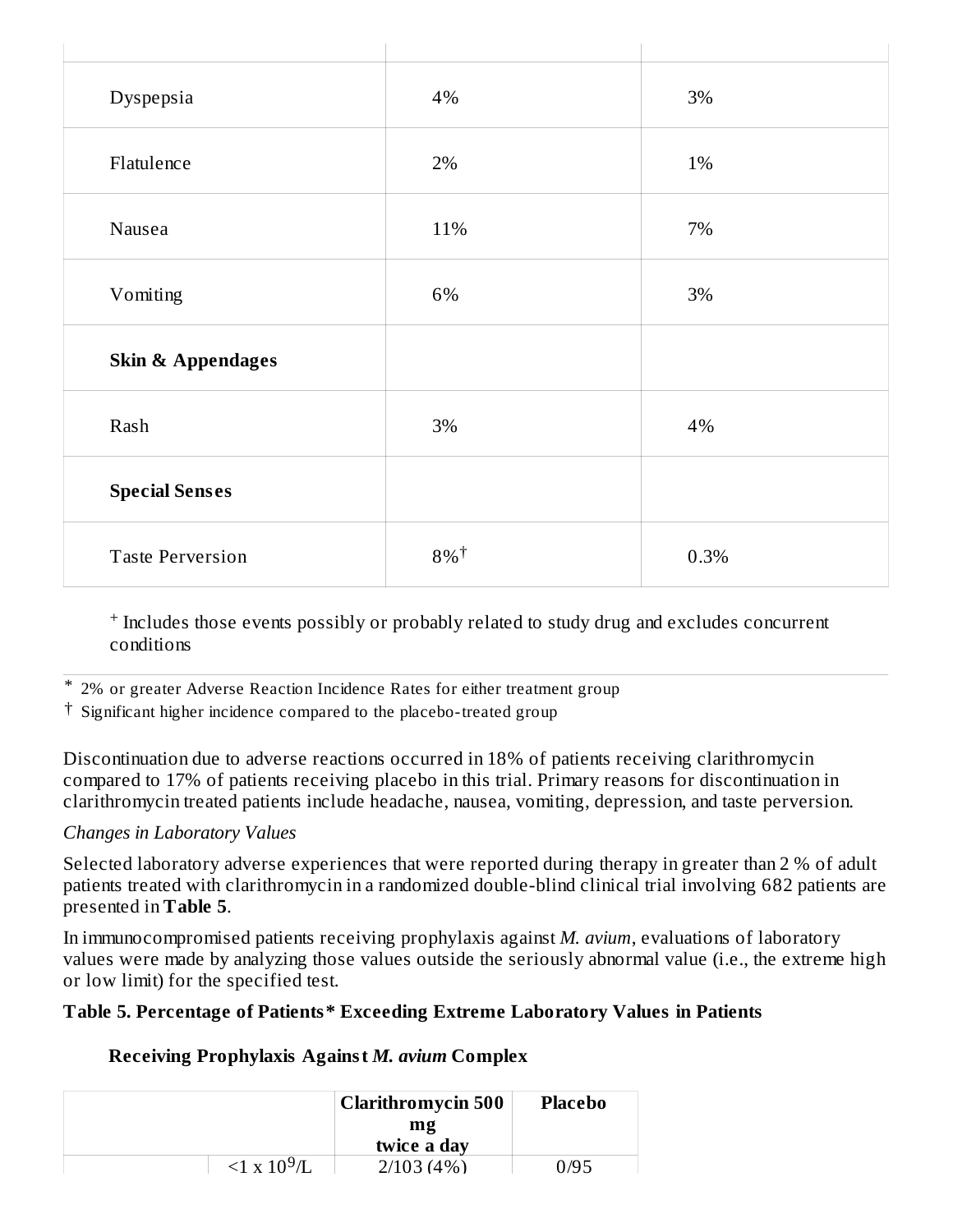| <b>WBC Count</b> |                         | $\overline{\phantom{0}}$<br>╭ |           |
|------------------|-------------------------|-------------------------------|-----------|
| SGOT             | $>5$ x ULN <sup>†</sup> | 7/196(4%)                     | 5/208(2%) |
| <b>SGPT</b>      | $>5$ x ULN <sup>†</sup> | 6/217(3%)                     | 4/232(2%) |

\* Includes only patients with baseline values within the normal range or borderline high (hematology variables) and within normal range or borderline low (chemistry variables) <sup>†</sup> ULN= Upper Limit of Normal

#### *Treatment of Mycobacterial Infections*

The adverse reaction profiles for both the 500 mg and 1000 mg twice a day dose regimens were similar.

In AIDS patients and other immunocompromised patients treated with the higher doses of clarithromycin over long periods of time for mycobacterial infections, it was often difficult to distinguish adverse reactions possibly associated with clarithromycin administration from underlying signs of HIV disease or intercurrent illness.

The following analysis summarizes experience during the first 12 weeks of therapy with clarithromycin. Data are reported separately for trial 1 (randomized, double-blind) and trial 2 (open labeled, compassionate use) and also combined. Adverse reactions were reported less frequently in trial 2, which may be due in part to differences in monitoring between the two studies.

In adult patients receiving clarithromycin 500 mg twice a day, the most frequently reported adverse reactions, considered possibly or possibly related to study drug, with an incidence of 5% or greater, are listed below (**Table 6**). Approximately 8% of the patients who received 500 mg twice a day and 12% of the patients who received 1000 mg twice a day discontinued therapy due to drug related adverse reactions during the first 12 weeks of therapy; adverse reactions leading to discontinuation in at least 2 patients included nausea, vomiting, abdominal pain, diarrhea, rash, and asthenia.

#### **Table 6. Selected Treatment-Related\* Advers e Reaction Incidence Rates (%) in Immunocompromis ed Adult Patients During the First 12 Weeks of Therapy with 500 mg Twice a Day Clarithromycin Dos e**

| <b>Adverse Reaction</b> | <b>Trial 1</b><br>$(n=53)$ | <b>Trial 2</b><br>$(n=255)$ | <b>Combined</b><br>$(n=308)$ |
|-------------------------|----------------------------|-----------------------------|------------------------------|
| Abdominal Pain          | 8                          | $\overline{2}$              | 3                            |
| Diarrhea                | 9                          | $\overline{2}$              | 3                            |
| Flatulence              | 8                          | 0                           |                              |
| Headache                | 8                          |                             | 2                            |
|                         |                            |                             |                              |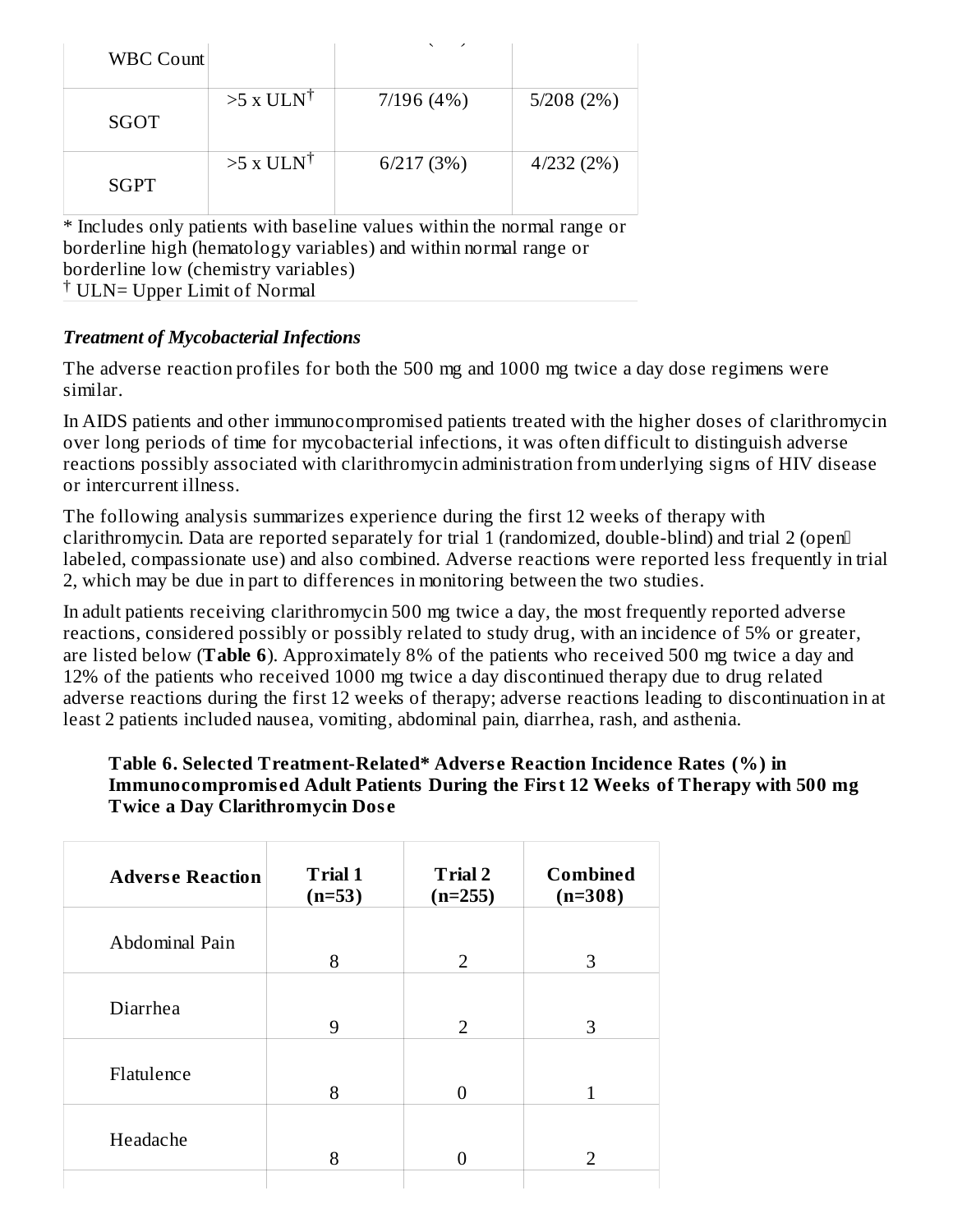| Nausea                                                                                                   | 28 | 9             | 12 |
|----------------------------------------------------------------------------------------------------------|----|---------------|----|
| Rash                                                                                                     | 9  | $\mathcal{D}$ | З  |
|                                                                                                          |    |               |    |
| <b>Taste Perversion</b>                                                                                  | 19 |               |    |
| Vomiting                                                                                                 | 25 |               | 8  |
| * Includes those events possibly or probably related to study drug and<br>excludes concurrent conditions |    |               |    |

A limited number of pediatric AIDS patients have been treated with clarithromycin suspension for mycobacterial infections. The most frequently reported adverse reactions excluding those due to the patient's concurrent conditions were consistent with those observed in adult patients.

# *Changes in Laboratory Values*

In the first 12 weeks of starting on clarithromycin 500 mg twice a day, 3% of patients has SGOT increases and 2% of patients has SGPT increases >5 times the upper limit of normal in trial 2 (469 enrolled adult patients) while trial 1 (154 enrolled patients) had no elevation of transaminases. This includes only patients with baseline values within the normal range or borderline low.

## *Duodenal ulcer associated with H. pylori Infection*

In clinical trials using combination therapy with clarithromycin plus omeprazole and amoxicillin, no adverse reactions specific to the combination of these drugs have been observed. Adverse reactions that have occurred have been limited to those that have been previously reported with clarithromycin, omeprazole or amoxicillin.

The adverse reaction profiles are shown below (**Table 7**) for four randomized double-blind clinical trials in which patients received the combination of clarithromycin 500 mg three times a day, and omeprazole 40 mg daily for 14 days, followed by omeprazole 20 mg once a day, (three studies) or 40 mg once a day (one study) for an additional 14 days. Of the 346 patients who received the combination, 3.5% of patients discontinued drug due to adverse reactions.

## **Table 7. Advers e Reactions with an Incidence of 3% or Greater**

| <b>Adverse</b><br><b>Reaction</b> | Clarithromycin $+$<br>Omeprazole<br>$(n=346)$<br>% of Patients | Omeprazole<br>$(n=355)$<br>% of Patients | Clarithromycin<br>$(n=166)$<br>% of Patients |
|-----------------------------------|----------------------------------------------------------------|------------------------------------------|----------------------------------------------|
| Taste<br>Perversion               | 15                                                             |                                          | 16                                           |
| Nausea                            | 5                                                              |                                          | З                                            |
| Headache                          | 5                                                              | 6                                        | 9                                            |
|                                   |                                                                | З                                        |                                              |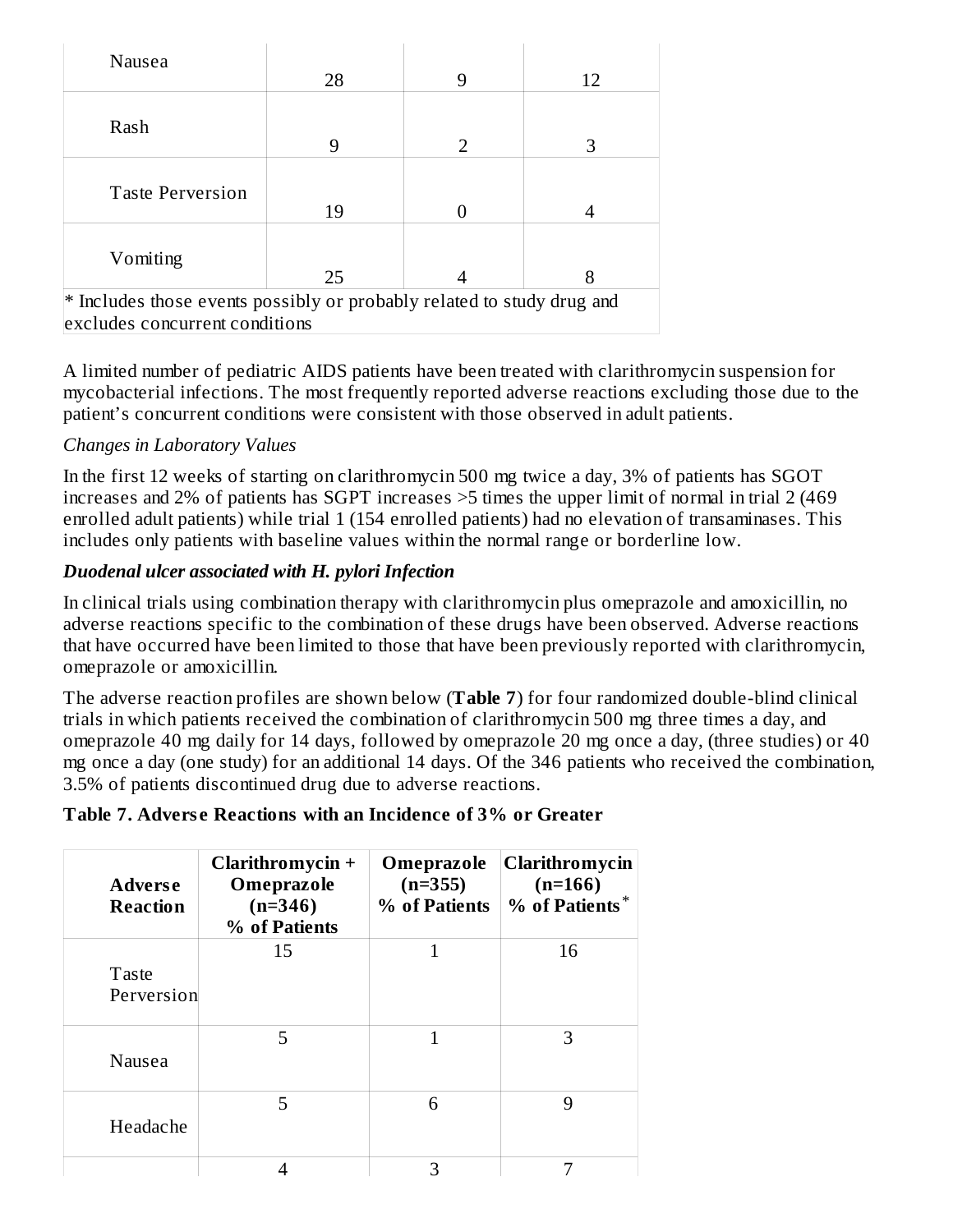| Diarrhea          |   |          |                |
|-------------------|---|----------|----------------|
| Vomiting          | 4 | $\leq$ 1 | 1              |
| Abdominal<br>Pain | 3 | 2        |                |
| Infection         | 3 | 4        | $\overline{2}$ |

\* Only two of four studies

# *Changes in Laboratory Values*

Changes in laboratory values with possible clinical significance in patients taking clarithromycin and omeprazole in four randomized double-blind trials in 945 patients are as follows:

*Hepatic:* elevated direct bilirubin <1%; GGT <1%; SGOT (AST) <1%; SGPT (ALT) <1%.

*Renal:* elevated serum creatinine <1%.

# *Less Frequent Adverse Reactions Observed During Clinical Trials of Clarithromycin*

Based on pooled data across all indications, the following adverse reactions were observed in clinical trials with clarithromycin at a rate less than 1%:

*Blood and Lymphatic System Disorders:* Leukopenia, neutropenia, thrombocythemia, eosinophilia

*Cardiac Disorders:* Electrocardiogram QT prolonged, cardiac arrest, atrial fibrillation, extrasystoles, palpitations

*Ear and Labyrinth Disorders:* Vertigo, tinnitus, hearing impaired

*Gastrointestinal Disorders:* Stomatitis, glossitis, esophagitis, gastrooesophageal reflux disease, gastritis, proctalgia, abdominal distension, constipation, dry mouth, eructation, flatulence

*General Disorders and Administration Site Conditions:* Malaise, pyrexia, asthenia, chest pain, chills, fatigue

*Hepatobiliary Disorders:* Cholestasis, hepatitis

*Immune System Disorders:* Hypersensitivity

*Infections and Infestations:* Cellulitis, gastroenteritis, infection, vaginal infection

*Investigations:* Blood bilirubin increased, blood alkaline phosphatase increased, blood lactate dehydrogenase increased, albumin globulin ratio abnormal

*Metabolism and Nutrition Disorders:* Anorexia, decreased appetite

*Musculoskeletal and Connective Tissue Disorders:* Myalgia, muscle spasms, nuchal rigidity

*Nervous System Disorders:* Dizziness, tremor, loss of consciousness, dyskinesia, somnolence *Psychiatric Disorders:* Anxiety, nervousness

*Renal and Urinary Disorders:* Blood creatinine increased, blood urea increased

*Respiratory, Thoracic and Mediastinal Disorders:* Asthma, epistaxis, pulmonary embolism

*Skin and Subcutaneous Tissue Disorders:* Urticaria, dermatitis bullous, pruritus, hyperhidrosis, rash maculo-papular.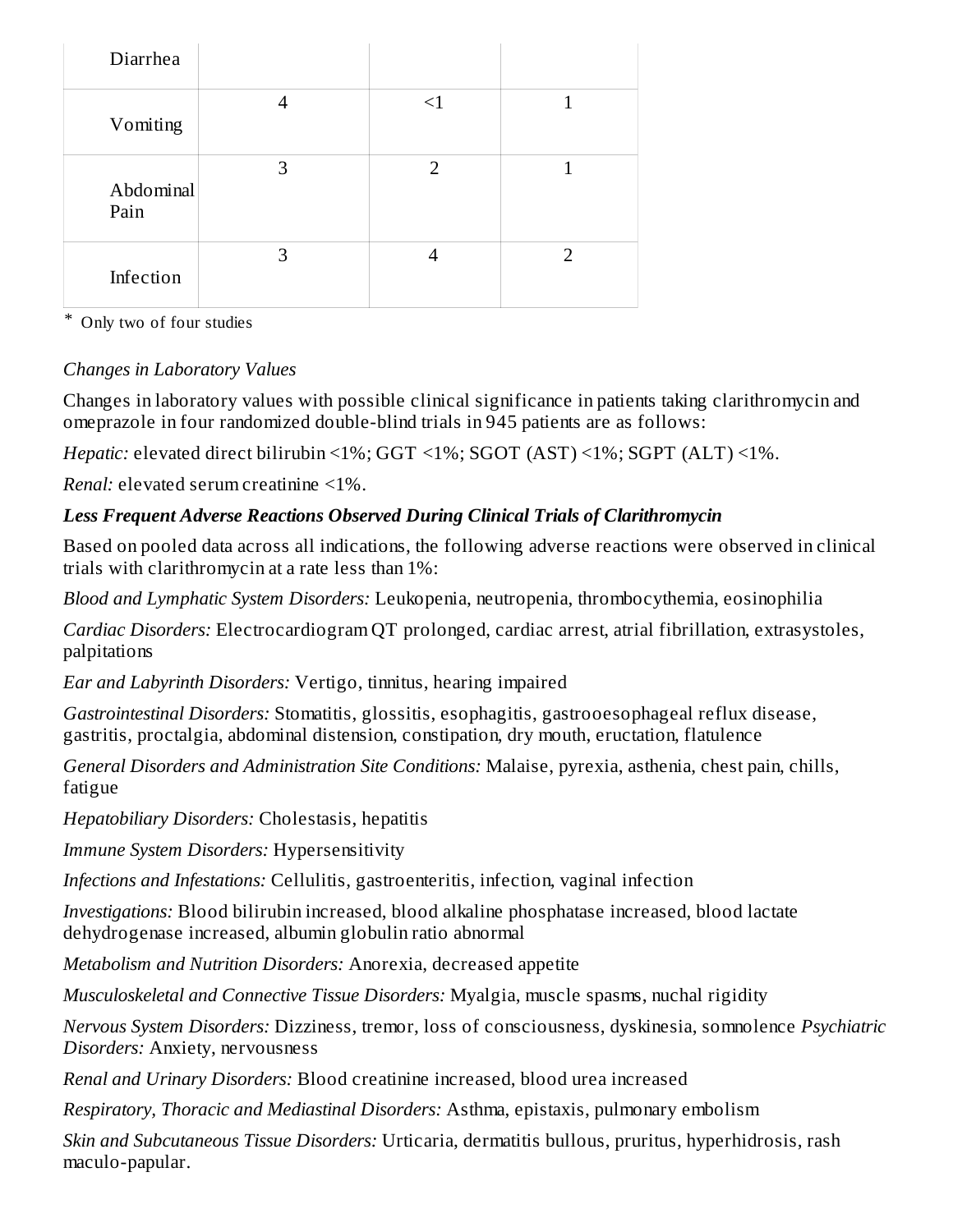## *All-Cause Mortality in Patients with Coronary Artery Disease 1 to 10 Years Following Clarithromycin Exposure*

In one clinical trial evaluating treatment with clarithromycin on outcomes in patients with coronary artery disease, an increase in risk of all-cause mortality was observed in patients randomized to clarithromycin. Clarithromycin for treatment of coronary artery disease is not an approved indication. Patients were treated with clarithromycin or placebo for 14 days and observed for primary outcome events (e.g., all-cause mortality or non-fatal cardiac events) for several years.<sup>1</sup> A numerically higher number of primary outcome events in patients randomized to receive clarithromycin was observed with a hazard ratio of 1.06 (95% confidence interval 0.98 to 1.14). However, at follow-up 10 years posttreatment, there were 866 (40%) deaths in the clarithromycin group and 815 (37%) deaths in the placebo group that represented a hazard ratio for all-cause mortality of 1.10 (95% confidence interval 1.00 to 1.21). The difference in the number of deaths emerged after one year or more after the end of treatment.

The cause of the difference in all-cause mortality has not been established. Other epidemiologic studies evaluating this risk have shown variable results *[see Warnings and Precautions (5.5)]*.

#### **6.2 Postmarketing Experience**

The following adverse reactions have been identified during post approval use of clarithromycin. Because these reactions are reported voluntarily from a population of uncertain size, it is not always possible to reliably estimate their frequency or establish a causal relationship to drug exposure.

## *Blood and Lymphatic System*

Thrombocytopenia, agranulocytosis

#### *Cardiac*

Ventricular arrhythmia, ventricular tachycardia, *torsades de pointes*

## *Ear and Labyrinth*

Deafness was reported chiefly in elderly women and was usually reversible.

#### *Gastrointestinal*

Pancreatitis acute, tongue discoloration, tooth discoloration was reported and was usually reversible with professional cleaning upon discontinuation of the drug.

## *Hepatobiliary*

Hepatic failure, jaundice hepatocellular. Adverse reactions related to hepatic dysfunction have been reported with clarithromycin [*see Warnings and Precautions (5.2)*].

## *Infections and Infestations*

Pseudomembranous colitis [*see Warnings and Precautions (5.6)*]

#### *Immune System*

Anaphylactic reactions, angioedema

#### *Investigations*

Prothrombin time prolonged, white blood cell count decreased, international normalized ratio increased. Abnormal urine color has been reported, associated with hepatic failure.

## *Metabolism and Nutrition*

Hypoglycemia has been reported in patients taking oral hypoglycemic agents or insulin.

## *Musculoskeletal and Connective Tissue*

Myopathy rhabdomyolysis was reported and in some of the reports, clarithromycin was administered concomitantly with statins, fibrates, colchicine or allopurinol [see *Contraindications (4.5)* and *Warnings*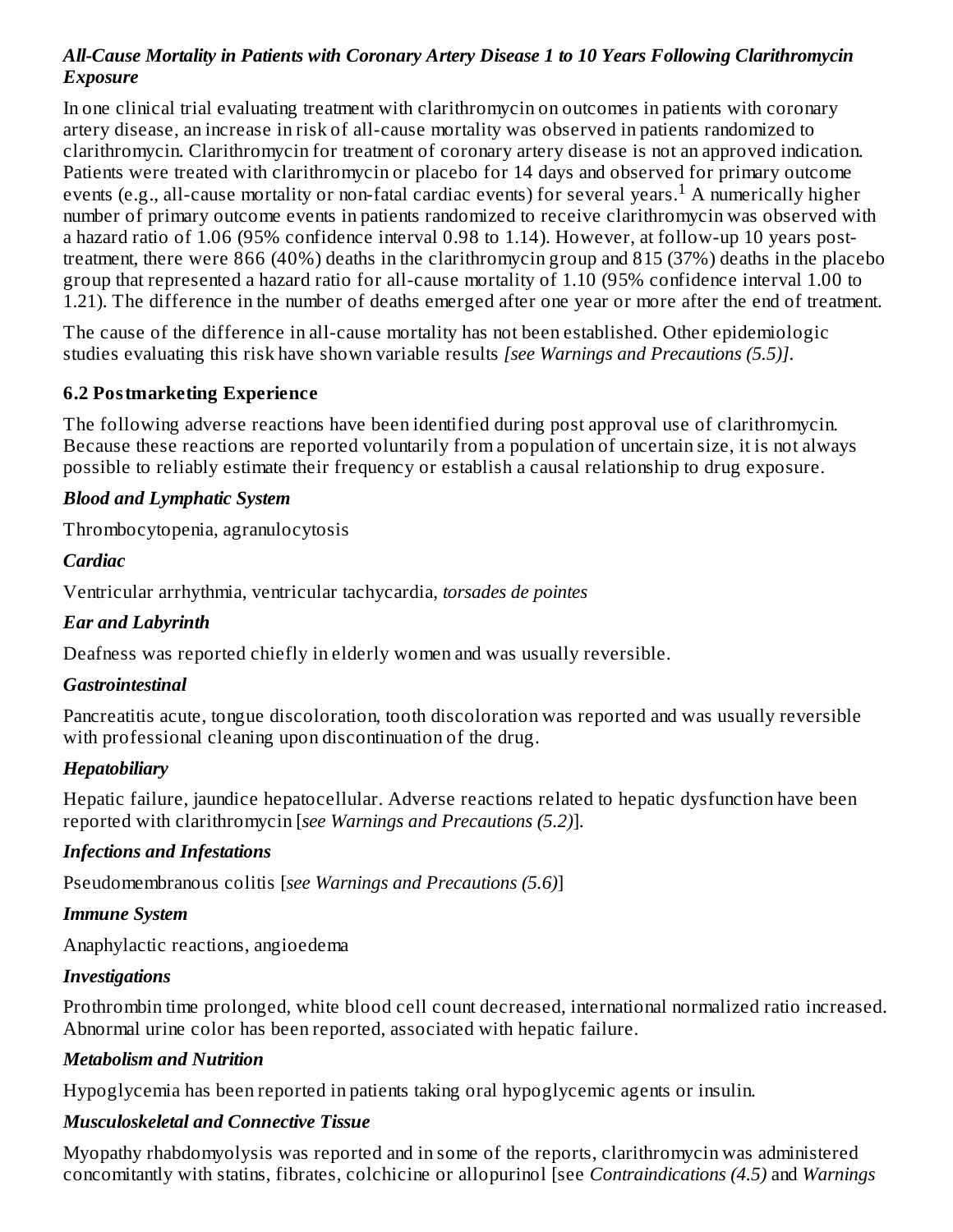#### *and Precautions (5.4*)].

#### *Nervous System*

Parosmia, anosmia, ageusia, paresthesia and convulsions.

#### *Psychiatric*

Abnormal behavior, confusional state, depersonalization, disorientation, hallucination, depression, manic behavior, abnormal dream, psychotic disorder. These disorders usually resolve upon discontinuation of the drug.

#### *Renal and Urinary*

Nephritis interstitial, renal failure

#### *Skin and Subcutaneous Tissue*

Stevens-Johnson syndrome, toxic epidermal necrolysis, drug rash with eosinophilia and systemic symptoms (DRESS), Henoch-Schonlein purpura, acne, acute generalized exanthematous pustulosis.

#### *Vascular*

Hemorrhage

## **7 DRUG INTERACTIONS**

Co-administration of clarithromycin is known to inhibit CYP3A, and a drug primarily metabolized by CYP3A may be associated with elevations in drug concentrations that could increase or prolong both therapeutic and adverse effects of the concomitant drug.

Clarithromycin should be used with caution in patients receiving treatment with other drugs known to be CYP3A enzyme substrates, especially if the CYP3A substrate has a narrow safety margin (e.g., carbamazepine) and/or the substrate is extensively metabolized by this enzyme. Adjust dosage when appropriate and monitor serum concentrations of drugs primarily metabolized by CYP3A closely in patients concurrently receiving clarithromycin.

## **Table 8: Clinically Significant Drug Interactions with Clarithromycin**

| <b>Drugs That Are Affected By Clarithromycin</b>                                  |                           |                                                                                                                                                                                        |
|-----------------------------------------------------------------------------------|---------------------------|----------------------------------------------------------------------------------------------------------------------------------------------------------------------------------------|
| $Drug(s)$ with<br><b>Pharmacokinetics</b><br><b>Affected by</b><br>Clarithromycin | Recommendation            | <b>Comments</b>                                                                                                                                                                        |
| <b>Antiarrhythmics</b>                                                            |                           |                                                                                                                                                                                        |
| Disopyramide<br>Quinidine<br>Dofetilide<br>Amiodarone<br>Sotalol<br>Procainamide  | <b>Not</b><br>Recommended | Disopyramide,<br>Quinidine: There have been<br>postmarketing reports of<br>torsades de pointes occurring<br>with concurrent use of<br>clarithromycin and quinidine<br>or disopyramide. |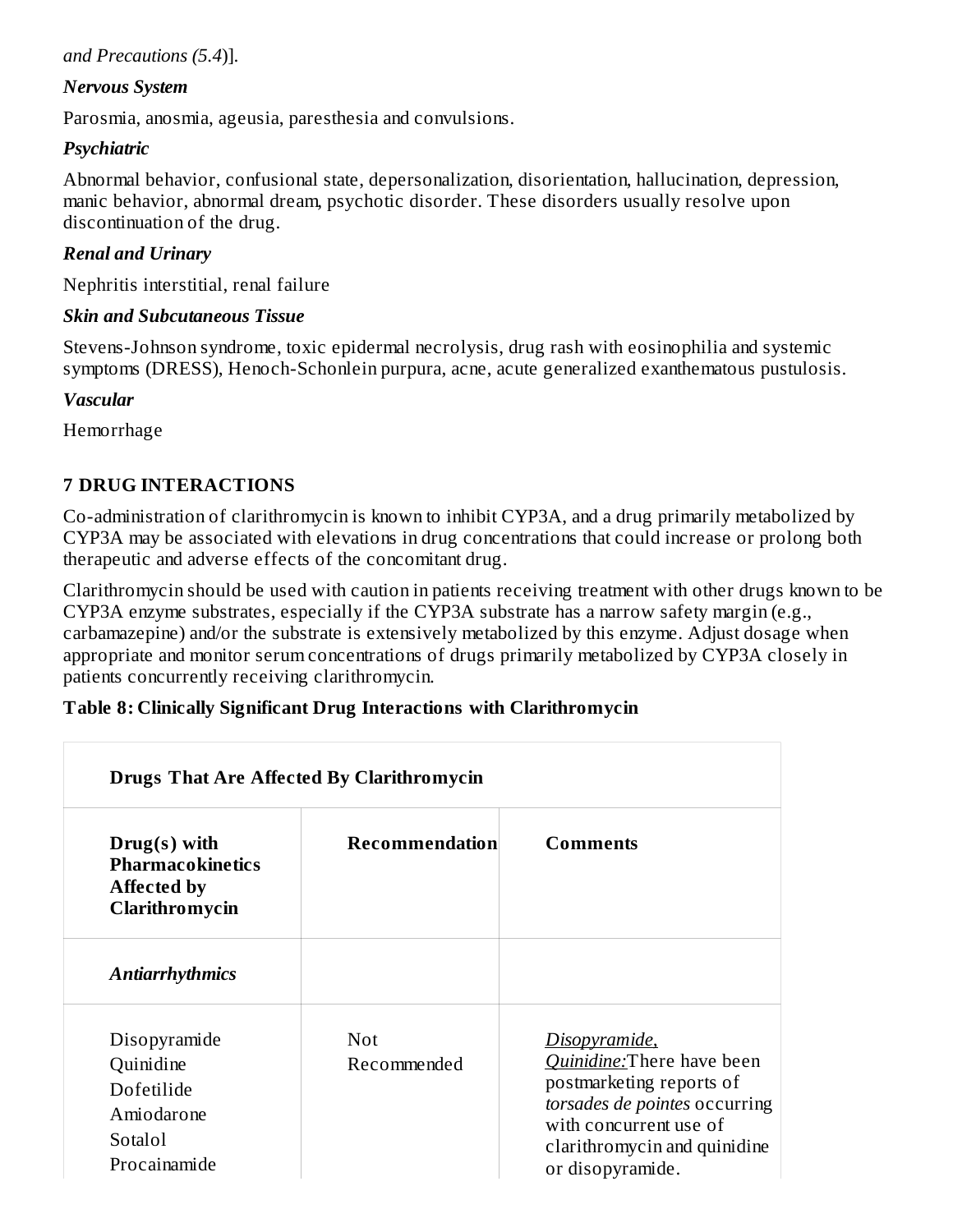|         |                  | Electrocardiograms should<br>be monitored for QTc<br>prolongation during<br>coadministration of<br>clarithromycin with these<br>drugs [seeWarnings and<br>Precautions (5.2)].<br>Serum concentrations of<br>these medications should<br>also be monitored. There<br>have been spontaneous or<br>published reports of CYP3A<br>based interactions of<br>clarithromycin with<br>disopyramide and quinidine.<br>There have been<br>postmarketing reports of<br>hypoglycemia with the<br>concomitant administration of<br>clarithromycin and<br>disopyramide. Therefore,<br>blood glucose levels should<br>be monitored during<br>concomitant administration of<br>clarithromycin and<br>disopyramide. |
|---------|------------------|----------------------------------------------------------------------------------------------------------------------------------------------------------------------------------------------------------------------------------------------------------------------------------------------------------------------------------------------------------------------------------------------------------------------------------------------------------------------------------------------------------------------------------------------------------------------------------------------------------------------------------------------------------------------------------------------------|
| Digoxin | Use With Caution | Digoxin: Digoxin is a<br>substrate for P-glycoprotein<br>(Pgp) and clarithromycin is<br>known to inhibit Pgp. When<br>clarithromycin and digoxin<br>are coll administered,<br>inhibition of Pgp by<br>clarithromycin may lead to<br>increased exposure of<br>digoxin. Elevated digoxin<br>serum concentrations in<br>patients receiving<br>clarithromycin and digoxin<br>concomitantly have been<br>reported in postmarketing<br>surveillance. Some patients<br>have shown clinical signs<br>consistent with digoxin<br>toxicity, including potentially<br>fatal arrhythmias. Monitoring<br>of serum digoxin<br>concentrations should be<br>considered, especially for<br>patients with digoxin    |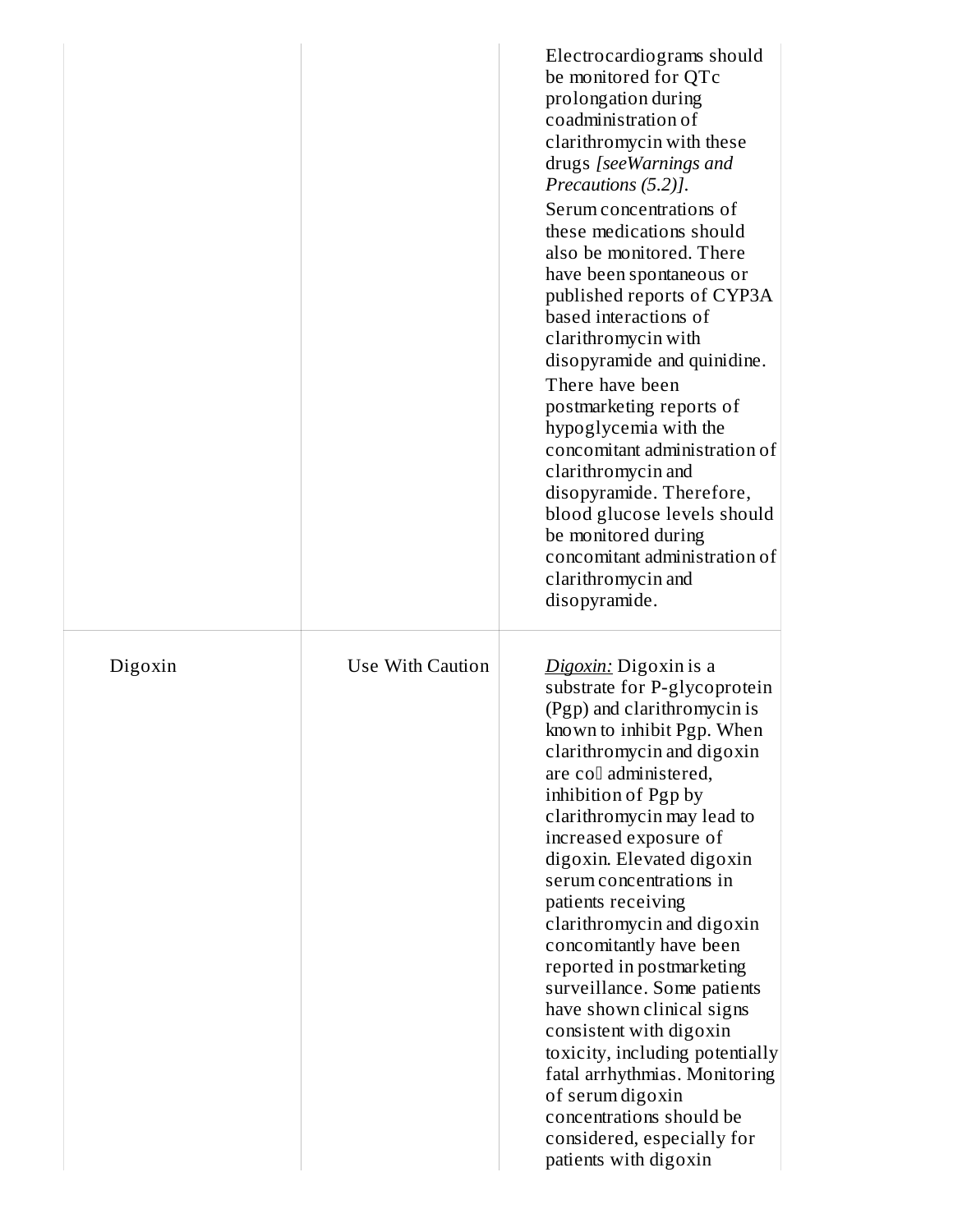|                                                                 |                  | concentrations in the upper<br>therapeutic range.                                                                                                                                                                                                                                                                                                                                                                                                                                                                  |
|-----------------------------------------------------------------|------------------|--------------------------------------------------------------------------------------------------------------------------------------------------------------------------------------------------------------------------------------------------------------------------------------------------------------------------------------------------------------------------------------------------------------------------------------------------------------------------------------------------------------------|
| <b>Oral Anticoagulants</b><br>Warfarin<br><b>Antiepileptics</b> | Use With Caution | Oral anticoagulants:<br>Spontaneous reports in the<br>postmarketing period suggest<br>that concomitant<br>administration of<br>clarithromycin and oral<br>anticoagulants may potentiate<br>the effects of the oral<br>anticoagulants. Prothrombin<br>times should be carefully<br>monitored while patients are<br>receiving clarithromycin and<br>oral anticoagulants<br>simultaneously [see Warnings<br>and Precautions (5.4)].                                                                                   |
| Carbamazepine                                                   | Use With Caution | Carbamazepine: Concomitant<br>administration of single<br>doses of clarithromycin and<br>carbamazepine has been<br>shown to result in increased<br>plasma concentrations of<br>carbamazepine. Blood level<br>monitoring of carbamazepine<br>may be considered. Increased<br>serum concentrations of<br>carbamazepine were<br>observed in clinical trials<br>with clarithromycin. There<br>have been spontaneous or<br>published reports of CYP3A<br>based interactions of<br>clarithromycin with<br>carbamazepine. |
| <b>Antifungals</b><br>Itraconazole                              | Use With Caution | <i>Itraconazole<u>:</u></i> Both<br>clarithromycin and<br>itraconazole are substrates<br>and inhibitors of CYP3A,<br>potentially leading to a bi-<br>directional drug interaction<br>when administered<br>concomitantly (see also<br>Itraconazole under "Drugs                                                                                                                                                                                                                                                     |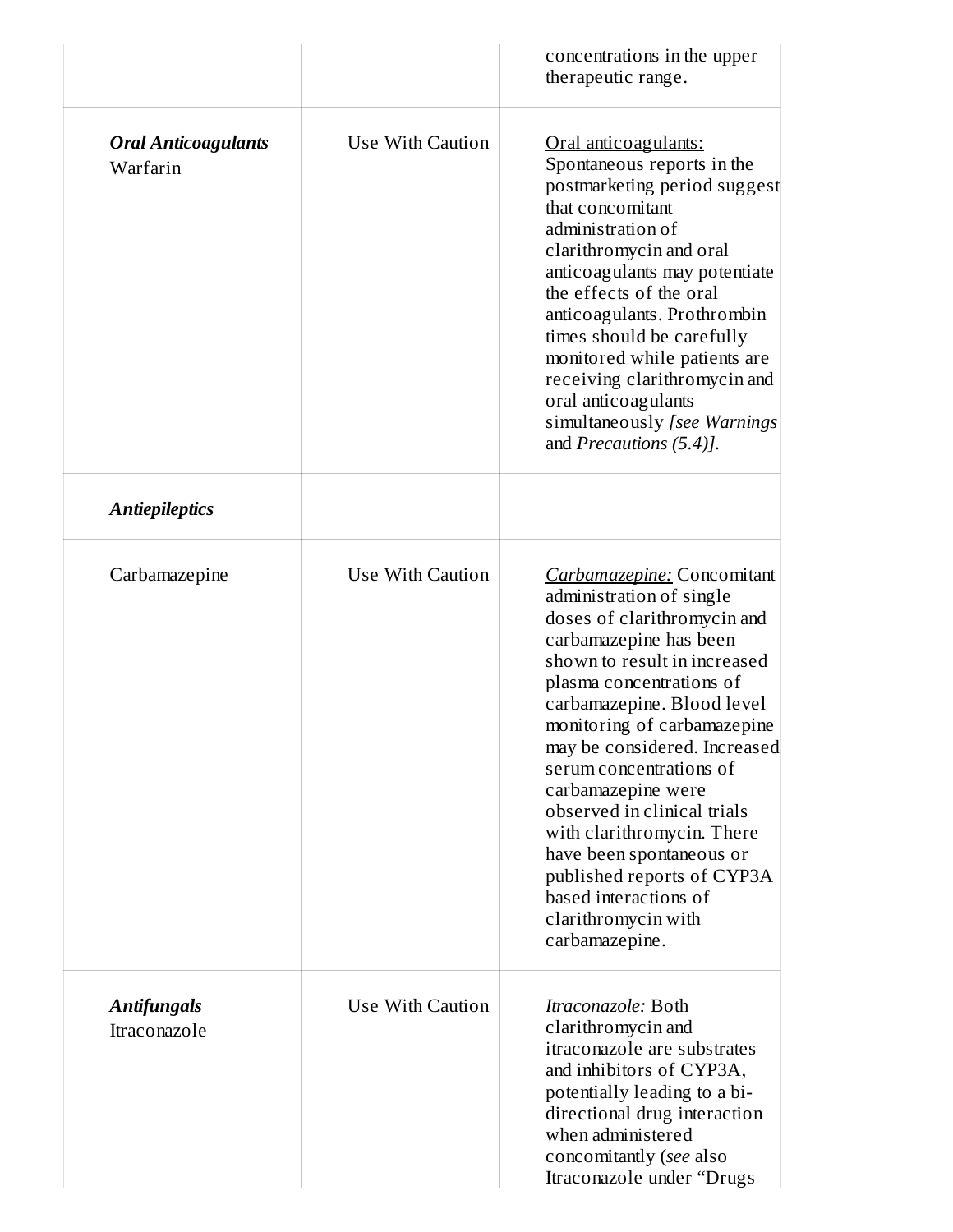|                                                                       |                       | That Affect Clarithromycin"<br>in the table below).<br>Clarithromycin may increase<br>the plasma concentrations of<br>itraconazole. Patients taking<br>itraconazole and<br>clarithromycin concomitantly<br>should be monitored closely<br>for signs or symptoms of<br>increased or prolonged<br>adverse reactions. |
|-----------------------------------------------------------------------|-----------------------|--------------------------------------------------------------------------------------------------------------------------------------------------------------------------------------------------------------------------------------------------------------------------------------------------------------------|
| Fluconazole                                                           | No Dose<br>Adjustment | Fluconazole:[see<br>Pharmacokinetics (12.3)]                                                                                                                                                                                                                                                                       |
| <b>Anti-Gout Agents</b>                                               |                       |                                                                                                                                                                                                                                                                                                                    |
| Colchicine (in patients<br>with renal or hepatic<br>impairment)       | Contraindicated       | Colchicine: Colchicine is a<br>substrate for both CYP3A<br>and the efflux transporter, P-<br>glycoprotein (Pgp).<br>Clarithromycin and other<br>macrolides are known to<br>inhibit CYP3A and Pgp.                                                                                                                  |
| Colchicine (in patients<br>with normal renal and<br>hepatic function) | Use With Caution      | The dose of colchicine<br>should be reduced when co-<br>administered with<br>clarithromycin in patients<br>with normal renal and hepatic<br>function [see<br>Contraindications (4.4) and<br><b>Warnings and Precautions</b><br>$(5.4)$ ].                                                                          |
| Antipsychotics                                                        |                       |                                                                                                                                                                                                                                                                                                                    |
| Pimozide<br>Quetiapine                                                | Contraindicated       | Pimozide:[see<br>Contraindications (4.2)]<br>Quetiapine: Quetiapine is a<br>substrate for CYP3A4,<br>which is inhibited by<br>clarithromycin. Coll<br>administration with<br>clarithromycin could result<br>in increased quetiapine<br>exposure and possible<br>quetiapine related toxicities.                     |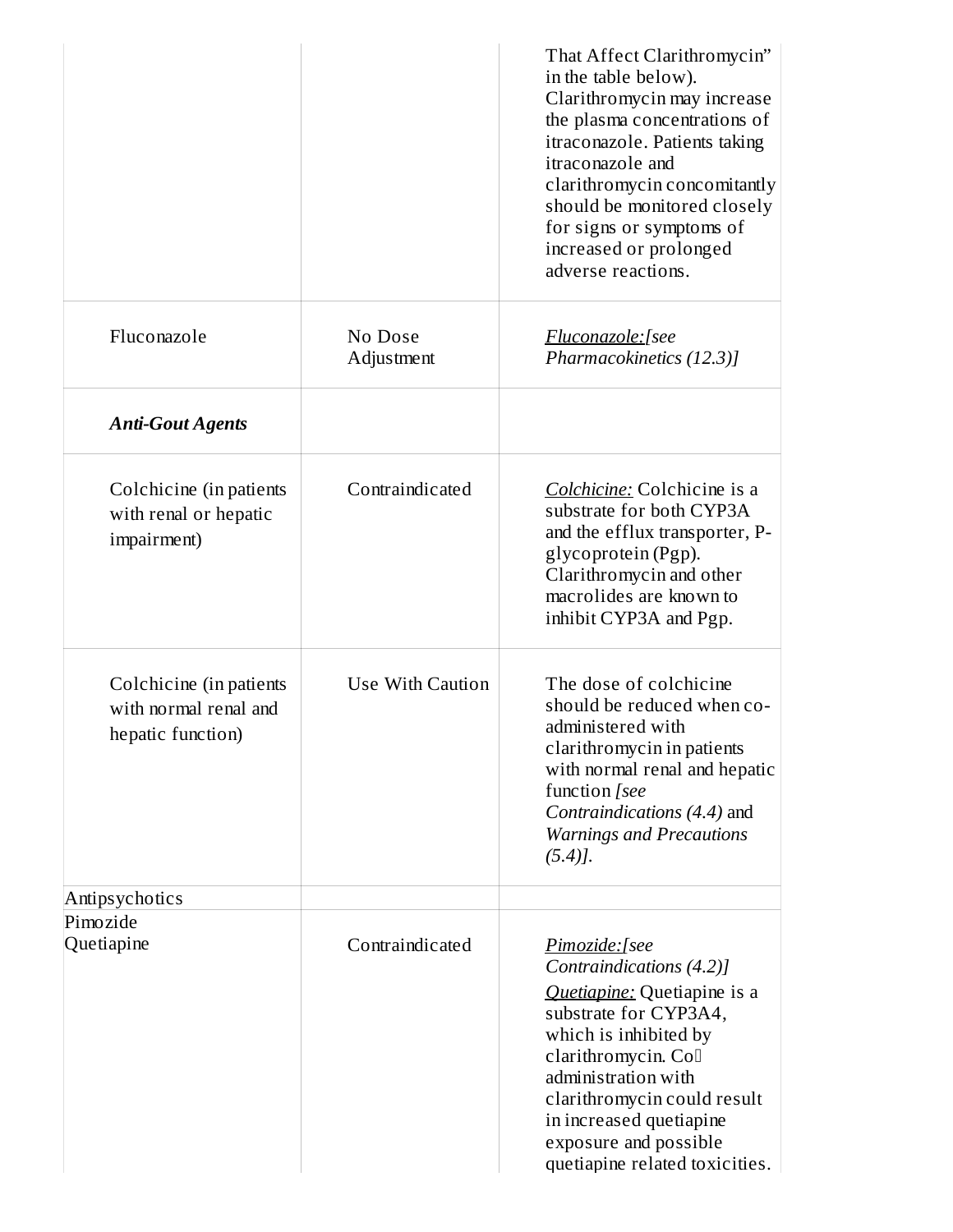|                                                                                     |                  | There have been<br>postmarketing reports of<br>somnolence, orthostatic<br>hypotension, altered state of<br>consciousness, neuroleptic<br>malignant syndrome, and QT<br>prolongation during<br>concomitant administration.<br>Refer to quetiapine<br>prescribing information for<br>recommendations on dose<br>reduction if coll administered<br>with CYP3A4 inhibitors such<br>as clarithromycin.                                                                                                                        |
|-------------------------------------------------------------------------------------|------------------|--------------------------------------------------------------------------------------------------------------------------------------------------------------------------------------------------------------------------------------------------------------------------------------------------------------------------------------------------------------------------------------------------------------------------------------------------------------------------------------------------------------------------|
| <b>Antispasmodics:</b><br>Tolterodine<br>(patients deficient in<br>CYP2D6 activity) | Use With Caution | <b>Tolterodine:</b> The primary<br>route of metabolism for<br>tolterodine is via CYP2D6.<br>However, in a subset of the<br>population devoid of<br>CYP2D6, the identified<br>pathway of metabolism is via<br>CYP3A. In this population<br>subset, inhibition of CYP3A<br>results in significantly higher<br>serum concentrations of<br>tolterodine. Tolterodine 1<br>mg twice daily is<br>recommended in patients<br>deficient in CYP2D6 activity<br>(poor metabolizers) when<br>co-administered with<br>clarithromycin. |
| <b>Antivirals</b>                                                                   |                  |                                                                                                                                                                                                                                                                                                                                                                                                                                                                                                                          |
| Atazanavir                                                                          | Use With Caution | <b>Atazanavir: Both</b><br>clarithromycin and atazanavir<br>are substrates and inhibitors<br>of CYP3A, and there is<br>evidence of a bi-directional<br>drug interaction (see<br>Atazanavir under "Drugs<br>That Affect Clarithromycin"<br>in the table below) [see<br>Pharmacokinetics (12.3)].                                                                                                                                                                                                                          |
| Saquinavir (in patients<br>with decreased renal                                     |                  | Saquinavir:Both<br>clarithromycin and saquinavir                                                                                                                                                                                                                                                                                                                                                                                                                                                                         |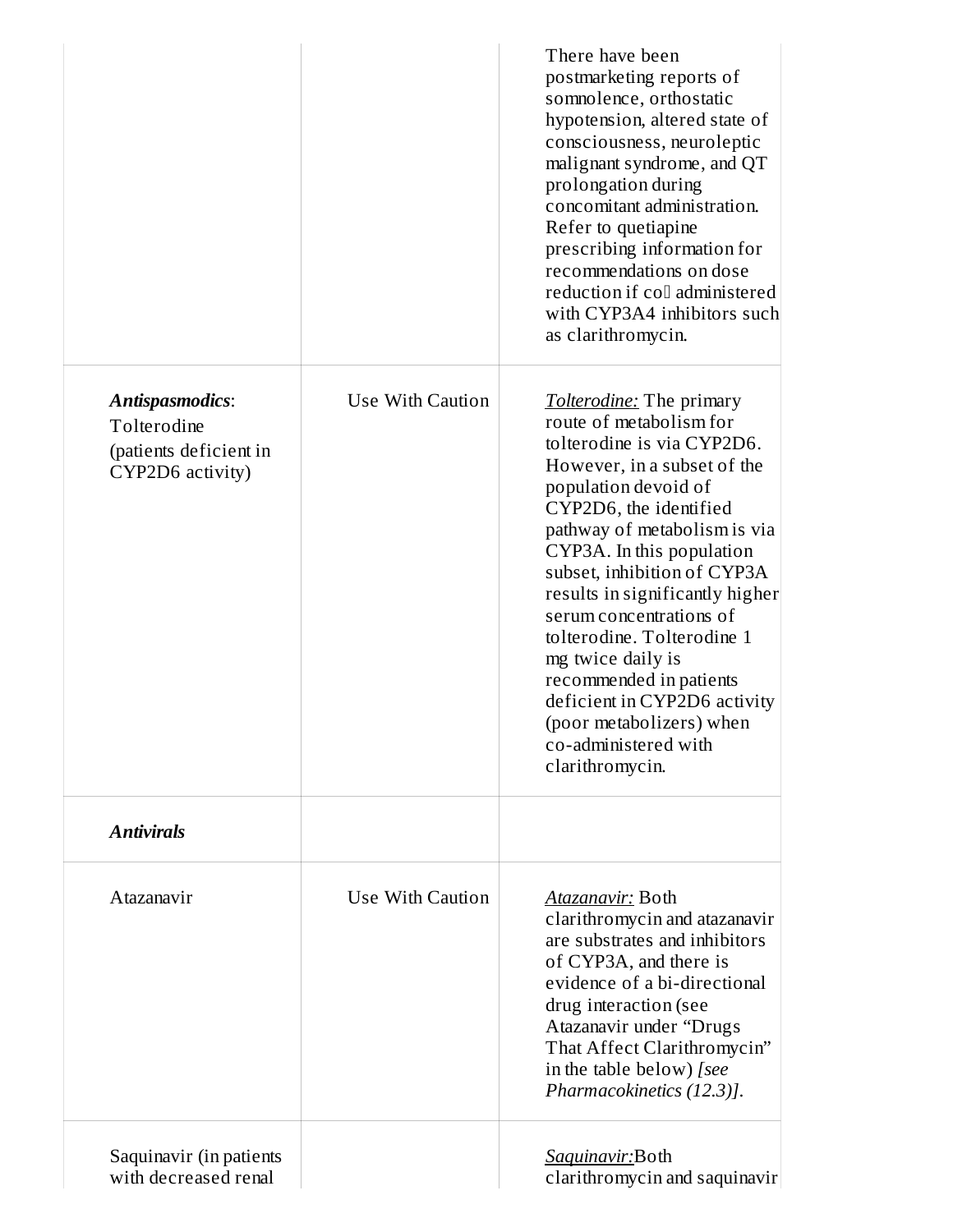| function)                                                               |                       | are substrates and inhibitors<br>of CYP3A and there is<br>evidence of a bi-directional<br>drug interaction (see<br>Saquinavir under "Drugs<br>That Affect Clarithromycin"<br>in the table below) [see<br>Pharmacokinetics (12.3)].                                                                                                                |
|-------------------------------------------------------------------------|-----------------------|---------------------------------------------------------------------------------------------------------------------------------------------------------------------------------------------------------------------------------------------------------------------------------------------------------------------------------------------------|
| Ritonavir, Etravirine                                                   |                       | Ritonavir, Etravirine: (see<br>Ritonavir and Etravirine<br>under "Drugs That Affect<br>Clarithromycin" in the table<br>below) [see Pharmacokinetics<br>$(12.3)$ ].                                                                                                                                                                                |
| Maraviroc                                                               |                       | <b>Maraviroc:</b> Clarithromycin<br>may result in increases in<br>maraviroc exposures by<br>inhibition of CYP3A<br>metabolism. See Selzentry <sup>®</sup><br>prescribing information for<br>dose recommendation when<br>given with strong CYP3A<br>inhibitors such as<br>clarithromycin.                                                          |
| Boceprevir (in patients<br>with normal renal<br>function)<br>Didanosine | No Dose<br>Adjustment | <u> Boceprevir:</u> Both<br>clarithromycin and<br>boceprevir are substrates and<br>inhibitors of CYP3A,<br>potentially leading to a bi-<br>directional drug interaction<br>when coll administered. No<br>dose adjustments are<br>necessary for patients with<br>normal renal function (see<br>Victrelis <sup>®</sup> prescribing<br>information). |
| Zidovudine                                                              |                       | Zidovudine: Simultaneous<br>oral administration of<br>clarithromycin immediate-<br>release tablets and<br>zidovudine to HIV-infected<br>adult patients may result in<br>decreased steady-state<br>zidovudine concentrations.<br>Administration of                                                                                                 |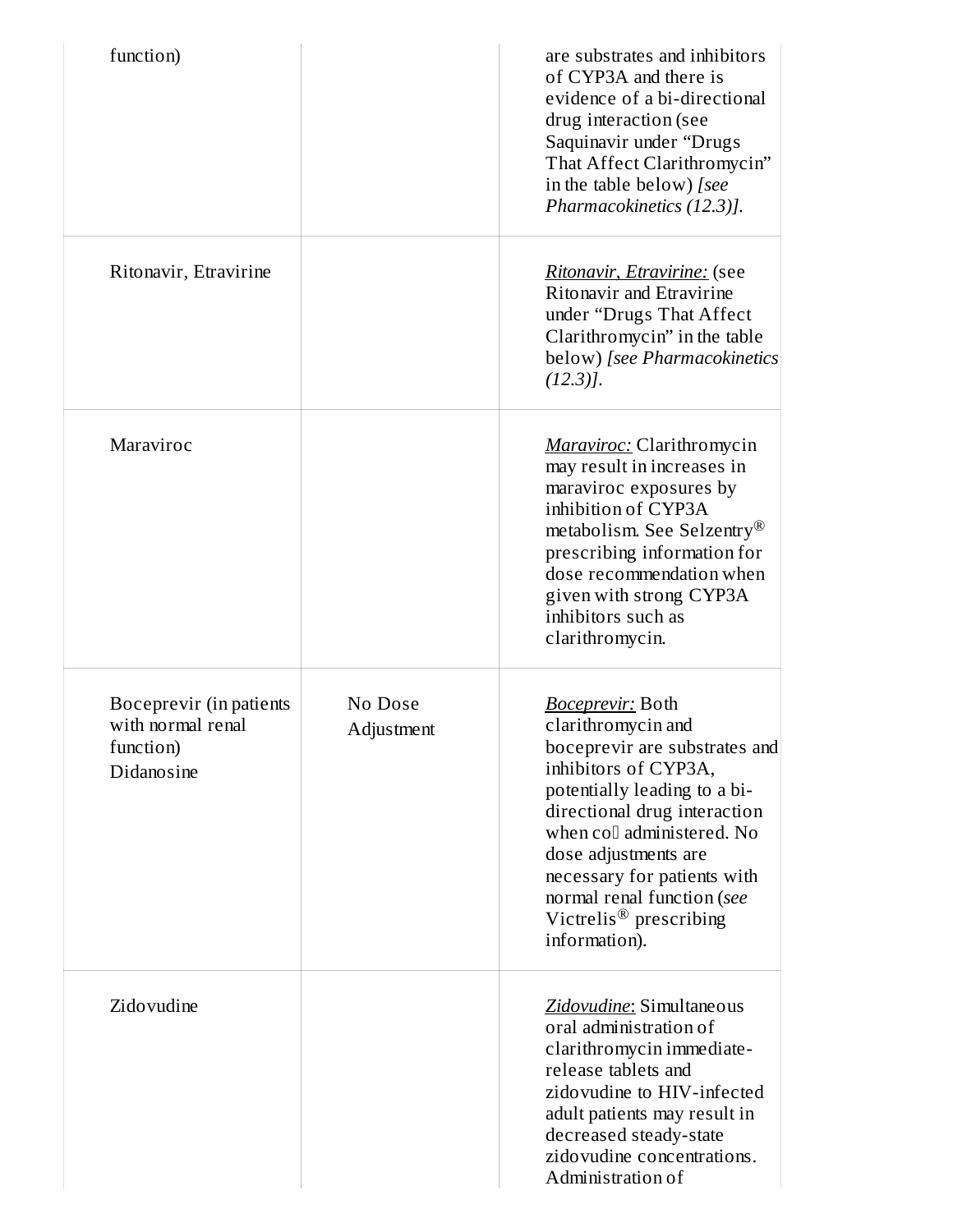| <b>Ergot Alkaloids</b>                    |                  | Precautions (5.4)].                                                                                                                                                                                                                                                                        |
|-------------------------------------------|------------------|--------------------------------------------------------------------------------------------------------------------------------------------------------------------------------------------------------------------------------------------------------------------------------------------|
|                                           |                  | macrolides are known to<br>inhibit CYP3A. There is<br>potential of CYP3AI<br>mediated interaction between<br>nifedipine and<br>clarithromycin. Hypotension<br>and peripheral edema were<br>observed when<br>clarithromycin was taken<br>concomitantly with nifedipine<br>[see Warnings and |
| Nifedipine                                |                  | <u>Nifedipine:</u> Nifedipine is a<br>substrate for CYP3A.<br>Clarithromycin and other                                                                                                                                                                                                     |
| Amlodipine, Diltiazem                     |                  | Amlodipine, Diltiazem: [see<br><b>Warnings and Precautions</b><br>$(5.4)$ ]                                                                                                                                                                                                                |
| Verapamil                                 | Use With Caution | Verapamil: Hypotension,<br>bradyarrhythmias, and lactic<br>acidosis have been observed<br>in patients receiving<br>concurrent verapamil [see<br><b>Warnings and Precautions</b><br>$(5.4)$ .                                                                                               |
| <b>Calcium Channel</b><br><b>Blockers</b> |                  | clarithromycin and<br>zidovudine should be<br>separated by at least two<br>hours [see Pharmacokinetics<br>$(12.3)$ ].<br>The impact of co-<br>administration of<br>clarithromycin extended-<br>release tablets or granules<br>and zidovudine has not been<br>evaluated.                    |
|                                           |                  |                                                                                                                                                                                                                                                                                            |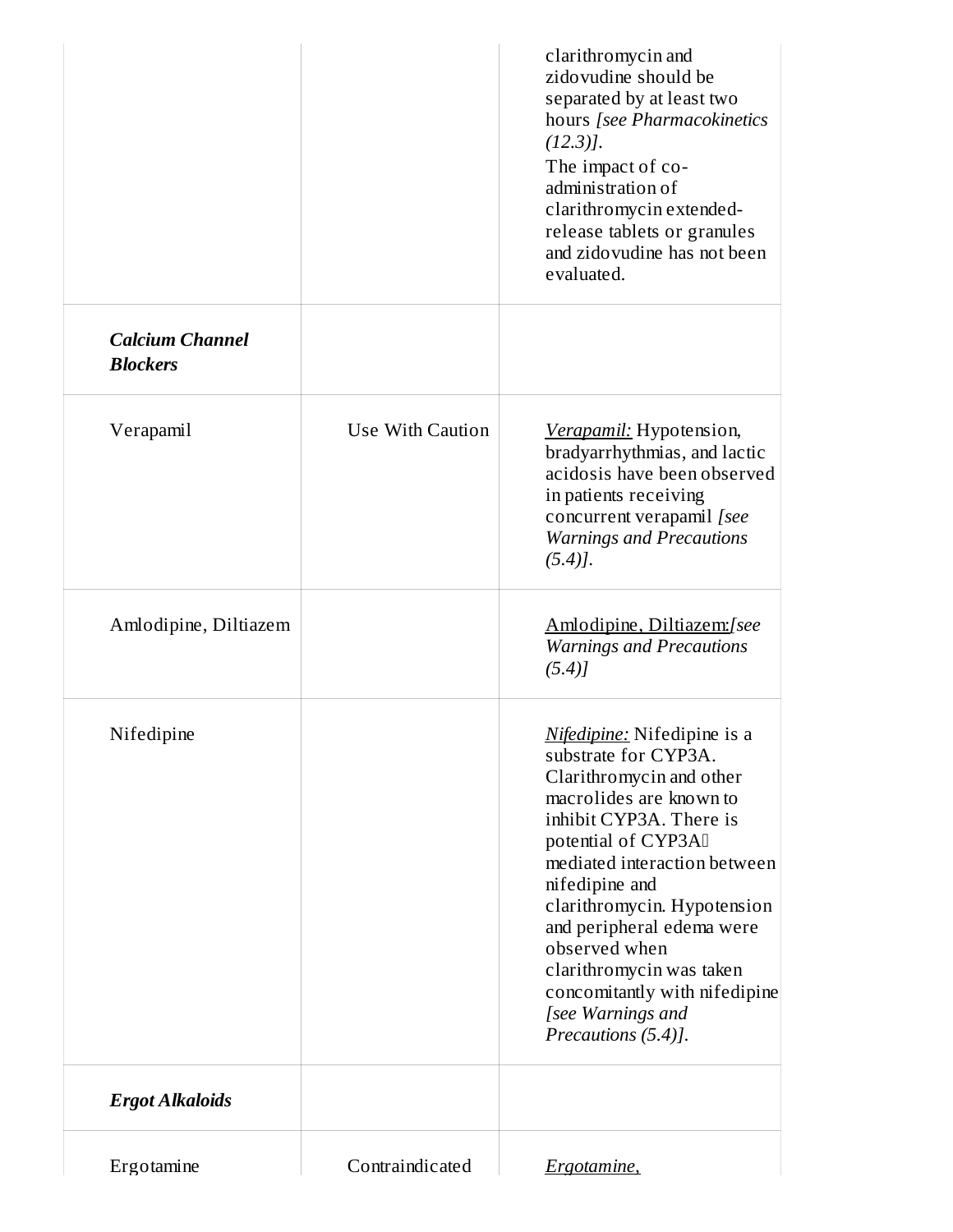| Dihydroergotamine                                           |                       | Dihydroergotamine:<br>Postmarketing reports<br>indicate that coadministration<br>of clarithromycin with<br>ergotamine or<br>dihydroergotamine has been<br>associated with acute ergot<br>toxicity characterized by<br>vasospasm and ischemia of<br>the extremities and other<br>tissues including the central<br>nervous system<br>[seeContraindications (4.6)]. |
|-------------------------------------------------------------|-----------------------|------------------------------------------------------------------------------------------------------------------------------------------------------------------------------------------------------------------------------------------------------------------------------------------------------------------------------------------------------------------|
| <b>Gastroprokinetic Agents</b>                              |                       |                                                                                                                                                                                                                                                                                                                                                                  |
| Cisapride                                                   | Contraindicated       | Cisapride: [see Contraindications<br>(4.2)                                                                                                                                                                                                                                                                                                                       |
| <b>Lipid-lowering Agents</b>                                |                       |                                                                                                                                                                                                                                                                                                                                                                  |
| Lomitapide<br>Lovastatin<br>Simvastatin                     | Contraindicated       | Lomitapide, Lovastatin,<br>Simvastatin: Clarithromycin<br>may increase the exposure of<br>these drugs by inhibition of                                                                                                                                                                                                                                           |
| Atorvastatin<br>Pravastatin                                 | Use With Caution      | CYP3A metabolism, thereby<br>increasing the risk of<br>toxicities from these drugs<br>[see Contraindications (4.5)                                                                                                                                                                                                                                               |
| Fluvastatin                                                 | No Dose<br>Adjustment | and Warnings and Precautions<br>(5.4)<br>Atorvastatin,<br>Pravastatin, Fluvastatin: [see<br><b>Warnings and Precautions</b><br>$(5.4)$ ]                                                                                                                                                                                                                         |
| <b>Hypoglycemic Agents</b>                                  |                       |                                                                                                                                                                                                                                                                                                                                                                  |
| Nateglinide<br>Pioglitazone<br>Repaglinide<br>Rosiglitazone | Use With Caution      | Nateglinide, Pioglitazone,<br>Repaglinide, Rosiglitazone: [see<br><b>Warnings and Precautions</b><br>(5.4) and Adverse Reactions<br>(6.2)                                                                                                                                                                                                                        |
| Insulin                                                     |                       | Insulin: [see Warnings and<br>Precautions (5.4) and Adverse                                                                                                                                                                                                                                                                                                      |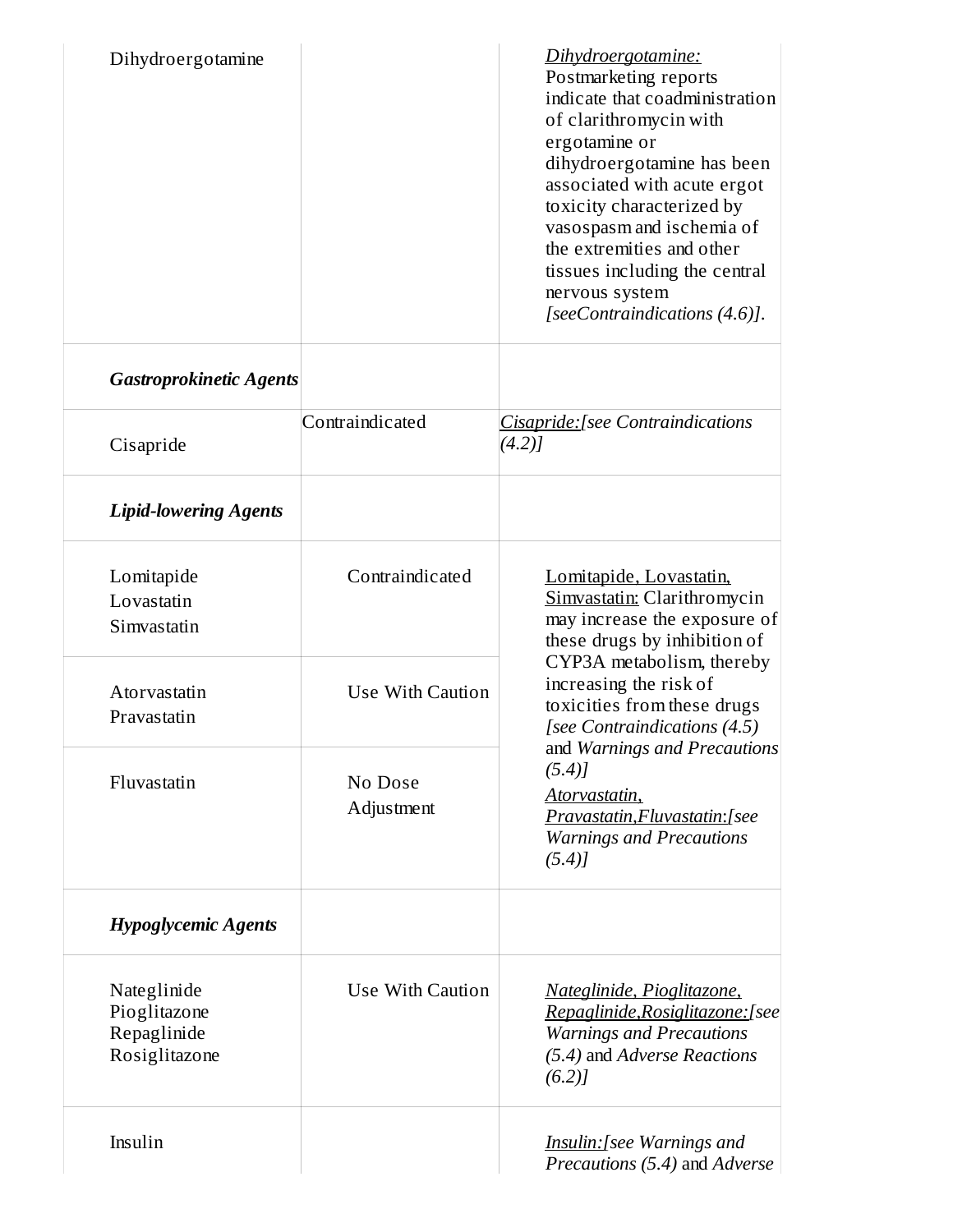|                                        |                  | Reactions (6.2)]                                                                                                                                                                                                                                                                                                                                                                                                                                                                                                                                                                                                                                                                                                                        |
|----------------------------------------|------------------|-----------------------------------------------------------------------------------------------------------------------------------------------------------------------------------------------------------------------------------------------------------------------------------------------------------------------------------------------------------------------------------------------------------------------------------------------------------------------------------------------------------------------------------------------------------------------------------------------------------------------------------------------------------------------------------------------------------------------------------------|
| <b>Immunosuppressants</b>              |                  |                                                                                                                                                                                                                                                                                                                                                                                                                                                                                                                                                                                                                                                                                                                                         |
| Cyclosporine                           | Use With Caution | Cyclosporine: There have<br>been spontaneous or<br>published reports of CYP3A<br>based interactions of<br>clarithromycin with<br>cyclosporine.                                                                                                                                                                                                                                                                                                                                                                                                                                                                                                                                                                                          |
| Tacrolimus                             |                  | <b>Tacrolimus:</b> There have been<br>spontaneous or published<br>reports of CYP3A based<br>interactions of<br>clarithromycin with<br>tacrolimus.                                                                                                                                                                                                                                                                                                                                                                                                                                                                                                                                                                                       |
| Phosphodiesterase<br><i>inhibitors</i> |                  |                                                                                                                                                                                                                                                                                                                                                                                                                                                                                                                                                                                                                                                                                                                                         |
| Sildenafil<br>Tadalafil<br>Vardenafil  | Use With Caution | Sildenafil, Tadalafil,<br>Vardenafil: Each of these<br>phosphodiesterase inhibitors<br>is primarily metabolized by<br>CYP3A, and CYP3A will be<br>inhibited by concomitant<br>administration of<br>clarithromycin. Co-<br>administration of<br>clarithromycin with<br>sildenafil, tadalafil, or<br>vardenafil will result in<br>increased exposure of these<br>phosphodiesterase<br>inhibitors. Co-administration<br>of these phosphodiesterase<br>inhibitors with<br>clarithromycin is not<br>recommended. Increased<br>systemic exposure of these<br>drugs may occur with<br>clarithromycin; reduction of<br>dosage for<br>phosphodiesterase inhibitors<br>should be considered (see<br>their respective prescribing<br>information). |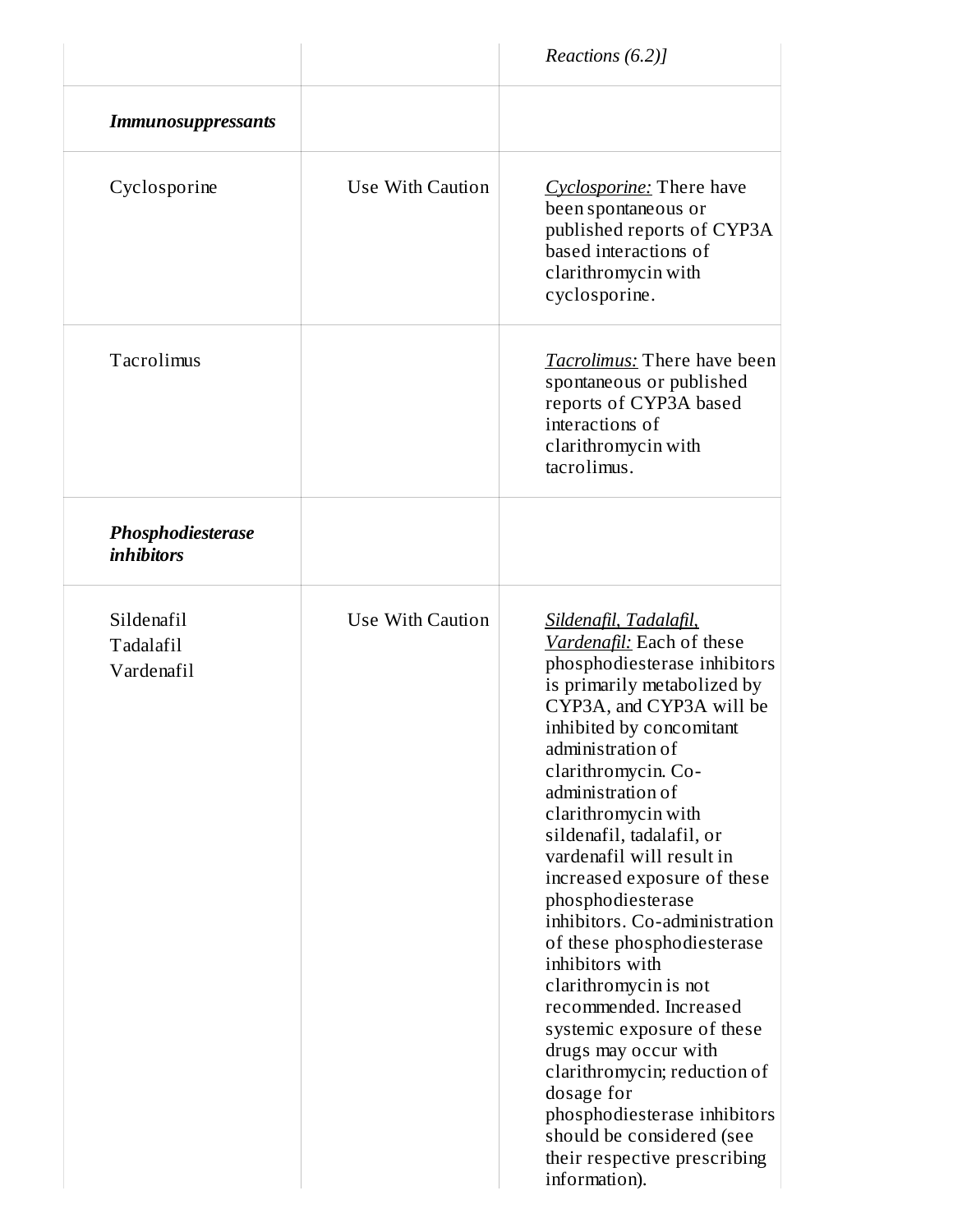| <b>Proton Pump Inhibitors</b>                                                 |                       |                                                                                                                                                                                                                                                                                                                                                                                                                         |
|-------------------------------------------------------------------------------|-----------------------|-------------------------------------------------------------------------------------------------------------------------------------------------------------------------------------------------------------------------------------------------------------------------------------------------------------------------------------------------------------------------------------------------------------------------|
| Omeprazole                                                                    | No Dose<br>Adjustment | Omeprazole: The mean 24-<br>hour gastric pH value was<br>5.2 when omeprazole was<br>administered alone and 5.7<br>when coadministered with<br>clarithromycin as a result of<br>increased omeprazole<br>exposures [see<br>Pharmacokinetics (12.3)] (see<br>also Omeprazole under<br>"Drugs That Affect<br>Clarithromycin" in the table<br>below).                                                                        |
| <b>Xanthine Derivatives</b>                                                   |                       |                                                                                                                                                                                                                                                                                                                                                                                                                         |
| Theophylline                                                                  | Use With Caution      | <b>Theophylline: Clarithromycin</b><br>use in patients who are<br>receiving theophylline may<br>be associated with an<br>increase of serum<br>theophylline concentrations<br>[see Pharmacokinetics (12.3)].<br>Monitoring of serum<br>theophylline concentrations<br>should be considered for<br>patients receiving high doses<br>of theophylline or with<br>baseline concentrations in the<br>upper therapeutic range. |
| <b>Triazolobenzodiazepines</b><br>and Other Related<br><b>Benzodiazepines</b> |                       |                                                                                                                                                                                                                                                                                                                                                                                                                         |
| Midazolam                                                                     | Use With Caution      | Midazolam: When oral<br>midazolam is coll<br>administered with<br>clarithromycin, dose<br>adjustments may be necessary<br>and possible prolongation<br>and intensity of effect should<br>be anticipated [see Warnings]                                                                                                                                                                                                  |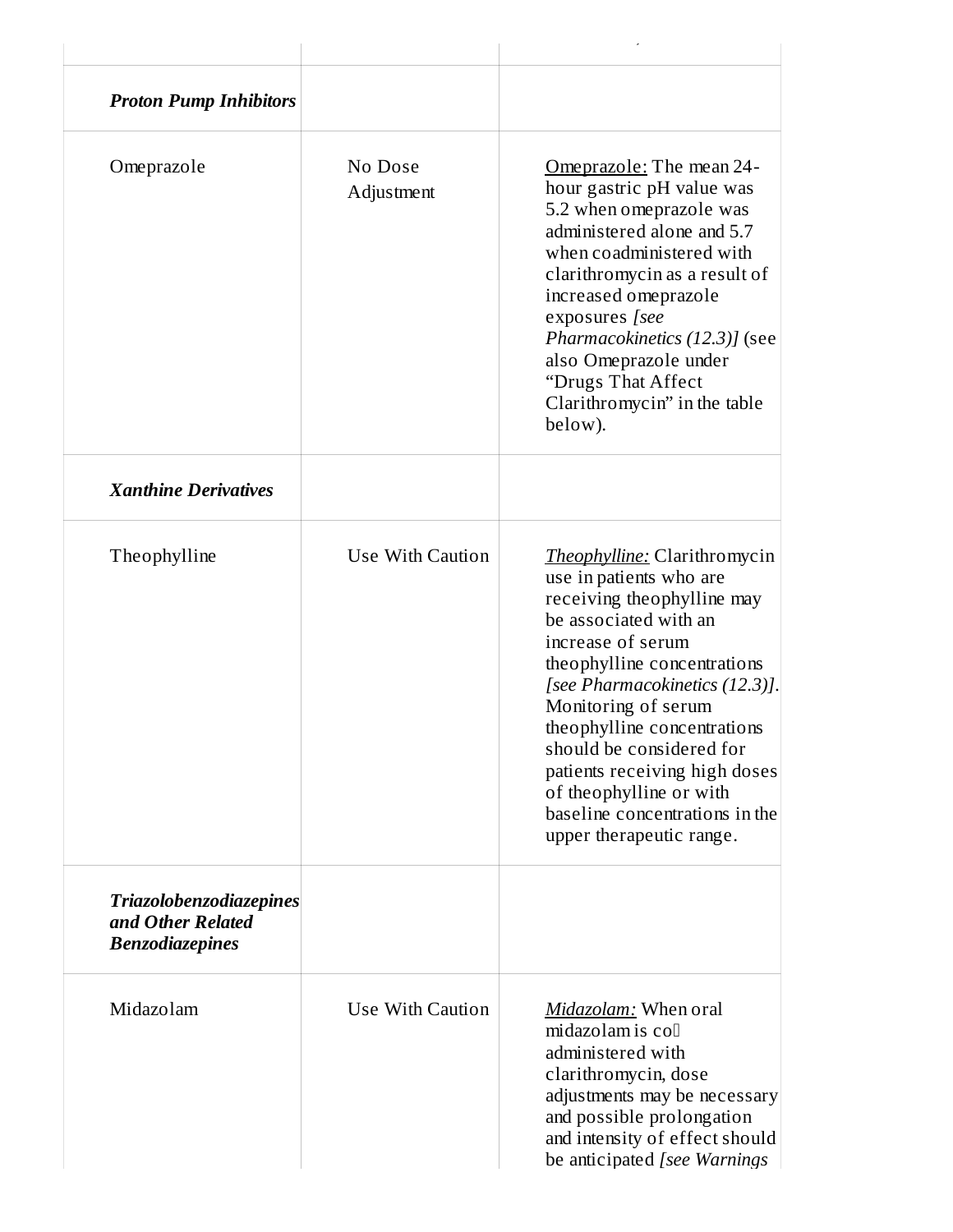|                                           |                       | and Precautions (5.4) and<br>Pharmacokinetics (12.3)].                                                                                                                                                                                                                                                                                                                                                                                                                                                                                                                                                                                                                                                          |
|-------------------------------------------|-----------------------|-----------------------------------------------------------------------------------------------------------------------------------------------------------------------------------------------------------------------------------------------------------------------------------------------------------------------------------------------------------------------------------------------------------------------------------------------------------------------------------------------------------------------------------------------------------------------------------------------------------------------------------------------------------------------------------------------------------------|
| Alprazolam<br>Triazolam                   |                       | Triazolam, Alprazolam:<br>Caution and appropriate dose<br>adjustments should be<br>considered when triazolam<br>or alprazolam is co-<br>administered with<br>clarithromycin. There have<br>been postmarketing reports<br>of drug interactions and<br>central nervous system<br>(CNS) effects (e.g.,<br>somnolence and confusion)<br>with the concomitant use of<br>clarithromycin and triazolam.<br>Monitoring the patient for<br>increased CNS<br>pharmacological effects is<br>suggested.<br>In postmarketing experience,<br>erythromycin has been<br>reported to decrease the<br>clearance of triazolam and<br>midazolam, and thus, may<br>increase the pharmacologic<br>effect of these<br>benzodiazepines. |
| Temazepam<br>Nitrazepam<br>Lorazepam      | No Dose<br>Adjustment | Temazepam, Nitrazepam,<br>Lorazepam: For<br>benzodiazepines which are<br>not metabolized by CYP3A<br>(e.g., temazepam, nitrazepam,<br>lorazepam), a clinically<br>important interaction with<br>clarithromycin is unlikely.                                                                                                                                                                                                                                                                                                                                                                                                                                                                                     |
| <b>Cytochrome P450</b><br><b>Inducers</b> |                       |                                                                                                                                                                                                                                                                                                                                                                                                                                                                                                                                                                                                                                                                                                                 |
| Rifabutin                                 | Use With Caution      | Rifabutin: Concomitant<br>administration of rifabutin<br>and clarithromycin resulted<br>in an increase in rifabutin, and<br>decrease in clarithromycin<br>serum levels together with an                                                                                                                                                                                                                                                                                                                                                                                                                                                                                                                         |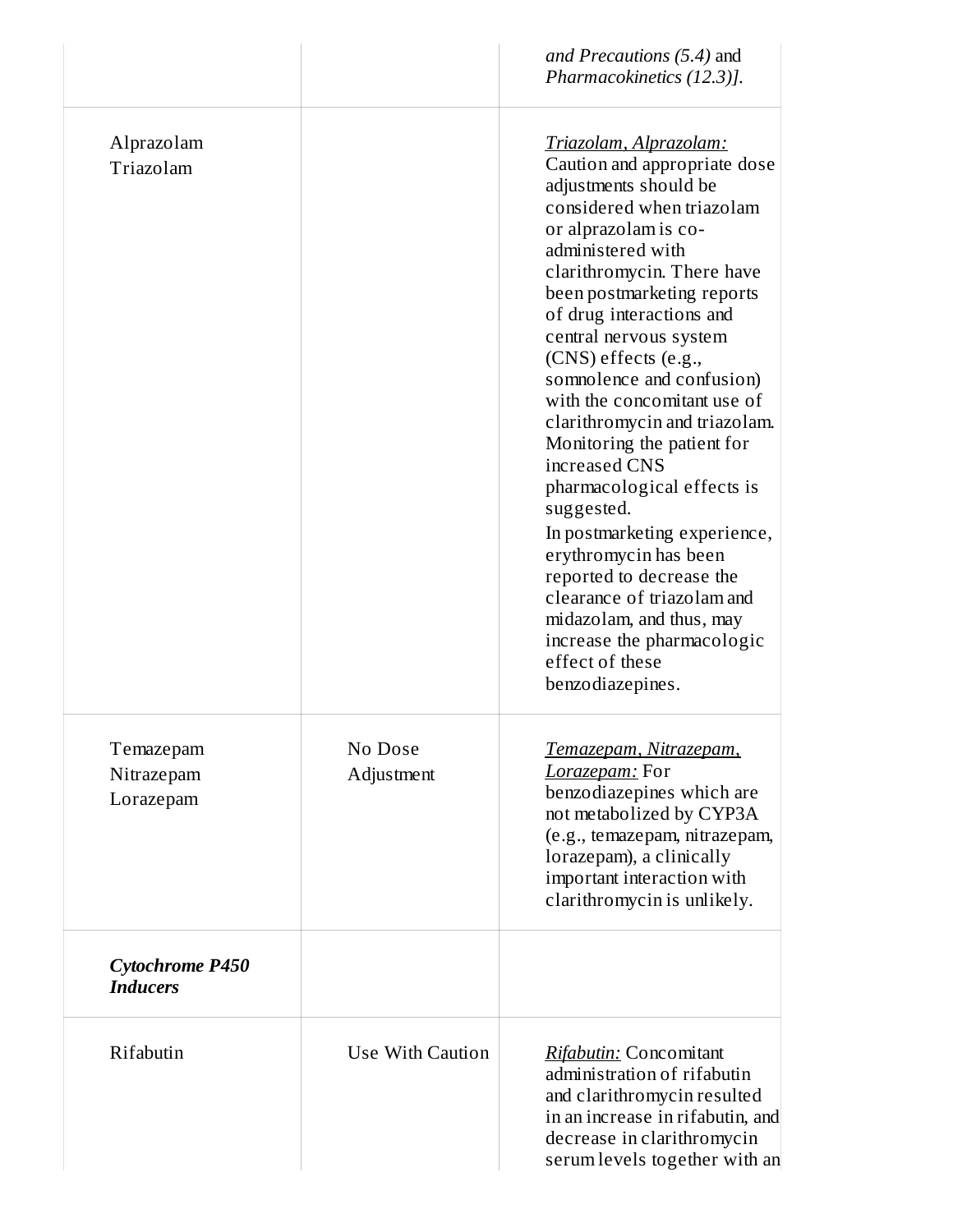|                                                                                                                           |                  | increased risk of uveitis (see<br>Rifabutin under "Drugs That<br>Affect Clarithromycin" in the<br>table below).                                                                                                                         |
|---------------------------------------------------------------------------------------------------------------------------|------------------|-----------------------------------------------------------------------------------------------------------------------------------------------------------------------------------------------------------------------------------------|
| <b>Other Drugs</b><br><b>Metabolized by CYP3A</b>                                                                         |                  |                                                                                                                                                                                                                                         |
| Alfentanil<br><b>Bromocriptine</b><br>Cilostazol<br>Vinblastine<br>Methylprednisolone<br>Phenobarbital<br>St. John's Wort | Use With Caution | There have been spontaneous<br>or published reports of<br>CYP3A based interactions of<br>clarithromycin with<br>alfentanil,<br>methylprednisolone,<br>cilostazol, bromocriptine,<br>vinblastine, phenobarbital,<br>and St. John's Wort. |
| <b>Other Drugs</b><br><b>Metabolized by CYP450</b><br><b>Isoforms Other than</b><br>CYP <sub>3</sub> A                    |                  |                                                                                                                                                                                                                                         |
| Hexobarbital<br>Phenytoin<br>Valproate                                                                                    | Use With Caution | There have been<br>postmarketing reports of<br>interactions of<br>clarithromycin with drugs not<br>thought to be metabolized by<br>CYP3A, including<br>hexobarbital, phenytoin, and<br>valproate.                                       |
| <b>Drugs that Affect Clarithromycin</b>                                                                                   |                  |                                                                                                                                                                                                                                         |
| Drug(s) that Affect<br>the Pharmacokinetics<br>of Clarithromycin                                                          | Recommendation   | <b>Comments</b>                                                                                                                                                                                                                         |
| <b>Antifungals</b>                                                                                                        |                  |                                                                                                                                                                                                                                         |
| Itraconazole                                                                                                              | Use With Caution | Itraconazole: Itraconazole<br>may increase the plasma<br>concentrations of<br>clarithromycin. Patients                                                                                                                                  |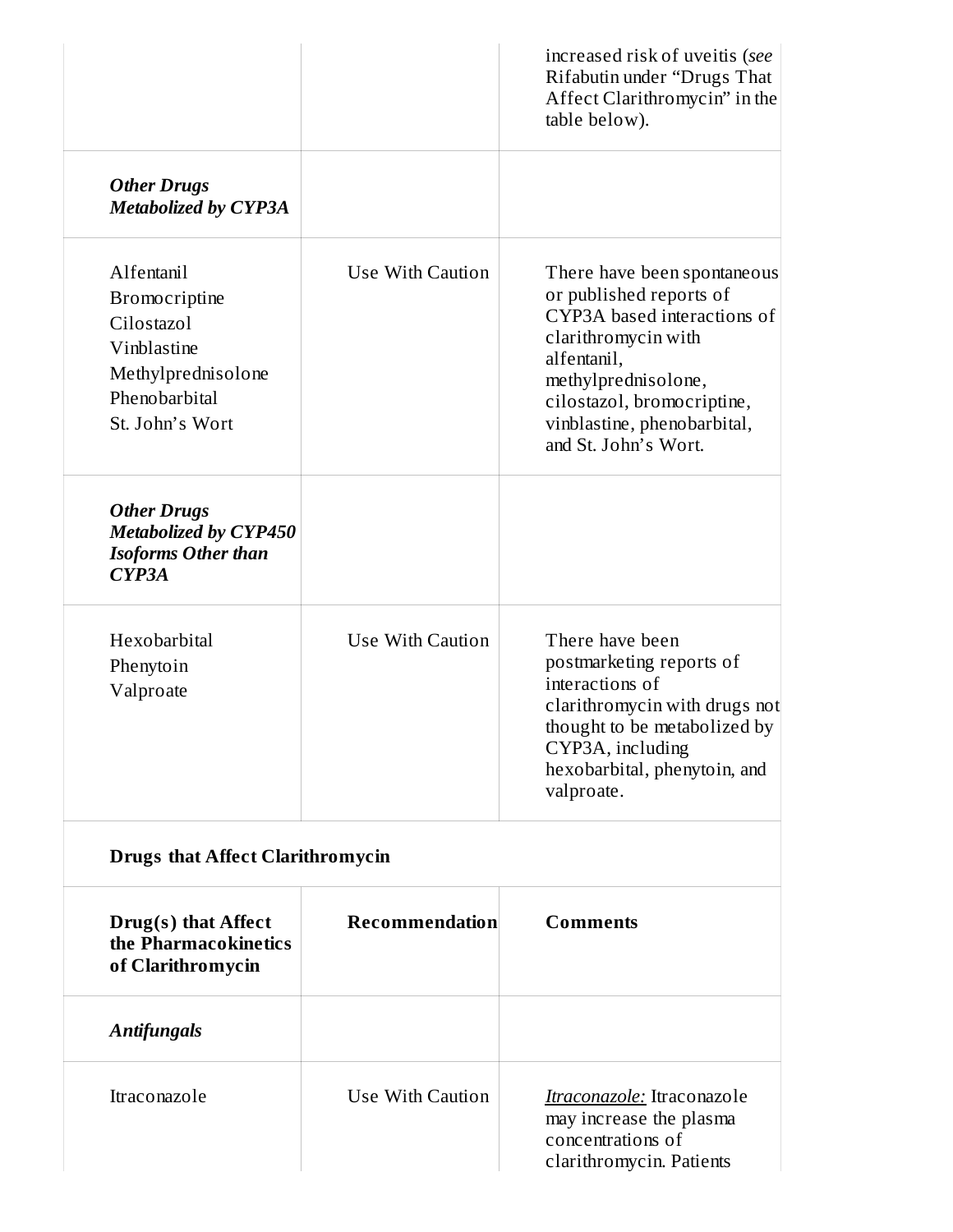|                                                             |                  | taking itraconazole and<br>clarithromycin concomitantly<br>should be monitored closely<br>for signs or symptoms of<br>increased or prolonged<br>adverse reactions (see also<br>Itraconazole under "Drugs<br>That Are Affected By<br>Clarithromycin" in the table<br>above).                                                                                                                                                                                                                                                                                                                                             |
|-------------------------------------------------------------|------------------|-------------------------------------------------------------------------------------------------------------------------------------------------------------------------------------------------------------------------------------------------------------------------------------------------------------------------------------------------------------------------------------------------------------------------------------------------------------------------------------------------------------------------------------------------------------------------------------------------------------------------|
| <b>Antivirals</b>                                           |                  |                                                                                                                                                                                                                                                                                                                                                                                                                                                                                                                                                                                                                         |
| Atazanavir                                                  | Use With Caution | <b>Atazanavir:</b> When<br>clarithromycin is co-<br>administered with atazanavir,<br>the dose of clarithromycin<br>should be decreased by 50%<br>[see Clinical<br>Pharmacology $(12.3)$ ].<br>Since concentrations of 14-<br>OH clarithromycin are<br>significantly reduced when<br>clarithromycin is coll<br>administered with atazanavir,<br>alternative antibacterial<br>therapy should be considered<br>for indications other than<br>infections due to<br>Mycobacterium avium<br>complex. Doses of<br>clarithromycin greater than<br>1000 mg per day should not<br>be co-administered with<br>protease inhibitors. |
| Ritonavir (in patients<br>with decreased renal<br>function) |                  | Ritonavir: Since<br>concentrations of 14-OH<br>clarithromycin are<br>significantly reduced when<br>clarithromycin is co-<br>administered with ritonavir,<br>alternative antibacterial<br>therapy should be considered<br>for indications other than<br>infections due to<br>Mycobacterium avium [see<br>Pharmacokinetics (12.3)].<br>Doses of clarithromycin                                                                                                                                                                                                                                                            |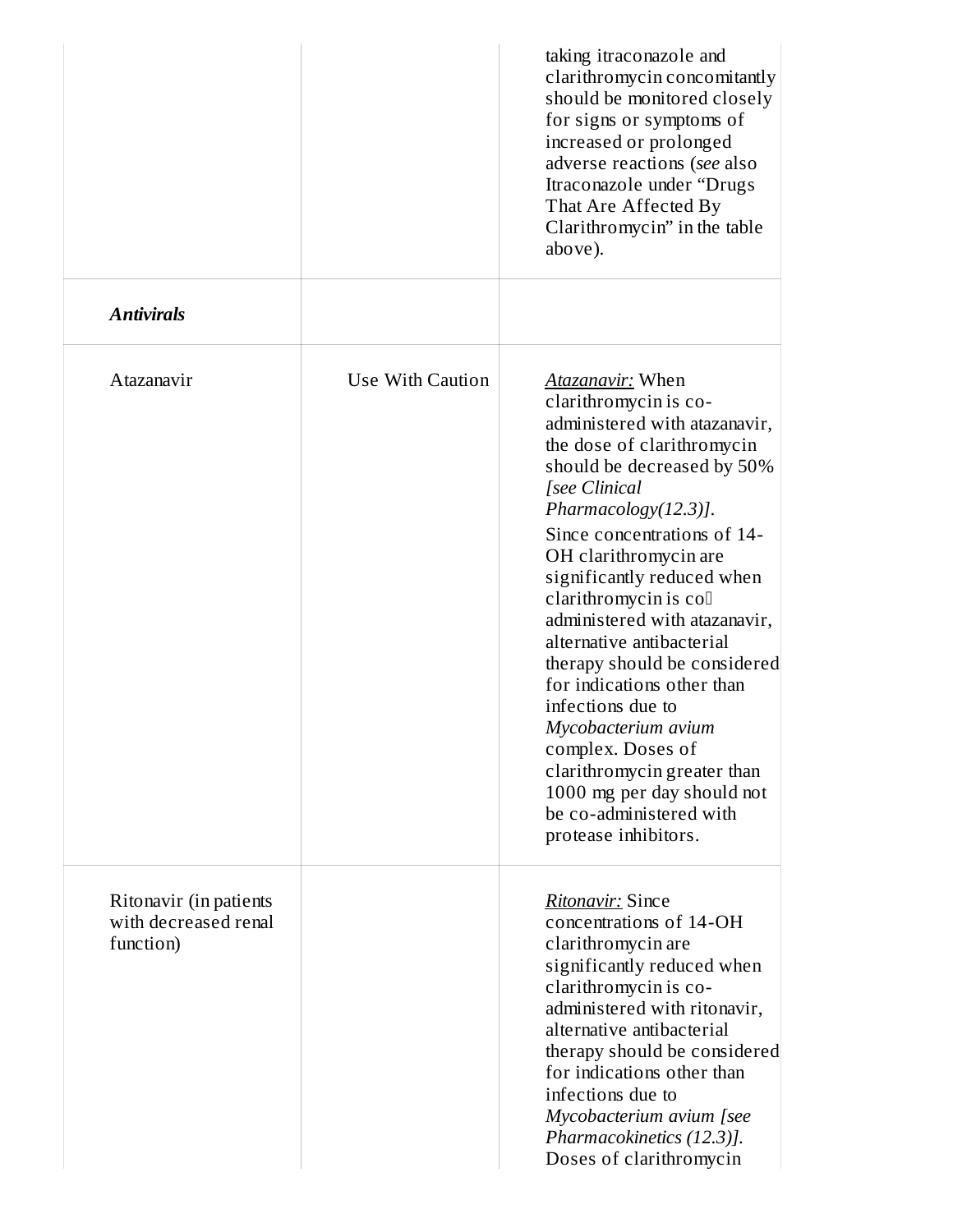|                                                                                                                       |                       | greater than 1000 mg per day<br>should not be co-<br>administered with protease<br>inhibitors.                                                                                                                                                                                                                                                                                                                                                                    |
|-----------------------------------------------------------------------------------------------------------------------|-----------------------|-------------------------------------------------------------------------------------------------------------------------------------------------------------------------------------------------------------------------------------------------------------------------------------------------------------------------------------------------------------------------------------------------------------------------------------------------------------------|
| Saquinavir (in patients<br>with decreased renal<br>function)                                                          |                       | <b>Saquinavir:</b> When saquinavir<br>is co-administered with<br>ritonavir, consideration<br>should be given to the<br>potential effects of ritonavir<br>on clarithromycin (refer to<br>ritonavir above) [see<br>Pharmacokinetics (12.3)].                                                                                                                                                                                                                        |
| Etravirine                                                                                                            |                       | <b><i>Etravirine:</i></b> Clarithromycin<br>exposure was decreased by<br>etravirine; however,<br>concentrations of the active<br>metabolite, 14-OH-<br>clarithromycin, were<br>increased. Because 14-OH-<br>clarithromycin has reduced<br>activity against<br>Mycobacterium avium<br>complex (MAC), overall<br>activity against this pathogen<br>may be altered; therefore<br>alternatives to clarithromycin<br>should be considered for the<br>treatment of MAC. |
| Saquinavir (in patients<br>with normal renal<br>function)<br>Ritonavir (in patients<br>with normal renal<br>function) | No Dose<br>Adjustment |                                                                                                                                                                                                                                                                                                                                                                                                                                                                   |
| <b>Proton Pump Inhibitors</b>                                                                                         |                       |                                                                                                                                                                                                                                                                                                                                                                                                                                                                   |
| Omeprazole                                                                                                            | Use With Caution      | Omeprazole: Clarithromycin<br>concentrations in the gastric<br>tissue and mucus were also<br>increased by concomitant<br>administration of omeprazole<br>[see Pharmacokinetics (12.3)].                                                                                                                                                                                                                                                                           |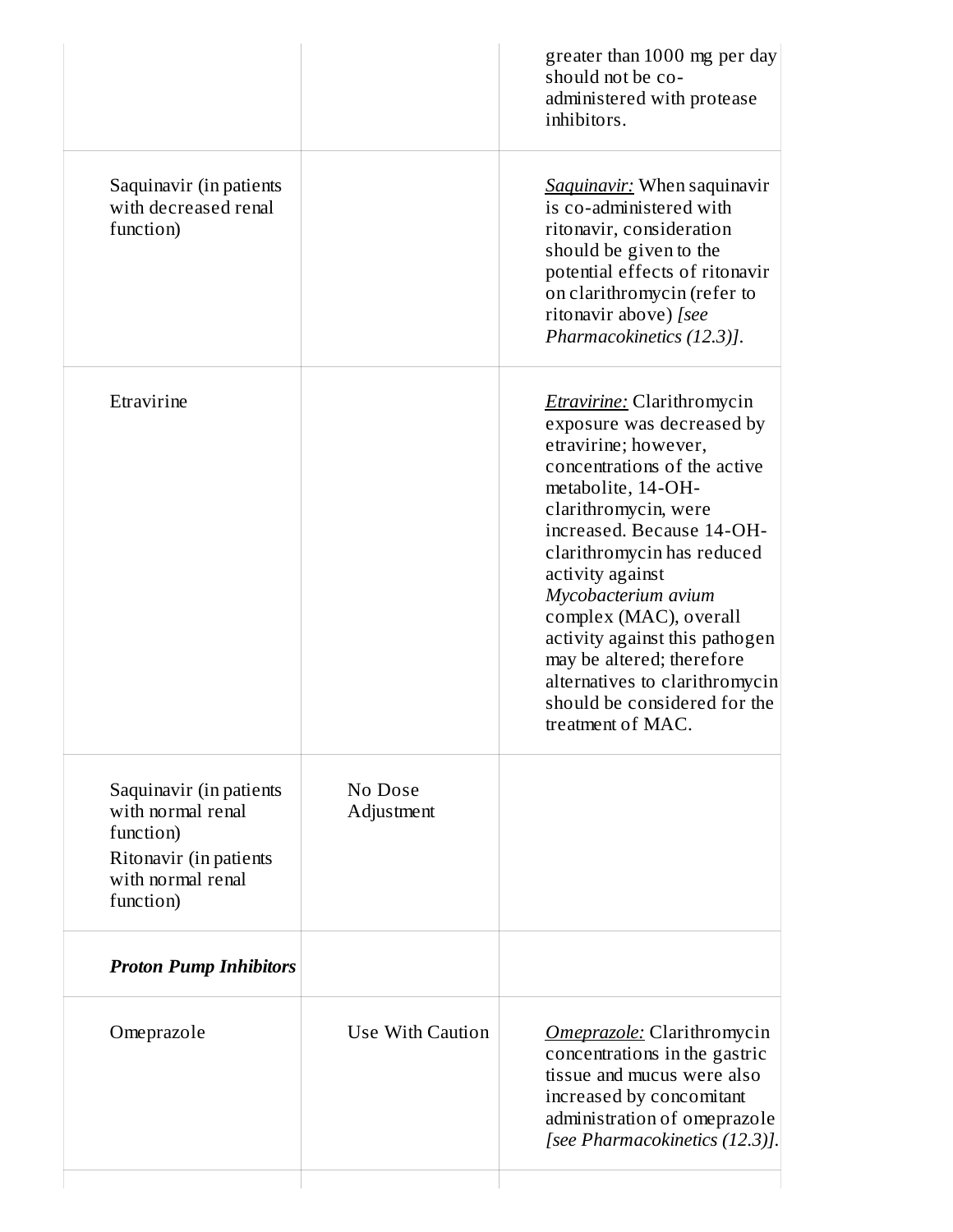| <b>Miscellaneous</b><br><b>Cytochrome P450</b><br><b>Inducers</b> |                  |                                                                                                                                                                                                                                                                                                                                                                                                                                                                                                                                                                                                                                                                                                                                                                                                                                                                                                                            |
|-------------------------------------------------------------------|------------------|----------------------------------------------------------------------------------------------------------------------------------------------------------------------------------------------------------------------------------------------------------------------------------------------------------------------------------------------------------------------------------------------------------------------------------------------------------------------------------------------------------------------------------------------------------------------------------------------------------------------------------------------------------------------------------------------------------------------------------------------------------------------------------------------------------------------------------------------------------------------------------------------------------------------------|
| Efavirenz<br>Nevirapine<br>Rifampicin<br>Rifabutin<br>Rifapentine | Use With Caution | Inducers of CYP3A enzymes,<br>such as efavirenz, nevirapine,<br>rifampicin, rifabutin, and<br>rifapentine will increase the<br>metabolism of<br>clarithromycin, thus<br>decreasing plasma<br>concentrations of<br>clarithromycin, while<br>increasing those of 14-OH-<br>clarithromycin. Since the<br>microbiological activities of<br>clarithromycin and 14-OH-<br>clarithromycin are different<br>for different bacteria, the<br>intended therapeutic effect<br>could be impaired during<br>concomitant administration of<br>clarithromycin and enzyme<br>inducers. Alternative<br>antibacterial treatment should<br>be considered when treating<br>patients receiving inducers<br>of CYP3A. There have been<br>spontaneous or published<br>reports of CYP3A based<br>interactions of<br>clarithromycin with rifabutin<br>(see Rifabutin under "Drugs<br>That Are Affected By<br>Clarithromycin" in the table<br>above). |

## **8 USE IN SPECIFIC POPULATIONS**

#### **8.1 Pregnancy**

#### *Risk Summary*

Based on findings from animal studies, clarithromycin is not recommended for use in pregnant women except in clinical circumstances where no alternative therapy is appropriate. If pregnancy occurs while taking clarithromycin, the patient should be apprised of the potential hazard to the fetus *[see Warnings and Precautions (5.7)]*.

Limited data from a small number of published human studies with clarithromycin use during pregnancy are insufficient to inform drug-associated risks of major birth defects, miscarriage, or adverse maternal or fetal outcomes. In animal reproduction studies, administration of oral clarithromycin to pregnant mice, rats, rabbits, and monkeys during the period of organogenesis produced malformations in rats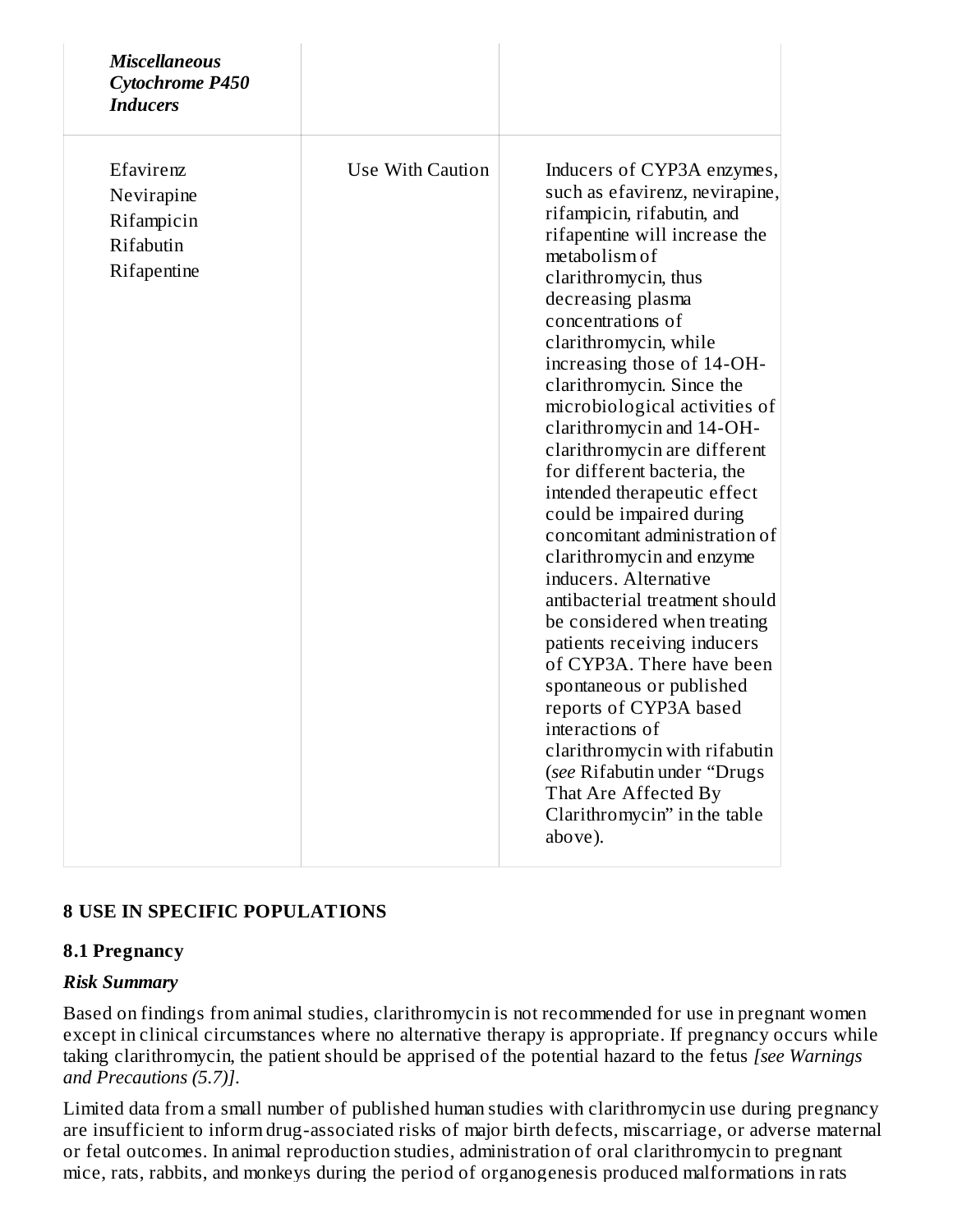(cardiovascular anomalies) and mice (cleft palate) at clinically relevant doses based on body surface area comparison. Fetal effects in mice, rats, and monkeys (e.g., reduced fetal survival, body weight, body weight gain) and implantation losses in rabbits were generally considered to be secondary to maternal toxicity (*see Data*).

The estimated background risk of major birth defects and miscarriage for the indicated population is unknown. All pregnancies have a background risk of birth defect, loss, or other adverse outcomes. In the U.S. general population, the estimated background risk of major birth defects and miscarriage in clinically recognized pregnancies is 2% to 4% and 15% to 20%, respectively.

## *Data*

## *Animal Data*

Animal reproduction studies were conducted in mice, rats, rabbits, and monkeys with oral and intravenously administered clarithromycin. In pregnant mice, clarithromycin was administered during organogenesis (gestation day [GD] 6 to 15) at oral doses of 15, 60, 250, 500, or 1000 mg/kg/day. Reduced body weight observed in dams at 1000 mg/kg/day (3 times the maximum recommended human dose [MRHD] based on body surface area comparison) resulted in reduced survival and body weight of the fetuses. At ≥500 mg/kg/day, increases in the incidence of post-implantation loss and cleft palate in the fetuses were observed. No adverse developmental effects were observed in mice at ≤250 mg/kg/day (≤1 times MRHD based on body surface area comparison).

In pregnant Sprague Dawley rats, clarithromycin was administered during organogenesis (GD 6 to 15) at oral doses of 15, 50, or 150 mg/kg/day. Reductions in body weight and food consumption was observed in dams at 150 mg/kg/day. Increased resorptions and reduced body weight of the fetuses at this dose were considered secondary to maternal toxicity. Additionally, at 150 mg/kg/day (1 times MRHD based on body surface area comparison), a low incidence of cardiovascular anomalies (complete situs inversus, undivided truncus, IV septal defect) was observed in the fetuses. Clarithromycin did not cause adverse developmental effects in rats at 50 mg/kg/day (0.3 times MRHD based on body surface area comparison). Intravenous dosing of clarithromycin during organogenesis in rats (GD 6 to 15) at 15, 50, or 160 mg/kg/day was associated with maternal toxicity (reduced body weight, body-weight gain, and food consumption) at 160 mg/kg/day but no evidence of adverse developmental effects at any dose  $(\leq 1)$ times MRHD based on body surface area comparison).

In pregnant Wistar rat, clarithromycin was administered during organogenesis (GD 7 to 17) at oral doses of 10, 40, or 160 mg/kg/day. Reduced body weight and food consumption were observed in dams at 160 mg/kg/day but there was no evidence of adverse developmental effects at any dose (≤1 times MRHD based on body surface area comparison).

In pregnant rabbits, clarithromycin administered during organogenesis (GD 6 to 18) at oral doses of 10, 35, or 125 mg/kg/day resulted in reduced maternal food consumption and decreased body weight at the highest dose, with no evidence of any adverse developmental effects at any dose  $(\leq 2)$  times MRHD based on body surface area comparison). Intravenously administered clarithromycin to pregnant rabbits during organogenesis (GD 6 to 18) in rabbits at 20, 40, 80, or 160 mg/kg/day ( $\geq$ 0.3 times MRHD based on body surface area comparison) resulted in maternal toxicity and implantation losses at all doses.

In pregnant monkeys, clarithromycin was administered (GD 20 to 50) at oral doses of 35 or 70 mg/kg/day. Dose-dependent emesis, poor appetite, fecal changes, and reduced body weight were observed in dams at all doses (≥0.5 times MRHD based on body surface area comparison). Growth retardation in 1 fetus at 70 mg/kg/day was considered secondary to maternal toxicity. There was no evidence of primary drug related adverse developmental effects at any dose tested.

In a reproductive toxicology study in rats administered oral clarithromycin late in gestation through lactation (GD 17 to post-natal day 21) at doses of 10, 40, or 160 mg/kg/day (≤1 times MRHD based on body surface area comparison), reductions in maternal body weight and food consumption were observed at 160 mg/kg/day. Reduced body-weight gain observed in offspring at 160 mg/kg/day was considered secondary to maternal toxicity. No adverse developmental effects were observed with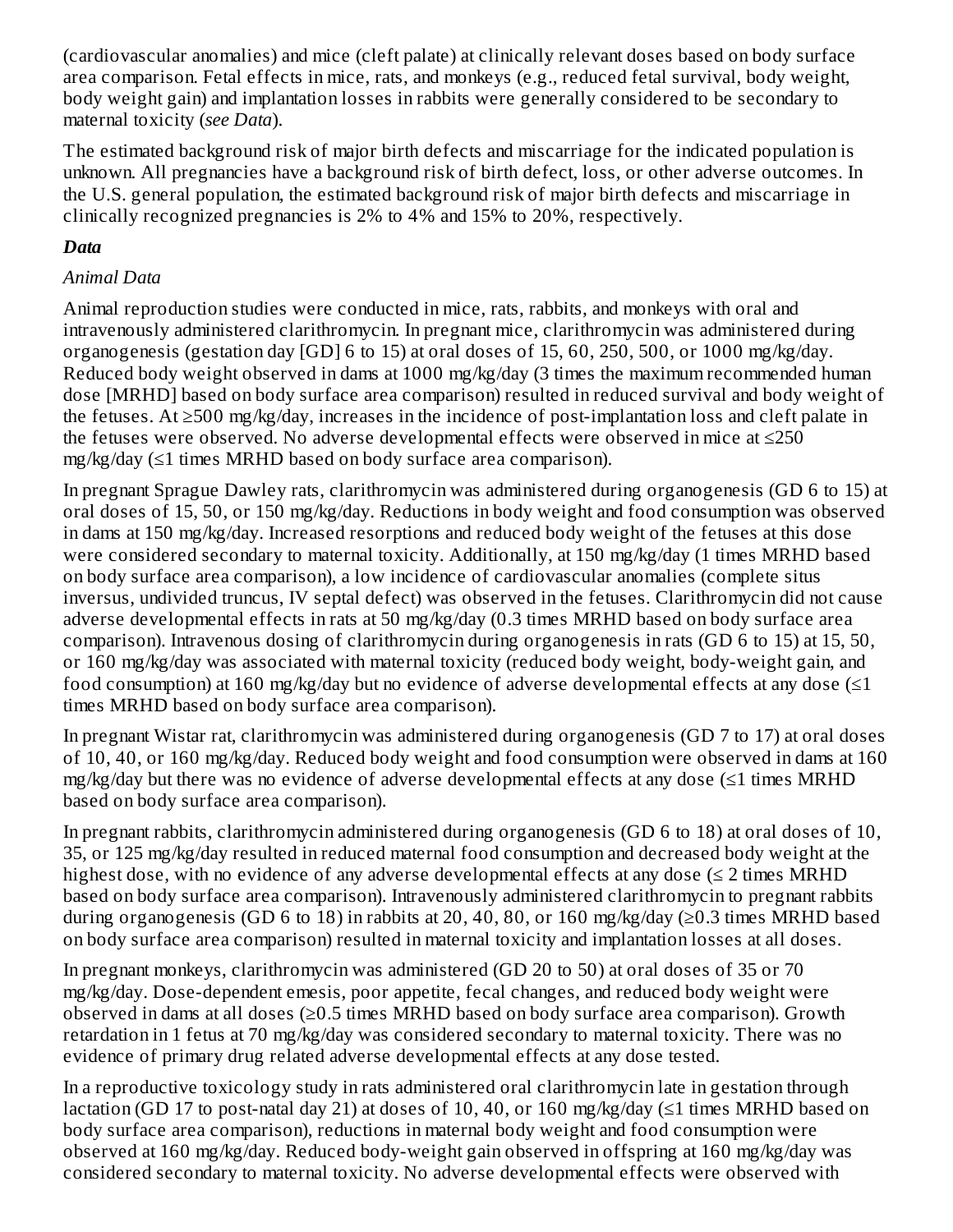clarithromycin at any dose tested.

## **8.2 Lactation**

#### *Risk Summary*

Based on limited human data, clarithromycin and its active metabolite 14-OH clarithromycin are present in human milk at less than 2% of the maternal weight-adjusted dose (*see Data*). In a separate observational study, reported adverse effects on breast-fed children (rash, diarrhea, loss of appetite, somnolence) were comparable to amoxicillin (*see Data*). No data are available to assess the effects of clarithromycin or 14-OH clarithromycin on milk production.

The development and health benefits of breastfeeding should be considered along with the mother's clinical need for clarithromycin and any potential adverse effects on the breast-fed child from clarithromycin or from the underlying maternal condition.

## *Data*

## *Human*

Serum and milk samples were obtained after 3 days of treatment, at steady state, from one published study of 12 lactating women who were taking clarithromycin 250 mg orally twice daily. Based on the limited data from this study, and assuming milk consumption of 150 mL/kg/day, an exclusively human milk fed infant would receive an estimated average of 136 mcg/kg/day of clarithromycin and its active metabolite, with this maternal dosage regimen. This is less than 2% of the maternal weight-adjusted dose (7.8 mg/kg/day, based on the average maternal weight of 64 kg), and less than 1% of the pediatric dose (15 mg/kg/day) for children greater than 6 months of age.

A prospective observational study of 55 breastfed infants of mothers taking a macrolide antibacterial (6 were exposed to clarithromycin) were compared to 36 breastfed infants of mothers taking amoxicillin. Adverse reactions were comparable in both groups. Adverse reactions occurred in 12.7% of infants exposed to macrolides and included rash, diarrhea, loss of appetite, and somnolence.

## **8.3 Females and Males of Reproductive Potential**

# *Males*

Administration of clarithromycin resulted in testicular atrophy in rats, dogs and monkeys *[see Nonclinical Toxicology (13.1)]*.

# **8.4 Pediatric Us e**

The safety and effectiveness of clarithromycin for oral suspension have been established for the treatment of the following conditions or diseases in pediatric patients 6 months and older. Use in these indications is based on clinical trials in pediatric patients or adequate and well- controlled studies in adults with additional pharmacokinetic and safety data in pediatric patients:

- Pharyngitis/Tonsillitis
- Community-Acquired Pneumonia
- Acute maxillary sinusitis
- Acute otitis media [*see Clinical Studies (14.2)*]
- Uncomplicated skin and skin structure infections

The safety and effectiveness of clarithromycin for oral suspension have been established for the prevention of disseminated *Mycobacterium avium* complex (MAC) disease in pediatric patients 20 months and older with advanced HIV infection. No studies of clarithromycin for MAC prophylaxis have been performed in pediatric populations and the doses recommended for prophylaxis are derived from MAC pediatric treatment studies.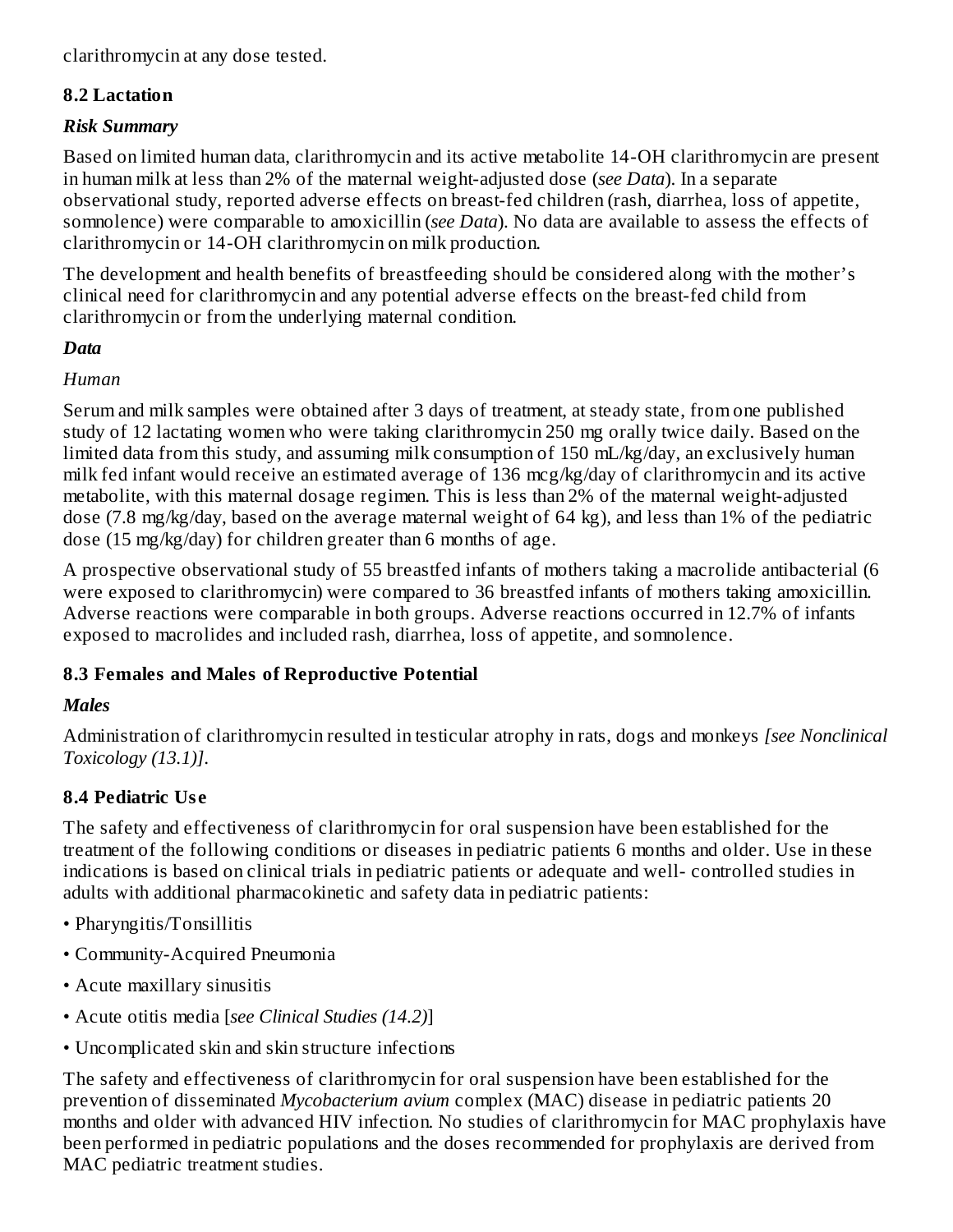Safety and effectiveness of clarithromycin in pediatric patients under 6 months of age have not been established. The safety of clarithromycin has not been studied in MAC patients under the age of 20 months.

# **8.5 Geriatric Us e**

In a steady-state study in which healthy elderly subjects (65 years to 81 years of age) were given 500 mg of clarithromycin every 12 hours, the maximum serum concentrations and area under the curves of clarithromycin and 14-OH clarithromycin were increased compared to those achieved in healthy young adults. These changes in pharmacokinetics parallel known age-related decreases in renal function. In clinical trials, elderly patients did not have an increased incidence of adverse reactions when compared to younger patients. Consider dosage adjustment in elderly patients with severe renal impairment. Elderly patients may be more susceptible to development of *torsades de pointes* arrhythmias than younger patients [*see Warnings and Precautions (5.3)*].

Most reports of acute kidney injury with calcium channel blockers metabolized by CYP3A4 (e.g., verapamil, amlodipine, diltiazem, nifedipine) involved elderly patients 65 years of age or older [*see Warnings and Precautions (5.4)*].

Especially in elderly patients, there have been reports of colchicine toxicity with concomitant use of clarithromycin and colchicine, some of which occurred in patients with renal insufficiency. Deaths have been reported in some patients [*see Contraindications (4.4)* and *Warnings and Precautions (5.4)*].

# **8.6 Renal and Hepatic Impairment**

Clarithromycin is principally excreted via the liver and kidney. Clarithromycin may be administered without dosage adjustment to patients with hepatic impairment and normal renal function. However, in the presence of severe renal impairment with or without coexisting hepatic impairment, decreased dosage or prolonged dosing intervals may be appropriate [*see Dosage and Administration (2.5)*].

# **10 OVERDOSAGE**

Overdosage of clarithromycin can cause gastrointestinal symptoms such as abdominal pain, vomiting, nausea, and diarrhea.

Treat adverse reactions accompanying overdosage by the prompt elimination of unabsorbed drug and supportive measures. As with other macrolides, clarithromycin serum concentrations are not expected to be appreciably affected by hemodialysis or peritoneal dialysis.

# **11 DESCRIPTION**

Clarithromycin is a semi-synthetic macrolide antimicrobial for oral use. Chemically, it is 6-0 $\scriptstyle\rm II$  methylerythromycin. The molecular formula is  $\rm C_{38}H_{69}NO_{13}$ , and the molecular weight is 747.96. The structural formula is:

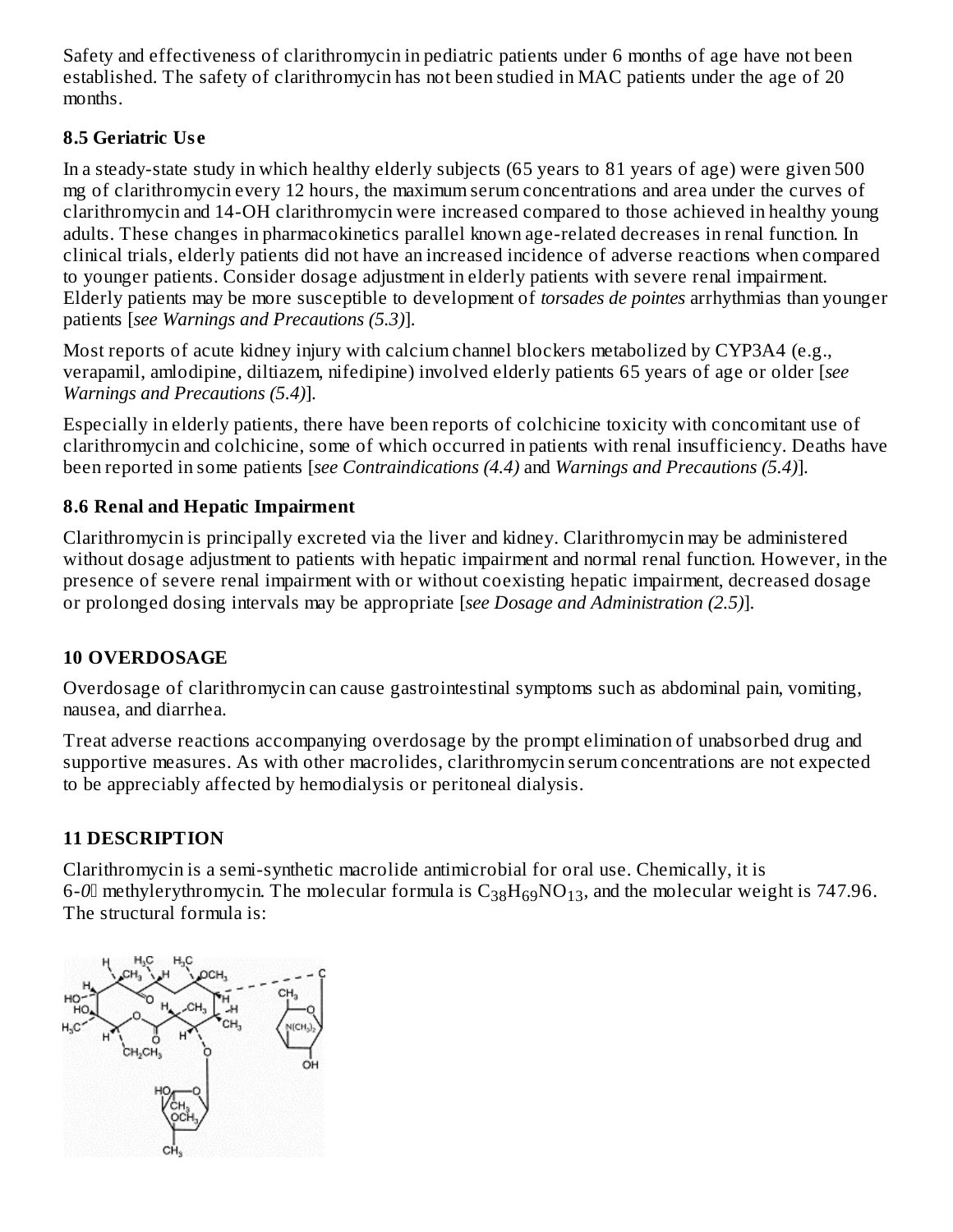## **Figure 1: Structure of Clarithromycin**

Clarithromycin is a white to off-white crystalline powder. It is soluble in acetone, slightly soluble in methanol, ethanol, and acetonitrile, and practically insoluble in water.

Clarithromycin is available as granules for oral suspension.

After constitution, each 5 mL of clarithromycin for oral suspension, USP contains 125 mg or 250 mg of clarithromycin. Each bottle of clarithromycin granules for oral suspension contains 1250 mg (50 mL size), 2500 mg (50 and 100 mL sizes) or 5000 mg (100 mL size) of clarithromycin and the following inactive ingredients: citric acid (anhydrous), colloidal silicon dioxide, confectioner's sugar, fruit punch flavor, glyceryl monostearate, hypromellose, maltodextrin, methacrylic acid copolymer dispersion, poloxamer, polyethylene glycol, polysorbate 80, potassium sorbate, povidone, titanium dioxide, triethyl citrate, and xanthan gum.

# **12 CLINICAL PHARMACOLOGY**

# **12.1 Mechanism of Action**

Clarithromycin is a macrolide antimicrobial drug [*see Microbiology (12.4)*].

# **12.3 Pharmacokinetics**

# *Absorption*

# *Clarithromycin Granules For Oral Suspension*

When 250 mg doses of clarithromycin for oral suspension were administered to fasting healthy adult subjects, peak plasma concentrations were attained around 3 hours after dosing.

For adult patients, the bioavailability of 10 mL of the 125 mg/5 mL suspension or 10 mL of the 250 mg/5 mL suspension is similar to a 250 mg or 500 mg tablet, respectively.

In adults given 250 mg clarithromycin as suspension ( $n = 22$ ), food appeared to decrease mean peak plasma clarithromycin concentrations from 1.2 ( $\pm$  0.4) mcg/mL to 1.0 ( $\pm$  0.4) mcg/mL and the extent of absorption from 7.2 ( $\pm$  2.5) hr•mcg/mL to 6.5 ( $\pm$  3.7) hr•mcg/mL.

# *Distribution*

Clarithromycin and the 14-OH clarithromycin metabolite distribute readily into body tissues and fluids. There are no data available on cerebrospinal fluid penetration. Because of high intracellular concentrations, tissue concentrations are higher than serum concentrations. Examples of tissue and serum concentrations are presented below.

# **Table 9. Tissue and Serum Concentrations of Clarithromycin**

| <b>CONCENTRATION</b> (after 250 mg every 12 hours) |                      |               |  |  |
|----------------------------------------------------|----------------------|---------------|--|--|
| <b>Tissue Type</b>                                 | $T$ is sue $(mcg/g)$ | Serum(mcg/mL) |  |  |
| Tonsil                                             | 1.6                  | 0.8           |  |  |
| ⊥ung                                               | 88                   | 17            |  |  |

# *Specific Populations for Clarithromycin Granules Formulations*

Clarithromycin *Granules For Oral Suspension in Pediatric Patients*

Clarithromycin penetrates into the middle ear fluid of pediatric patients with secretory otitis media.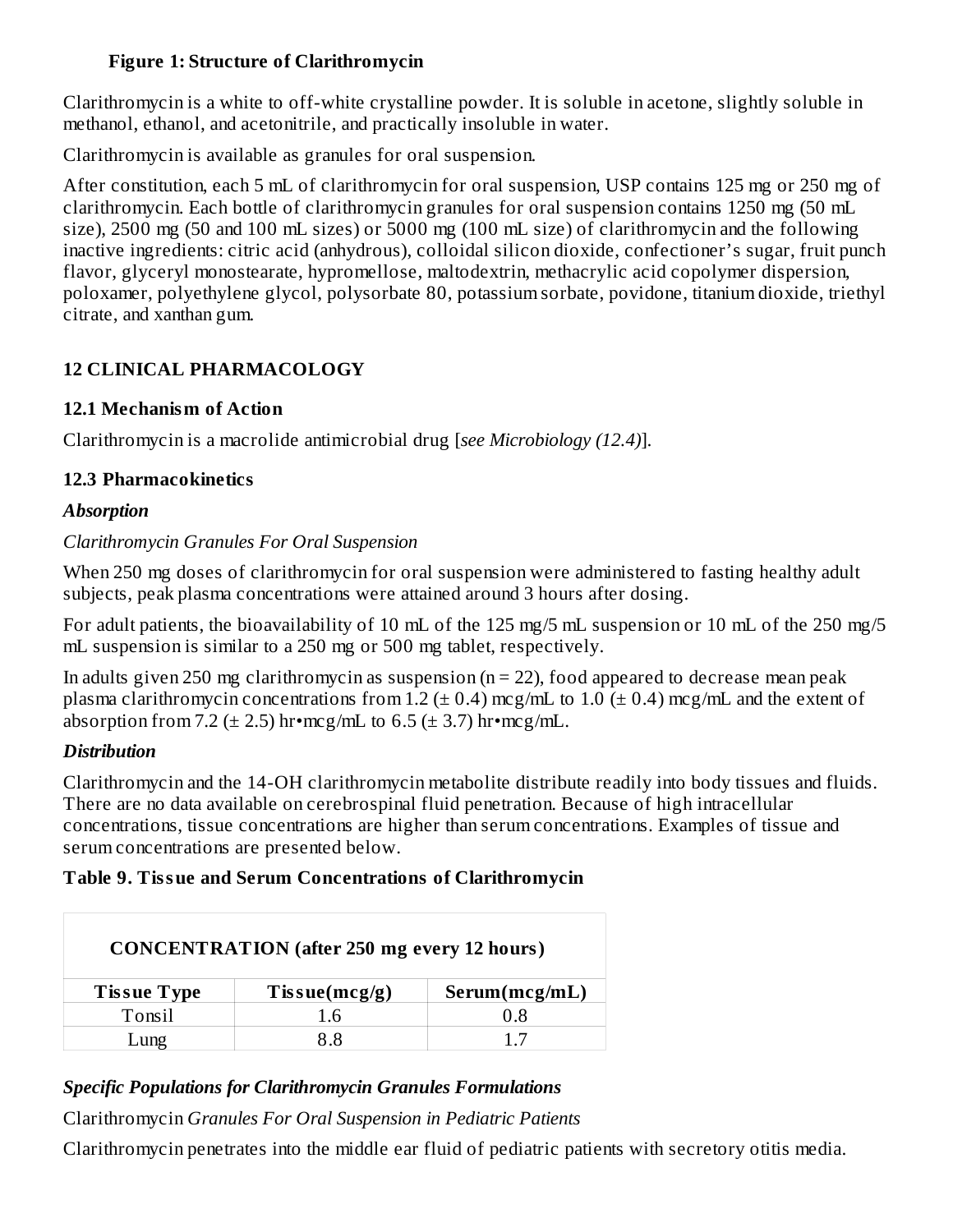## **Table 10. Middle Ear Fluid and Serum Concentrations of Clarithromycin and 14-OH-Clarithromycin in Pediatric Patients**

| doses)                    | CONCENTRATION (after 7.5 mg/kg every 12 hours for 5 |                |  |  |  |
|---------------------------|-----------------------------------------------------|----------------|--|--|--|
| <b>Analyte</b>            | Middle Ear Fluid<br>(mcg/mL)                        | Serum (mcg/mL) |  |  |  |
| Clarithromycin            | 2.5                                                 | 1.7            |  |  |  |
| $14-OH$<br>Clarithromycin | 1.3                                                 | 0.8            |  |  |  |

When pediatric patients ( $n = 10$ ) were administered a single oral dose of 7.5 mg/kg clarithromycin as an oral suspension, food increased mean peak plasma clarithromycin concentrations from 3.6  $(\pm 1.5)$ mcg/mL to 4.6 ( $\pm$  2.8) mcg/mL and the extent of absorption from 10.0 ( $\pm$  5.5) hr•mcg/mL to 14.2 ( $\pm$  9.4) hr•mcg/mL.

In pediatric patients requiring antibacterial therapy, administration of 7.5 mg/kg every 12 hours of clarithromycin as an oral suspension generally resulted in steady-state peak plasma concentrations of 3 mcg/mL to 7 mcg/mL for clarithromycin and 1 mcg/mL to 2 mcg/mL for 14-OH clarithromycin.

In HIV-infected pediatric patients taking 15 mg/kg of clarithromycin as an oral suspension every 12 hours, steady-state clarithromycin peak concentrations generally ranged from 6 mcg/mL to 15 mcg/mL.

## *HIV Infection*

Steady-state concentrations of clarithromycin and 14-OH clarithromycin observed following administration of 500 mg doses of clarithromycin every 12 hours to adult patients with HIV infection were similar to those observed in healthy volunteers. In adult HIV-infected patients taking 500-mg or 1000-mg doses of clarithromycin every 12 hours, steady-state clarithromycin  $\textsf{C}_{\max}$  values ranged from 2 mcg/mL to 4 mcg/mL and 5 mcg/mL to 10 mcg/mL, respectively.

## *Hepatic Impairment*

The steady-state concentrations of clarithromycin in subjects with impaired hepatic function did not differ from those in normal subjects; however, the 14-OH clarithromycin concentrations were lower in the hepatically impaired subjects. The decreased formation of 14-OH clarithromycin was at least partially offset by an increase in renal clearance of clarithromycin in the subjects with impaired hepatic function when compared to healthy subjects.

#### *Renal Impairment*

The pharmacokinetics of clarithromycin was also altered in subjects with impaired renal function

[*see Use in Specific Populations (8.6)* and *Dosage and Administration (2.5)*].

## *Drug Interactions*

## *Fluconazole*

Following administration of fluconazole 200 mg daily and clarithromycin 500 mg twice daily to 21 healthy volunteers, the steady-state clarithromycin  $\mathsf{C}_{\min}$  and  $\mathrm{AUC}$  increased 33% and 18%, respectively. Clarithromycin exposures were increased and steady-state concentrations of 14-OH clarithromycin were not significantly affected by concomitant administration of fluconazole.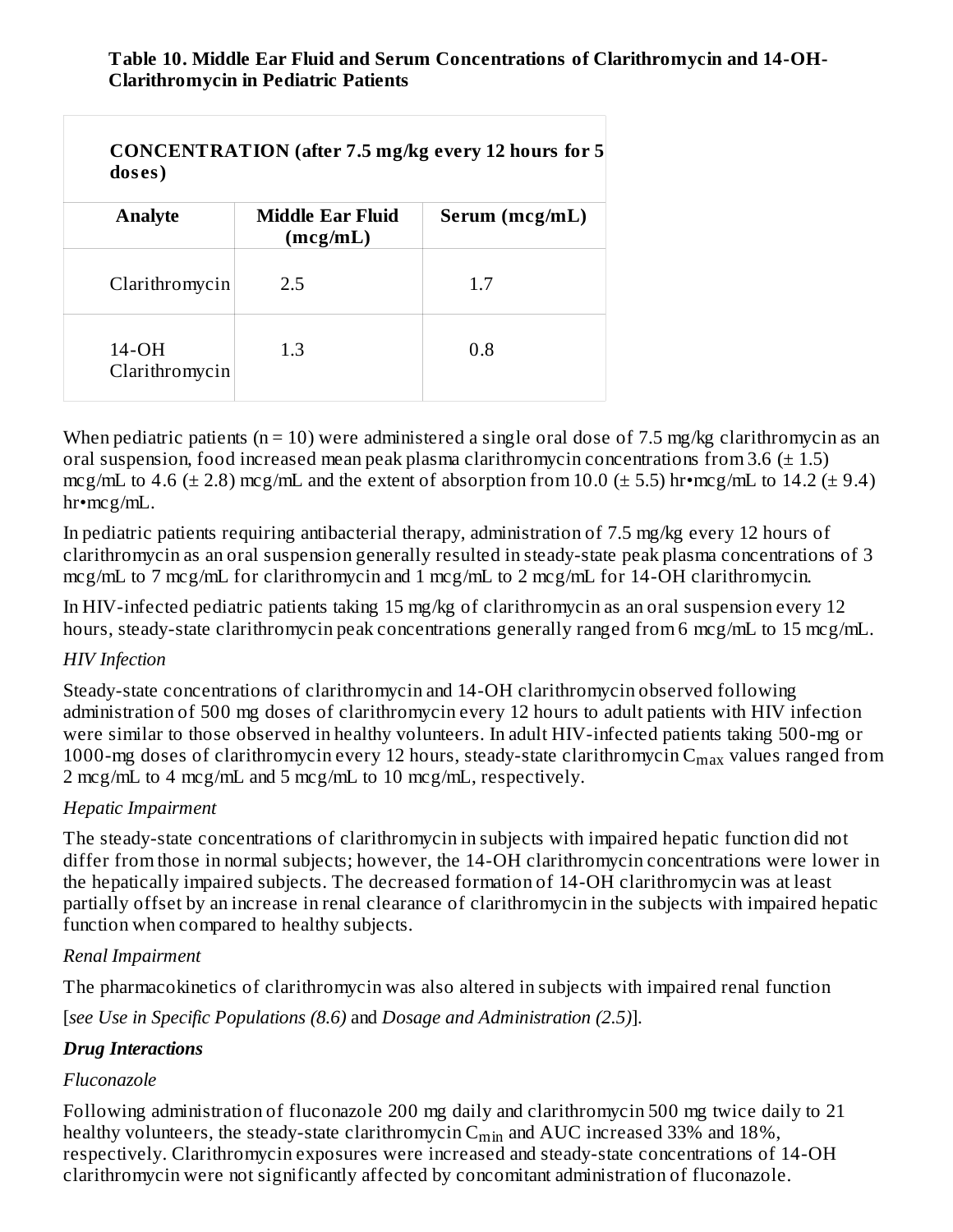#### *Colchicine*

When a single dose of colchicine 0.6 mg was administered with clarithromycin 250 mg BID for 7 days, the colchicine  $\rm C_{max}$  increased 197% and the  $\rm AUC_{0-\infty}$  increased 239% compared to administration of colchicine alone.

## *Atazanavir*

Following administration of clarithromycin (500 mg twice daily) with atazanavir (400 mg once daily), the clarithromycin AUC increased 94%, the 14-OH clarithromycin AUC decreased 70% and the atazanavir AUC increased 28%.

## *Ritonavir*

Concomitant administration of clarithromycin and ritonavir ( $n = 22$ ) resulted in a 77% increase in clarithromycin AUC and a 100% decrease in the AUC of 14-OH clarithromycin.

## *Saquinavir*

Following administration of clarithromycin (500 mg bid) and saquinavir (soft gelatin capsules, 1200 mg tid) to 12 healthy volunteers, the steady-state saquinavir AUC and  $\rm{C_{max}}$  increased 177% and 187% respectively compared to administration of saquinavir alone. Clarithromycin AUC and  $\mathsf{C}_{\max}$  increased 45% and 39% respectively, whereas the 14–OH clarithromycin AUC and  $\rm C_{max}$  decreased 24% and 34% respectively, compared to administration with clarithromycin alone.

# *Didanosine*

Simultaneous administration of clarithromycin tablets and didanosine to 12 HIV-infected adult patients resulted in no statistically significant change in didanosine pharmacokinetics.

# *Zidovudine*

Following administration of clarithromycin 500 mg tablets twice daily with zidovudine 100 mg every 4 hours, the steady-state zidovudine AUC decreased 12% compared to administration of zidovudine alone (n=4). Individual values ranged from a decrease of 34% to an increase of 14%. When clarithromycin tablets were administered two to four hours prior to zidovudine, the steady- state zidovudine  $\mathsf{C}_{\max}$ increased 100% whereas the AUC was unaffected (n=24).

# *Omeprazole*

Clarithromycin 500 mg every 8 hours was given in combination with omeprazole 40 mg daily to healthy adult subjects. The steady-state plasma concentrations of omeprazole were increased (C $_{\rm max}$ , AUC $_{\rm 0-24}$ , and t½ increases of 30%, 89%, and 34%, respectively), by the concomitant administration of clarithromycin.

The plasma levels of clarithromycin and 14–OH clarithromycin were increased by the concomitant administration of omeprazole. For clarithromycin, the mean  $\rm{C_{max}}$  was  $10\%$  greater, the mean  $\rm{C_{min}}$  was 27% greater, and the mean  $\mathrm{AUC_{0-8}}$  was 15% greater when clarithromycin was administered with omeprazole than when clarithromycin was administered alone. Similar results were seen for 14–OH clarithromycin, the mean  $\rm C_{max}$  was 45% greater, the mean Cmin was 57% greater, and the mean  $\rm AUC_{0-8}$ was 45% greater. Clarithromycin concentrations in the gastric tissue and mucus were also increased by concomitant administration of omeprazole.

| <b>Clarithromycin Tissue Concentrations 2 hours after Dose</b><br>(mcg/mL)/(mcg/g) |   |             |                    |                |                 |
|------------------------------------------------------------------------------------|---|-------------|--------------------|----------------|-----------------|
| <b>Treatment</b>                                                                   | N | antrum      | fundus             | N              | <b>Mucus</b>    |
| Clarithromycin                                                                     | 5 | $10.48 \pm$ | $20.81 \pm 7.64$   | $\overline{4}$ | $4.15 \pm 7.74$ |
|                                                                                    |   | 2.01        |                    |                |                 |
| $Clarithromycin +$                                                                 | 5 | 19.96 $\pm$ | $ 24.25 \pm 6.37 $ |                | $39.29 \pm$     |
| Omeprazole                                                                         |   | 4.71        |                    |                | 32.79           |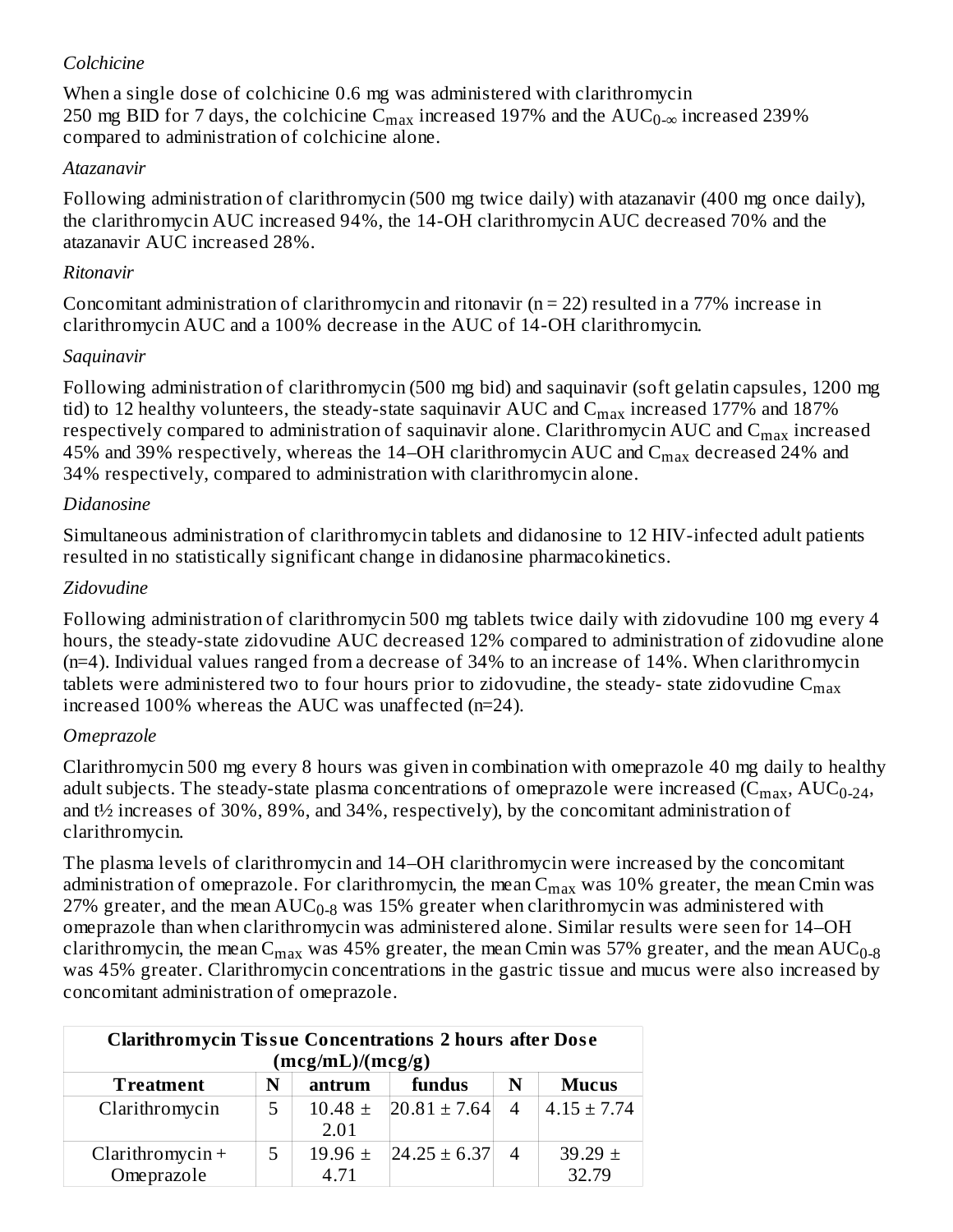# *Theophylline*

In two studies in which theophylline was administered with clarithromycin (a theophylline sustainedrelease formulation was dosed at either 6.5 mg/kg or 12 mg/kg together with 250 or 500 mg q12h clarithromycin), the steady-state levels of  $C_{max}$ ,  $C_{min}$ , and the area under the serum concentration time curve (AUC) of theophylline increased about 20%.

## *Midazolam*

When a single dose of midazolam was co-administered with clarithromycin tablets (500 mg twice daily for 7 days), midazolam AUC increased 174% after intravenous administration of midazolam and 600% after oral administration.

For information about other drugs indicated in combination with clarithromycin, refer to their full prescribing information, CLINICAL PHARMACOLOGY section.

# **12.4 Microbiology**

# *Mechanism of Action*

Clarithromycin exerts its antibacterial action by binding to the 50S ribosomal subunit of susceptible bacteria resulting in inhibition of protein synthesis.

## *Resistance*

The major routes of resistance are modification of the 23S rRNA in the 50S ribosomal subunit to insensitivity or drug efflux pumps. Beta-lactamase production should have no effect on clarithromycin activity.

Most isolates of methicillin-resistant and oxacillin-resistant staphylococci are resistant to clarithromycin.

If *H. pylori* is not eradicated after treatment with clarithromycin-containing combination regimens, patients may develop clarithromycin resistance in *H. pylori* isolates. Therefore, for patients who fail therapy, clarithromycin susceptibility testing should be done, if possible. Patients with clarithromycinresistant *H. pylori* should not be treated with any of the following: omeprazole/clarithromycin dual therapy; omeprazole/clarithromycin/amoxicillin triple therapy; lansoprazole/clarithromycin/amoxicillin triple therapy; or other regimens which include clarithromycin as the sole antibacterial agent.

# *Antimicrobial Activity*

Clarithromycin has been shown to be active against most of the isolates of the following microorganisms both *in vitro* and in clinical infections *[see Indications and Usage (1)]*.

# **Gram-Positive Bacteria**

- *Staphylococcus aureus*
- *Streptococcus pneumoniae*
- *Streptococcus pyogenes*

## **Gram-Negative Bacteria**

- *Haemophilus influenzae*
- *Haemophilus parainfluenzae*
- *Moraxella catarrhalis*

## **Other Microorganisms**

- *Chlamydophila pneumoniae*
- *Helicobacter pylori*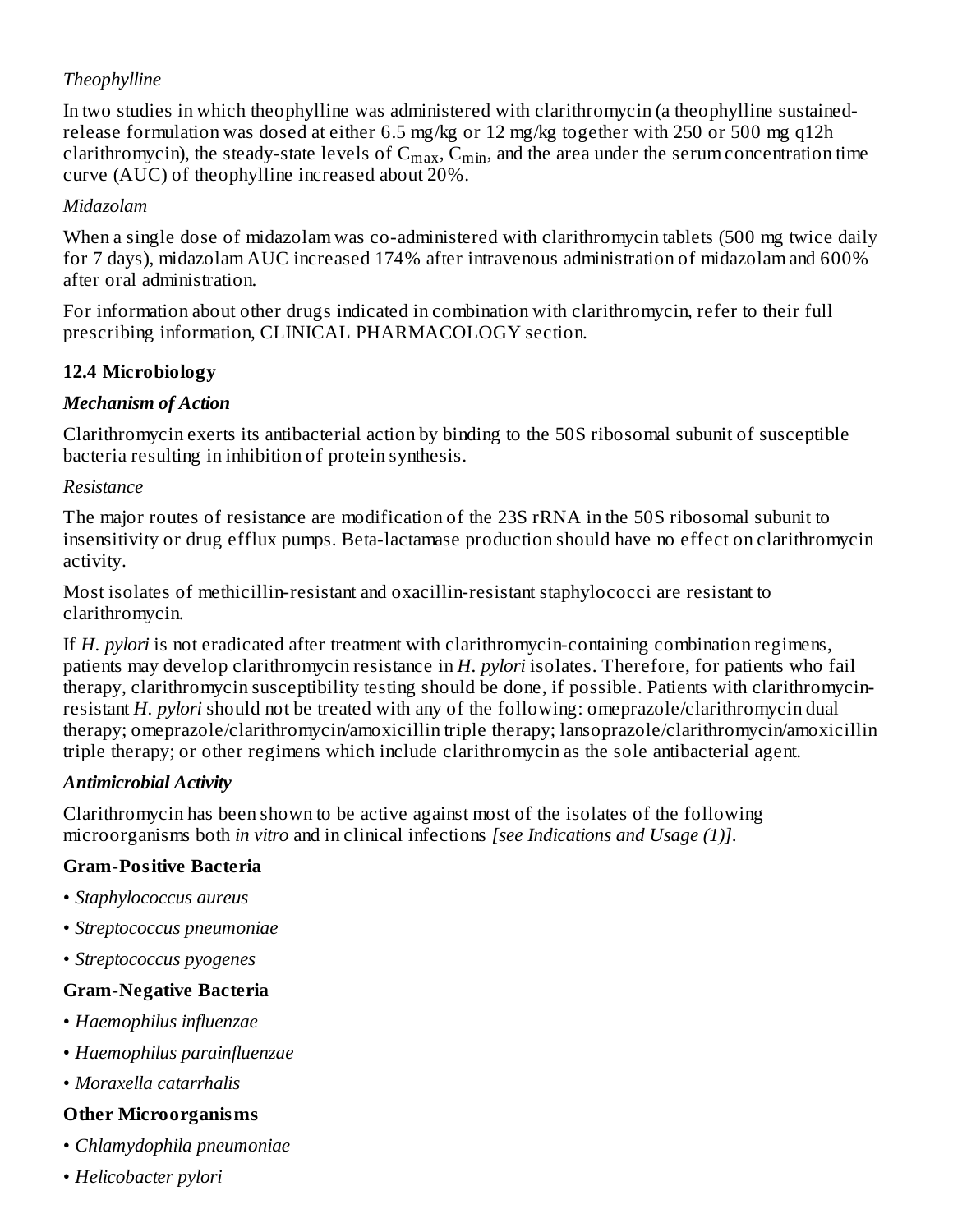- *Mycobacterium avium* complex (MAC) consisting of *M. avium* and *M. intracellulare*
- *Mycoplasma pneumoniae*

At least 90 percent of the microorganisms listed below exhibit *in vitro* minimum inhibitory concentrations (MICs) less than or equal to the clarithromycin susceptible MIC breakpoint for organisms of similar type to those shown in **Table 11**. However, the efficacy of clarithromycin in treating clinical infections due to these microorganisms has not been established in adequate and wellcontrolled clinical trials.

## **Gram-Positive Bacteria**

- *Streptococcus agalactiae*
- Streptococci (Groups C, F, G)
- Viridans group streptococci

#### **Gram-Negative Bacteria**

- *Legionella pneumophila*
- *Pasteurella multocida*

#### **Anaerobic Bacteria**

- *Clostridium perfringens*
- *Peptococcus niger*
- *Prevotella melaninogenica*
- *Propionibacterium acnes*

#### *Susceptibility Testing*

For specific information regarding susceptibility test interpretive criteria, and associated test methods and quality control standards recognized by FDA for this drug, please see: http://www.fda.gov/STIC.

# **13 NONCLINICAL TOXICOLOGY**

## **13.1 Carcinogenesis, Mutagenesis, Impairment of Fertility**

#### *Mutagenesis*

The following *in vitro* mutagenicity tests have been conducted with clarithromycin:

- *Salmonella*/Mammalian Microsomes Test
- Bacterial Induced Mutation Frequency Test
- *In Vitro* Chromosome Aberration Test
- Rat Hepatocyte DNA Synthesis Assay
- Mouse Lymphoma Assay
- Mouse Dominant Lethal Study
- Mouse Micronucleus Test

All tests had negative results except the *in vitro* chromosome aberration test which was positive in one test and negative in another. In addition, a bacterial reverse-mutation test (Ames test) has been performed on clarithromycin metabolites with negative results.

## *Impairment of Fertility*

Fertility and reproduction studies have shown that daily doses of up to 160 mg/kg/day to male and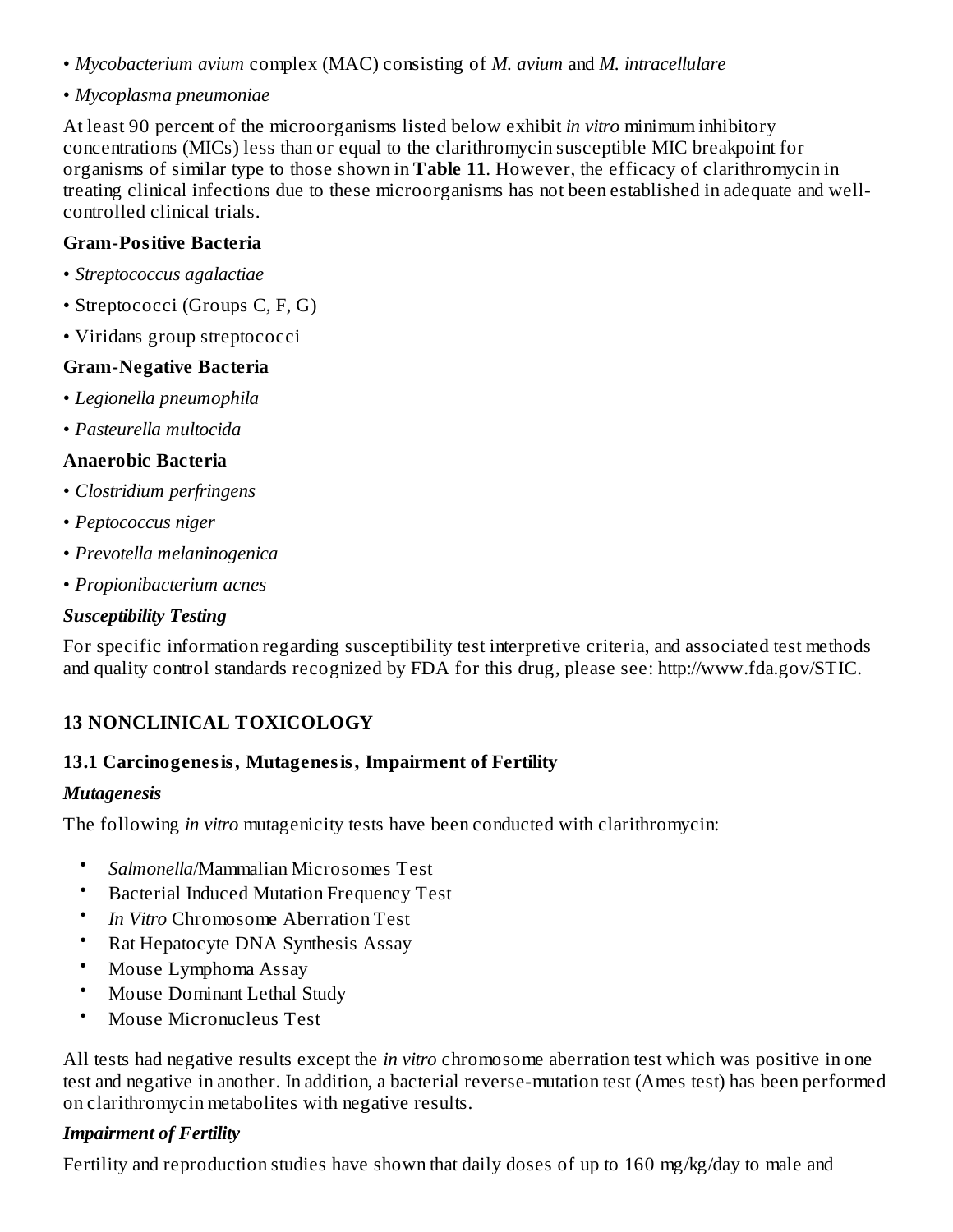female rats caused no adverse effects on the estrous cycle, fertility, parturition, or number and viability of offspring. Plasma levels in rats after 150 mg/kg/day were twice the human serum levels.

Testicular atrophy occurred in rats at doses 7 times, in dogs at doses 3 times, and in monkeys at doses 8 times greater than the maximum human daily dose (on a body surface area basis).

## **13.2 Animal Toxicology and/or Pharmacology**

Corneal opacity occurred in dogs at doses 12 times and in monkeys at doses 8 times greater than the maximum human daily dose (on a body surface area basis). Lymphoid depletion occurred in dogs at doses 3 times greater than and in monkeys at doses 2 times greater than the maximum human daily dose (on a body surface area basis).

# **14 CLINICAL STUDIES**

# **14.1 Mycobacterial Infections**

# *Prophylaxis of Mycobacterial Infections*

A randomized, double-blind clinical trial (trial 3) compared clarithromycin 500 mg twice a day to placebo in patients with CDC-defined AIDS and CD $_4$  counts less than 100 cells/ $\mu$ L. This trial accrued 682 patients from November 1992 to January 1994, with a median CD $_4$  cell count at entry of 30 cells/mcL. Median duration of clarithromycin was 10.6 months vs. 8.2 months for placebo. More patients in the placebo arm than the clarithromycin arm discontinued prematurely from the trial (75.6% and 67.4%, respectively). However, if premature discontinuations due to *Mycobacterium avium* complex (MAC) or death are excluded, approximately equal percentages of patients on each arm (54.8%) on clarithromycin and 52.5% on placebo) discontinued study drug early for other reasons. The trial was designed to evaluate the following endpoints:

- 1. MAC bacteremia, defined as at least one positive culture for *Mycobacterium avium* complex bacteria from blood or another normally sterile site
- 2. Survival
- 3. Clinically significant disseminated MAC disease, defined as MAC bacteremia accompanied by signs or symptoms of serious MAC infection, including fever, night sweats, weight loss, anemia, or elevations in liver function tests

# *MAC Bacteremia*

In patients randomized to clarithromycin, the risk of MAC bacteremia was reduced by 69% compared to placebo. The difference between groups was statistically significant ( $p \le 0.001$ ). On an intent-to-treat basis, the one-year cumulative incidence of MAC bacteremia was 5.0% for patients randomized to clarithromycin and 19.4% for patients randomized to placebo. While only 19 of the 341 patients randomized to clarithromycin developed MAC, 11 of these cases were resistant to clarithromycin. The patients with resistant MAC bacteremia had a median baseline CD<sub>4</sub> count of 10 cells/mm<sup>3</sup> (range 2  $\text{cells/mm}^3$  to 25 cells/mm $^3$ ). Information regarding the clinical course and response to treatment of the patients with resistant MAC bacteremia is limited. The 8 patients who received clarithromycin and developed susceptible MAC bacteremia had a median baseline CD<sub>4</sub> count of 25 cells/mm<sup>3</sup> (range 10 cells/ $\text{mm}^3$  to 80 cells/ $\text{mm}^3$ ). Comparatively, 53 of the 341 placebo patients developed MAC; none of these isolates were resistant to clarithromycin. The median baseline CD<sub>4</sub> count was 15 cells/mm<sup>3</sup> (range 2 cells/mm<sup>3</sup> to 130 cells/mm<sup>3</sup>) for placebo patients that developed MAC.

# *Survival*

A statistically significant survival benefit of clarithromycin compared to placebo was observed (see **Figure 3** and **Table 13**). Since the analysis at 18 months includes patients no longer receiving prophylaxis the survival benefit of clarithromycin may be underestimated.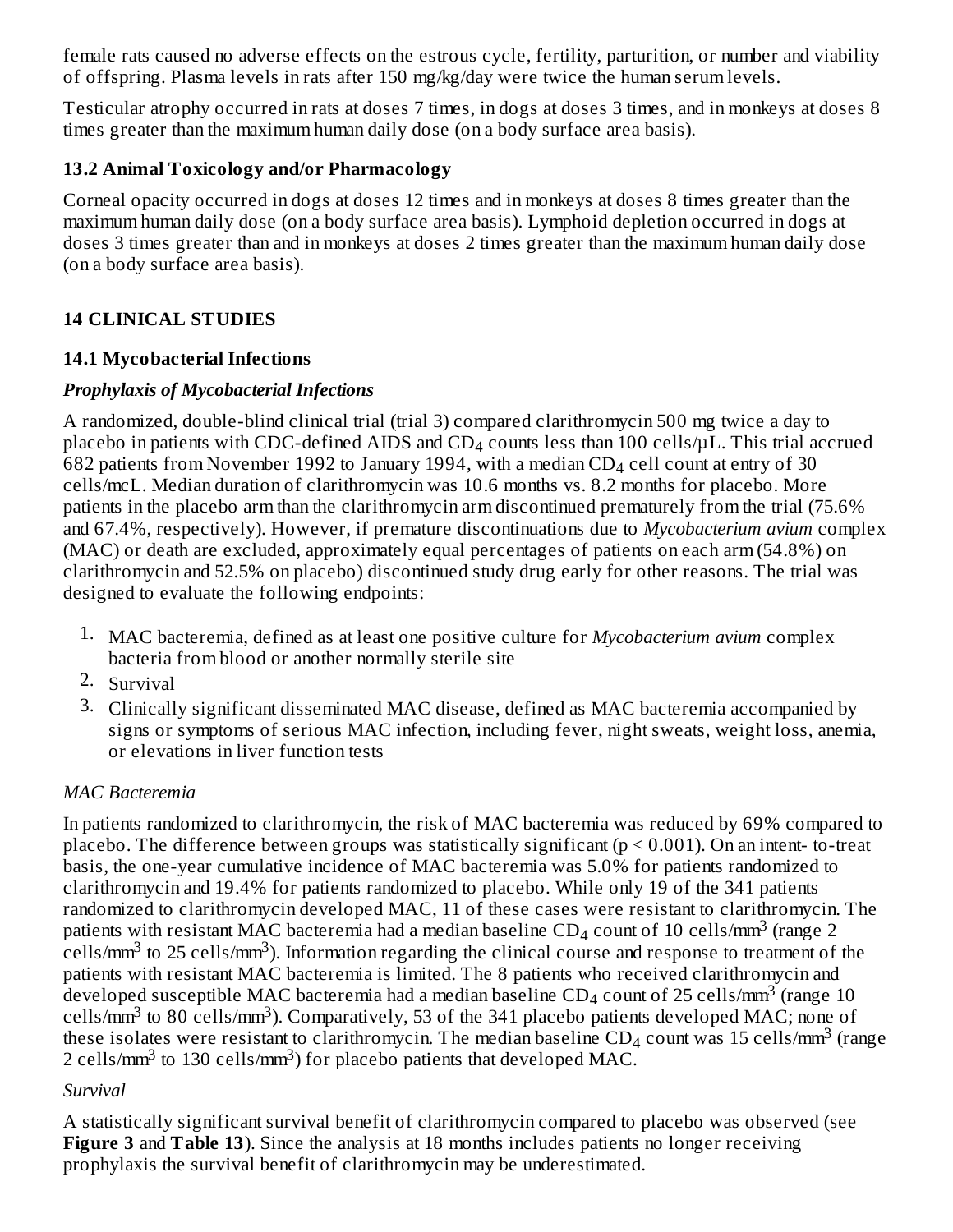

**Figure 3. Survival of All Randomized AIDS Patients Over Time in Trial 3 Table 13. Mortality Rates at 18 months in Trial 3**

|       | <b>Mortality Rates</b> |                | <b>Reduction in Mortality</b> |
|-------|------------------------|----------------|-------------------------------|
|       | <b>Placebo</b>         | clarithromycin | <b>Rates</b> on               |
|       |                        |                | clarithromycin                |
|       | 9.4%                   | 6.5%           | 31%                           |
| 6     |                        |                |                               |
| month |                        |                |                               |
|       |                        |                |                               |
|       | 29.7%                  | 20.5%          | 31%                           |
| 12    |                        |                |                               |
| month |                        |                |                               |
|       | 46.4%                  | 37.5%          | 20%                           |
| 18    |                        |                |                               |
| month |                        |                |                               |
|       |                        |                |                               |

# *Clinically Significant Disseminated MAC Disease*

In association with the decreased incidence of MAC bacteremia, patients in the group randomized to clarithromycin showed reductions in the signs and symptoms of disseminated MAC disease, including fever, night sweats, weight loss, and anemia.

# *Treatment of Mycobacterial Infections*

# *Dose-Ranging Monotherapy Trials in Adult AIDS Patients with MAC*

Two randomized clinical trials (Trials 1 and 2) compared different dosages of clarithromycin in patients with CDC-defined AIDS and  $CD_4$  counts less than100 cells/mcL. These trials accrued patients from May 1991 to March 1992. Trial 500 was a randomized, double-blind trial; trial 577 was an open-label compassionate use trial. Both trials used 500 mg and 1000 mg twice daily dosing of clarithromycin;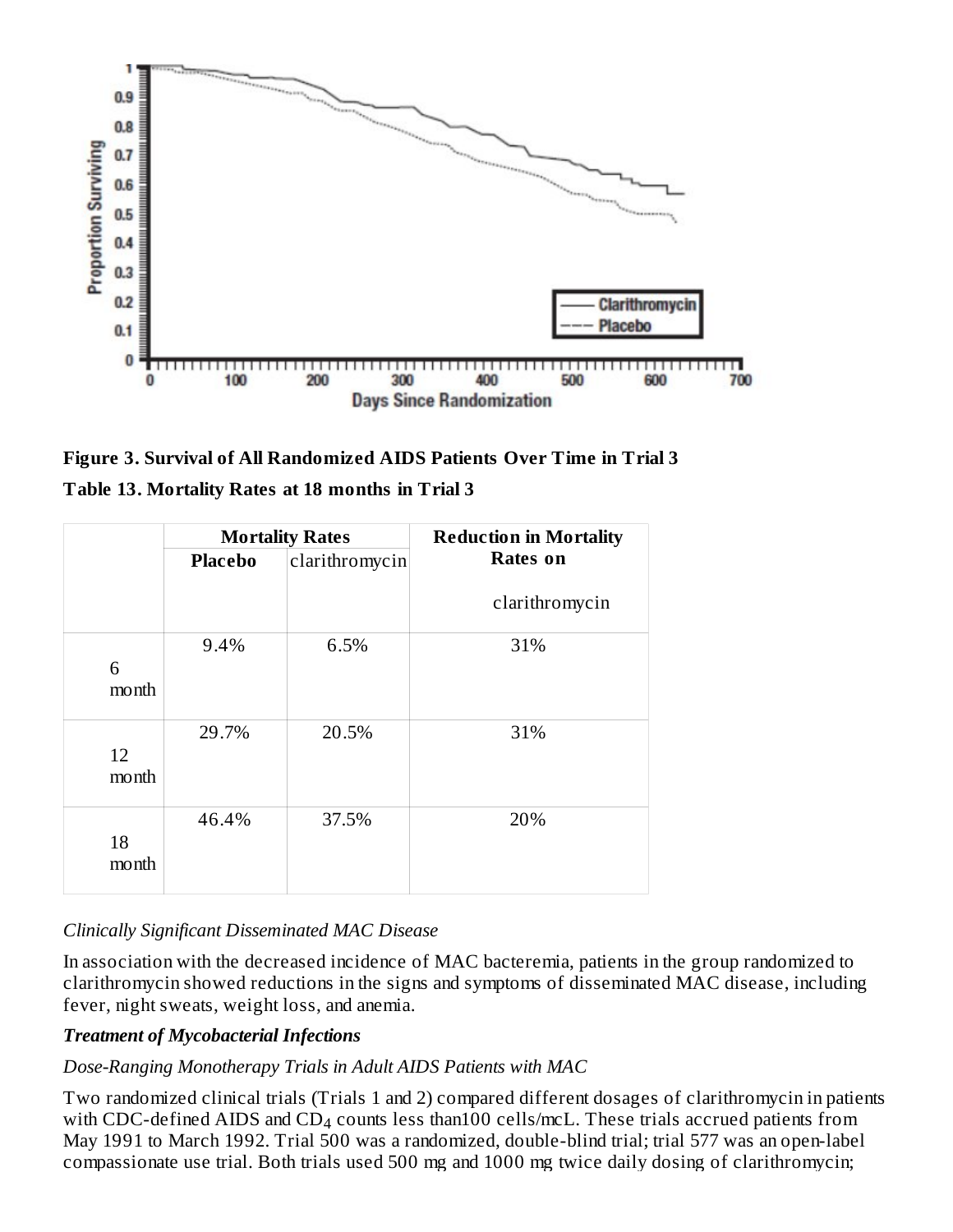trial 1 also had a 2000 mg twice daily clarithromycin group. Trial 1 enrolled

154 adult patients and trial 2 enrolled 469 adult patients. The majority of patients had  $CD<sub>4</sub>$  cell counts less than 50 cells/mcL at study entry. The trials were designed to evaluate the following end points:

- 1. Change in MAC bacteremia or blood cultures negative for *M. avium*.
- 2. Change in clinical signs and symptoms of MAC infection including one or more of the following: fever, night sweats, weight loss, diarrhea, splenomegaly, and hepatomegaly.

The results for trial 1 are described below. The trial 2 results were similar to the results of trial 1.

## *MAC Bacteremia*

Decreases in MAC bacteremia or negative blood cultures were seen in the majority of patients in clarithromycin. The mean reductions in MAC colony forming units (CFU) from baseline after 4 weeks of therapy in the 1000 mg (n=32) twice daily and 2000 mg (n=26) twice daily regimen was 2.3 Log CFU compared to 1.5 Log CFU in the clarithromycin 500 mg twice daily (n=35) regimen. A separate trial with a four-drug regimen<sup>2</sup> (ciprofloxacin, ethambutol, rifampicin, and clofazimine) had a mean reduction of 1.4 Log CFU.

Clinical outcomes evaluated with the different dosing regimens of clarithromycin monotherapy are shown in **Table 14**. The 1000 mg and 2000 mg twice daily doses showed significantly better control of bacteremia during the first four weeks of therapy. No significant differences were seen beyond that point. All of the isolates had MIC less than 8 mcg/mL at pre-treatment. Relapse was almost always accompanied by an increase in MIC.

| <b>Outcome</b>                                                                                | Clarithromycin<br>500 mg<br>twice daily | Clarithromycin<br>1000 mg<br>twice daily | Clarithromycin<br>2000 mg<br>twice daily |
|-----------------------------------------------------------------------------------------------|-----------------------------------------|------------------------------------------|------------------------------------------|
| One or more negative blood<br>cultures at any time during acute<br>therapy                    | 61% (30/49)                             | 59% (29/49)                              | 52% (25/48)                              |
| Two or more negative blood<br>cultures during acute therapy<br>sustained through study day 84 | 25% (12/49)                             | 25% (12/49)                              | 8% (4/48)                                |
| Death or discontinuation by day 84                                                            | 23% (11/49)                             | 37% (18/49)                              | 56% (27/48)                              |
| Relapse by day 84                                                                             | 14% (7/49)                              | 12% (6/49)                               | 13% (6/48)                               |
| Median time to first negative<br>culture (in days)                                            | 54                                      | 41                                       | 29                                       |
| Median time to first decrease of at                                                           | 29                                      | 16                                       | 15                                       |

## **Table 14. Outcome with the Different Dosing Regimens of Clarithromycin**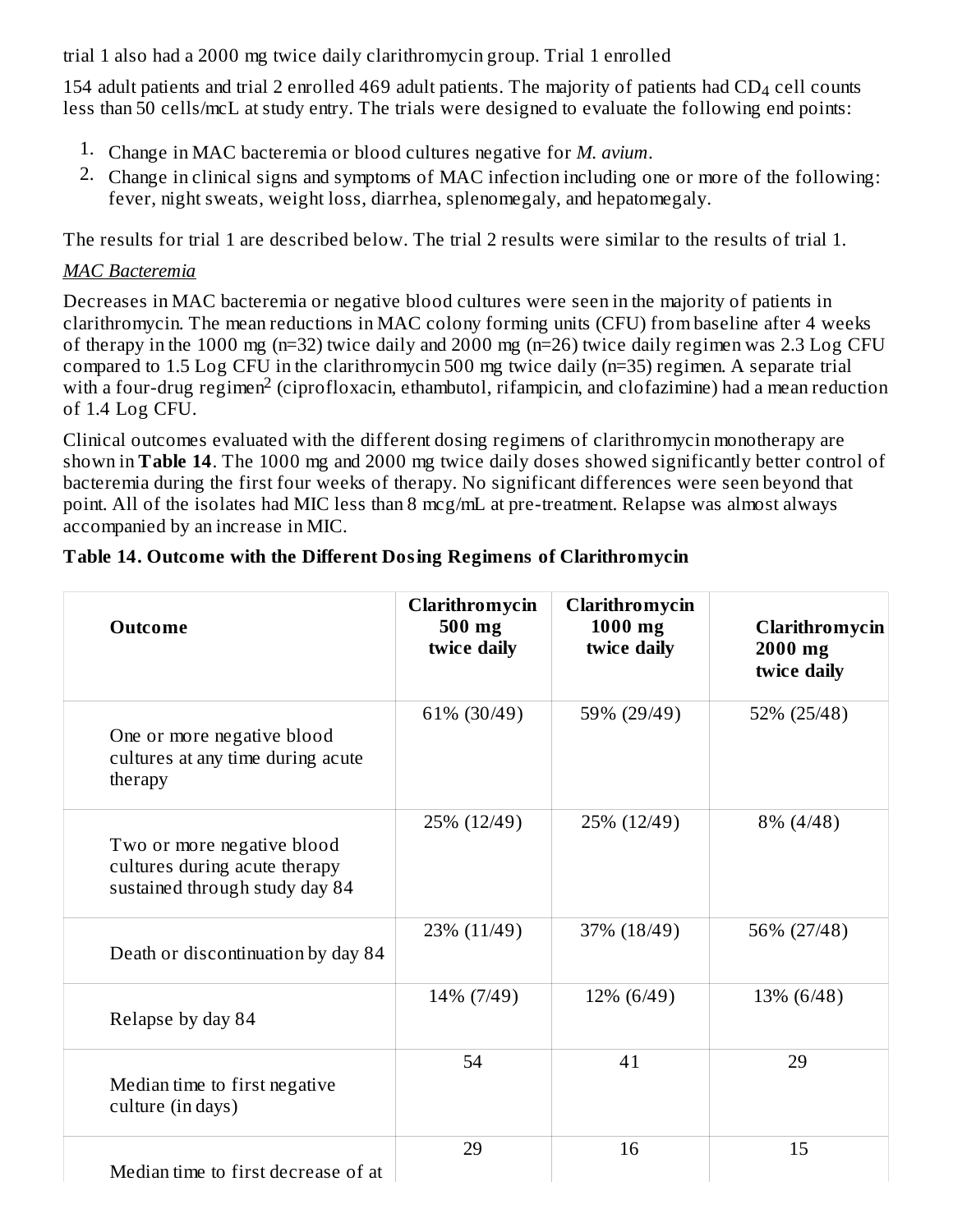| least 1 log<br>CFU (in days)                                                                                           |    |    |    |
|------------------------------------------------------------------------------------------------------------------------|----|----|----|
| Median time to first positive<br>culture or study discontinuation<br>following the first negative culture<br>(in days) | 43 | 59 | 43 |

#### *Clinically Significant Disseminated MAC Disease*

Among patients experiencing night sweats prior to therapy, 84% showed resolution or improvement at some point during the 12 weeks of clarithromycin at 500 mg to 2000 mg twice daily doses. Similarly, 77% of patients reported resolution or improvement in fevers at some point. Response rates for clinical signs of MAC are given in **Table 15** below.

The median duration of response, defined as improvement or resolution of clinical signs and symptoms, was 2 weeks to 6 weeks.

Since the trial was not designed to determine the benefit of monotherapy beyond 12 weeks, the duration of response may be underestimated for the 25% to 33% of patients who continued to show clinical response after 12 weeks.

## **Table 15. Respons e Rates for Clinical Signs of MAC During 6 Weeks to 12 Weeks of Treatment**

| <b>Resolution of Fever</b>                            |          |                                        | <b>Resolution of Night Sweats</b>                |                     |                                         |
|-------------------------------------------------------|----------|----------------------------------------|--------------------------------------------------|---------------------|-----------------------------------------|
| $ clarithromycin $ % ever<br>twice daily<br>dose (mg) | afebrile | $\%$<br>afebrile<br>6 weeks<br>or more | clarithromycin<br>twice<br>daily<br>dose<br>(mg) | % ever<br>resolving | $\%$<br>resolving<br>6 weeks<br>or more |
| 500                                                   | 67%      | 23%                                    | 500                                              | 85%                 | 42%                                     |
| 1000                                                  | 67%      | 12%                                    | 1000                                             | 70%                 | 33%                                     |
| 2000                                                  | 62%      | 22%                                    | 2000                                             | 72%                 | 36%                                     |

| <b>Weight Gain Greater Than 3%</b>         |                     | Hemoglobin Increase Greater Than 1 gm |                                               |                             |                                    |
|--------------------------------------------|---------------------|---------------------------------------|-----------------------------------------------|-----------------------------|------------------------------------|
| clarithromycin<br>twice daily dose<br>(mg) | $%$ ever<br>gaining | % gaining<br>6 weeks or<br>more       | clarithromycin<br>twice<br>daily dose<br>(mg) | % ever<br><b>increasing</b> | % increasing<br>6 weeks or<br>more |
| 500                                        | 33%                 | 14%                                   | 500                                           | 58%                         | 26%                                |
| 1000                                       | 26%                 | 17%                                   | 1000                                          | 37%                         | 6%                                 |
| 2000                                       | 26%                 | 12%                                   | 2000                                          | 62%                         | 18%                                |

#### *Survival*

Median survival time from trial entry (trial 1) was 249 days at the 500 mg twice daily dose compared to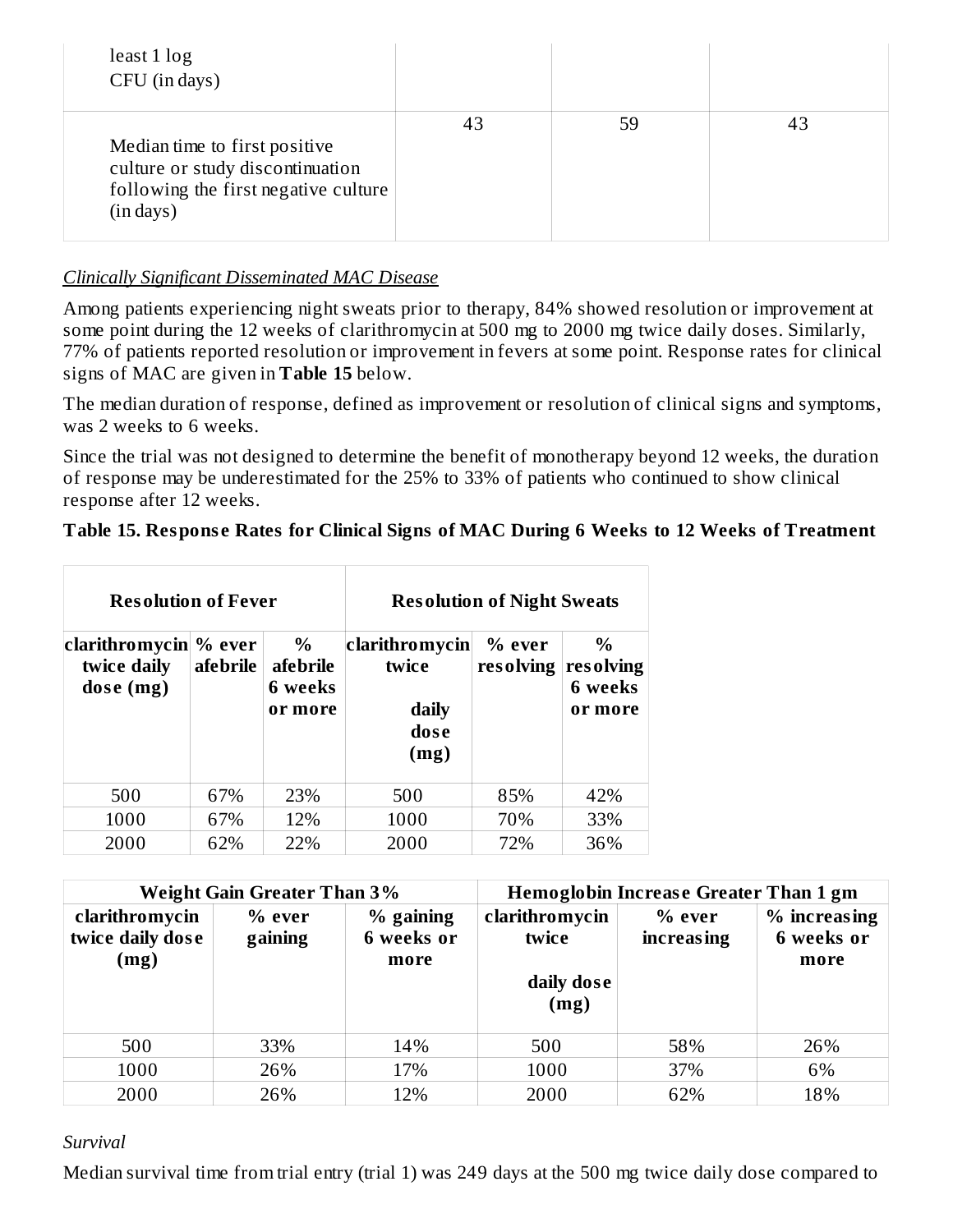215 days with the 1000 mg twice daily dose. However, during the first 12 weeks of therapy, there were 2 deaths in 53 patients in the 500 mg twice daily group versus 13 deaths in 51 patients in the 1000 mg twice daily group. The reason for this apparent mortality difference is not known. Survival in the two groups was similar beyond 12 weeks. The median survival times for these dosages were similar to  $\frac{1}{2}$  recent historical controls with MAC when treated with combination therapies.<sup>2</sup>

Median survival time from entry in trial 2 was 199 days for the 500 mg twice a day dose and 179 days for the 1000 mg twice a day dose. During the first four weeks of therapy, while patients were maintained on their originally assigned dose, there were 11 deaths in 255 patients taking 500 mg twice daily and 18 deaths in 214 patients taking 1000 mg twice daily.

# *Dosage-Ranging Monotherapy Trials in Pediatric AIDS Patients with MAC*

Trial 4 was a pediatric trial of 3.75 mg/kg, 7.5 mg/kg, and 15 mg/kg of clarithromycin twice daily in patients with CDC-defined AIDS and  $CD_4$  counts less than 100 cells/mcL. The trial enrolled 25 patients between the ages of 1 to 20. The trial evaluated the same endpoints as in the adult trials 1 and 2. Results with the 7.5 mg/kg twice daily dose in the pediatric trial were comparable to those for the 500 mg twice daily regimen in the adult trials.

# *Combination Therapy in AIDS Patients with Disseminated MAC*

Trial 5 compared the safety and efficacy of clarithromycin in combination with ethambutol versus clarithromycin in combination with ethambutol and clofazimine for the treatment of disseminated MAC (dMAC) infection. This 24-week trial enrolled 106 patients with AIDS and dMAC, with 55 patients randomized to receive clarithromycin and ethambutol, and 51 patients randomized to receive clarithromycin, ethambutol, and clofazime. Baseline characteristics between treatment arms were similar with the exception of median CFU counts being at least 1 log higher in the clarithromycin, ethambutol, and clofazime arm.

Compared to prior experience with clarithromycin monotherapy, the two-drug regimen of clarithromycin and ethambutol extended the time to microbiologic relapse, largely through suppressing the emergence of clarithromycin resistant strains. However, the addition of clofazimine to the regimen added no additional microbiologic or clinical benefit. Tolerability of both multidrug regimens was comparable with the most common adverse events being gastrointestinal in nature. Patients receiving the clofazimine-containing regimen had reduced survival rates; however, their baseline mycobacterial colony counts were higher. The results of this trial support the addition of ethambutol to clarithromycin for the treatment of initial dMAC infections but do not support adding clofazimine as a third agent.

# **14.2 Otitis Media**

# *Otitis Media Trial of Clarithromycin vs. Oral Cephalosporin*

In a controlled clinical trial of pediatric patients with acute otitis media performed in the United States, where significant rates of beta-lactamase producing organisms were found, clarithromycin was compared to an oral cephalosporin. In this trial, strict evaluability criteria were used to determine clinical response. For the 223 patients who were evaluated for clinical efficacy, the clinical success rate (i.e., cure plus improvement) at the post-therapy visit was 88% for clarithromycin and 91% for the cephalosporin.

In a smaller number of patients, microbiologic determinations were made at the pre-treatment visit. The presumptive bacterial eradication/clinical cure outcomes (i.e., clinical success) are shown in **Table 16**.

# **Table 16. Clinical Success Rates of Otitis Media Treatment by Pathogen**

**Pathogen Clinical Success Rates**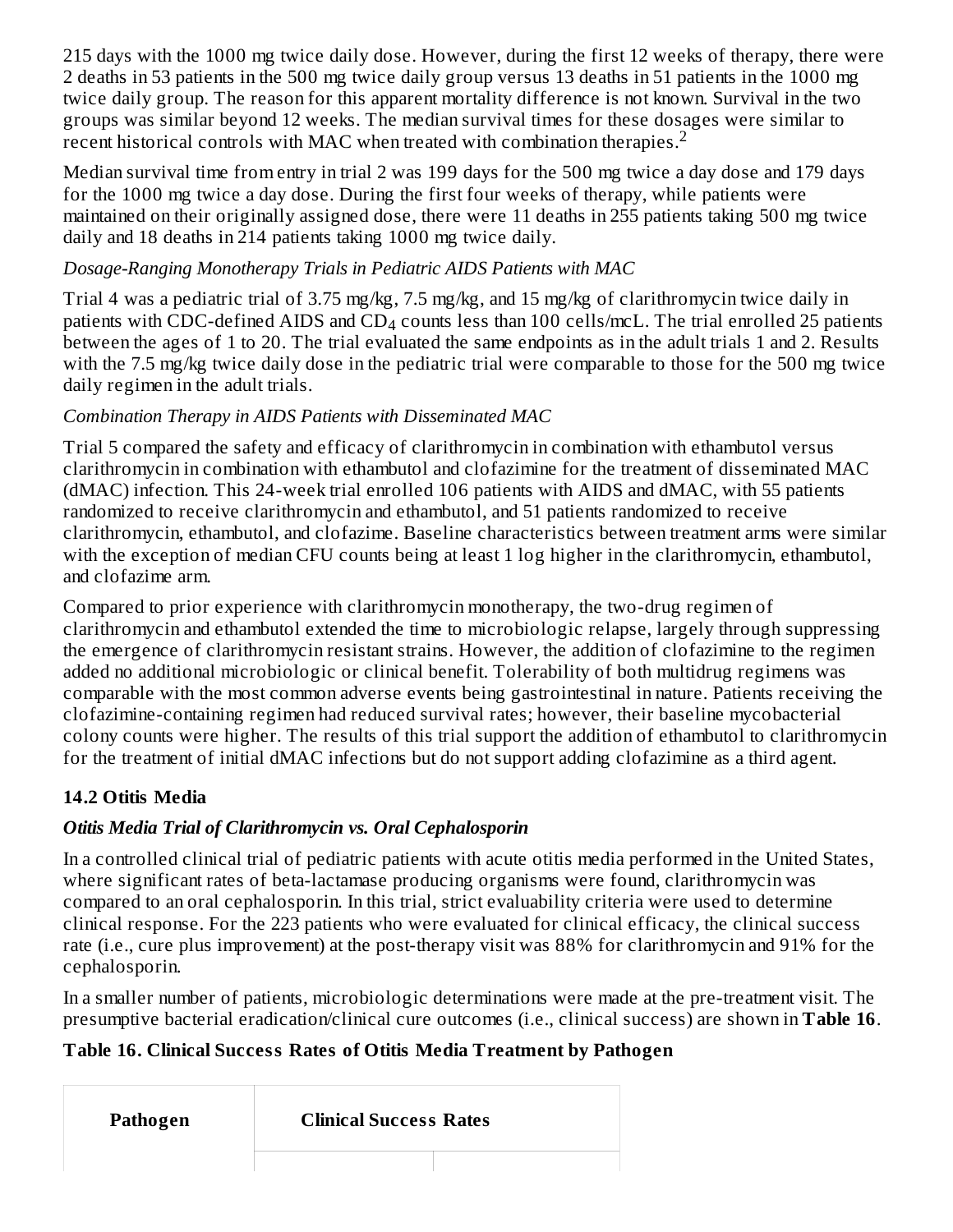|                           | <b>Clarithromycin</b> | Oral<br><b>Cephalosporin</b> |
|---------------------------|-----------------------|------------------------------|
| S. pneumoniae             | 13/15 (87%)           | 4/5                          |
| H. influenzae*            | 10/14 (71%)           | 3/4                          |
| M. catarrhalis            | 4/5                   | 1/1                          |
| S. pyogenes               | 3/3                   | 0/1                          |
| All Pathogens<br>Combined | 30/37 (81%)           | 8/11(73%)                    |

\* None of the *H. influenzae* isolated pre-treatment was resistant to clarithromycin; 6% were resistant to the control agent.

# *Otitis Media Trials of Clarithromycin vs. Antimicrobial/Beta-lactamase Inhibitor*

In two other controlled clinical trials of acute otitis media performed in the United States, where significant rates of beta-lactamase producing organisms were found, clarithromycin was compared to an oral antimicrobial agent that contained a specific beta-lactamase inhibitor. In these trials, strict evaluability criteria were used to determine the clinical responses. In the 233 patients who were evaluated for clinical efficacy, the combined clinical success rate (i.e., cure and improvement) at the post-therapy visit was 91% for both clarithromycin and the control.

For the patients who had microbiologic determinations at the pre-treatment visit, the presumptive bacterial eradication/clinical cure outcomes (i.e., clinical success) are shown in **Table 17**.

## **Table 17. Clinical Success Rates of Acute Otitis Media Treatment by Pathogen**

|                     |                       | <b>Clinical Success Rates</b>              |
|---------------------|-----------------------|--------------------------------------------|
| <b>PATHOGEN</b>     | <b>Clarithromycin</b> | Antimicrobial/Betal<br>lactamase Inhibitor |
| S. pneumoniae       | 43/51 (84%)           | 55/56 (98%)                                |
| $H.$ influenzae $*$ | 36/45 (80%)           | 31/33 (94%)                                |
| M. catarrhalis      | $9/10(90\%)$          | 6/6                                        |
| S. pyogenes         | 3/3                   | 5/5                                        |
| All Pathogens       | 91/109 (83%)          | 97/100 (97%)                               |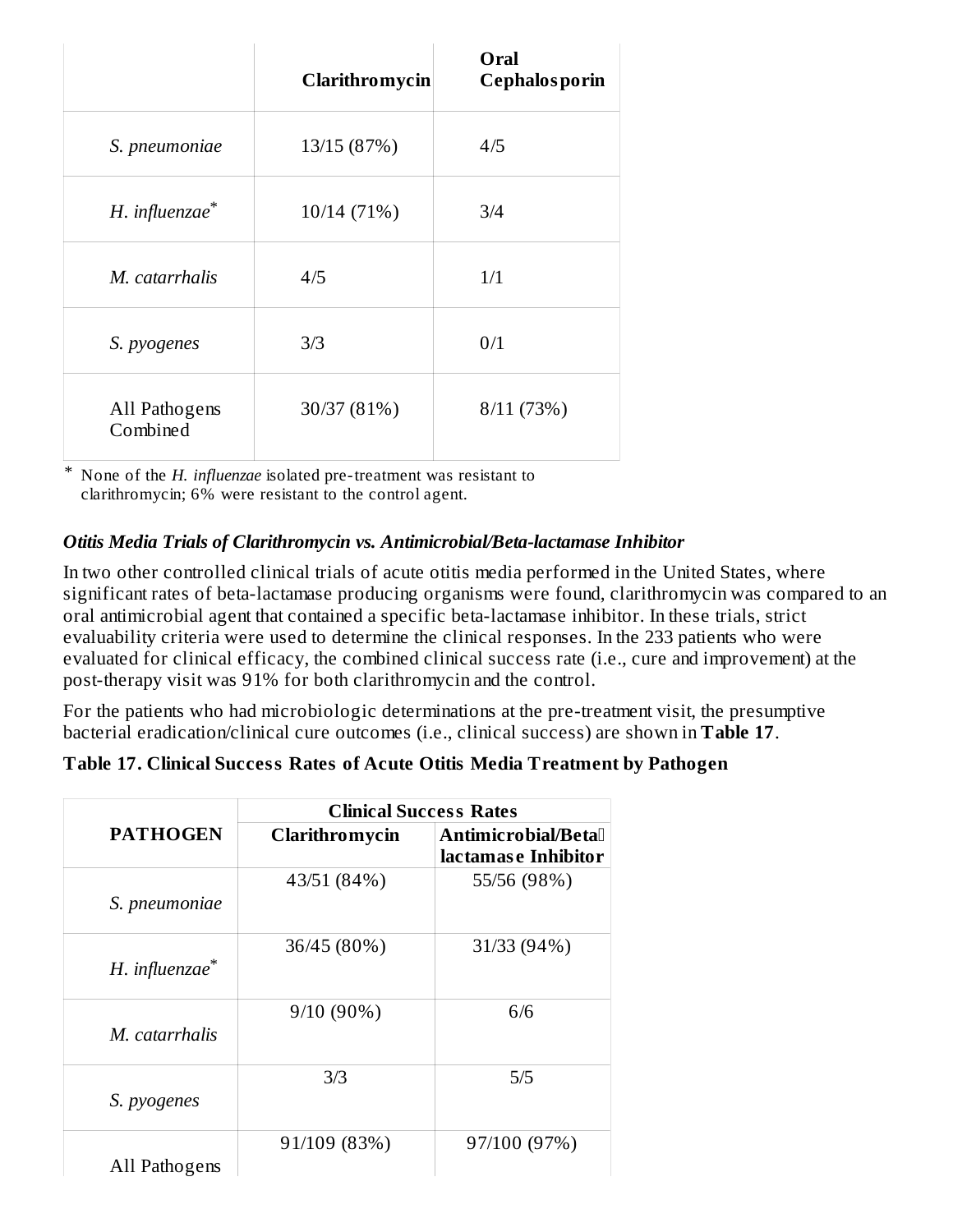\* Of the *H. influenzae* isolated pre-treatment, 3% were resistant to clarithromycin and 10% were resistant to the control agent.

#### **14.3** *H. pylori* **Eradication to Decreas e the Risk of Duodenal Ulcer Recurrence**

#### *Clarithromycin + Lansoprazole and Amoxicillin*

Two U.S. randomized, double-blind clinical trials (trial 6 and trial 7) in patients with *H. pylori* and duodenal ulcer disease (defined as an active ulcer or history of an active ulcer within one year) evaluated the efficacy of clarithromycin 500 mg twice daily in combination with lansoprazole 30 mg twice daily and amoxicillin 1 gm twice daily as 14-day triple therapy for eradication of *H. pylori*.

*H. pylori* eradication was defined as two negative tests (culture and histology) at 4 weeks to 6 weeks following the end of treatment.

The combination of clarithromycin plus lansoprazole and amoxicillin as triple therapy was effective in eradication of *H. pylori* (see results in **Table 18**). Eradication of *H. pylori* has been shown to reduce the risk of duodenal ulcer recurrence.

A randomized, double-blind clinical trial (trial 8) performed in the U.S. in patients with *H. pylori* and duodenal ulcer disease (defined as an active ulcer or history of an ulcer within one year) compared the efficacy of clarithromycin in combination with lansoprazole and amoxicillin as triple therapy for 10 days and 14 days. This trial established that the 10-day triple therapy was equivalent to the 14-day triple therapy in eradicating *H. pylori* (see results in **Table 18**).

#### **Table 18.** *H. pylori* **Eradication Rates-Triple Therapy (clarithromycin/lansoprazole/amoxicillin) Percent of Patients Cured [95% Confidence Interval] (number of patients)**

| <b>Trial</b> | <b>Duration</b> | <b>Triple Therapy</b><br><b>Evaluable Analysis*</b> | <b>Triple Therapy</b><br>Intent-to-Treat Analysis <sup>†</sup> |
|--------------|-----------------|-----------------------------------------------------|----------------------------------------------------------------|
| Trial 6      | 14 days         | $92^{\ddagger}$ [80-97.7] (n = 48)                  | $86^{\ddagger}$ [73.3-93.5] (n = 55)                           |
| Trial 7      | 14 days         | $86\frac{8}{75.7}$ -93.6] (n = 66)                  | $83§$ [72-90.8] (n = 70)                                       |
| Trial $81$   | 14 days         | $85$ [77-91] (N = 113)                              | $82$ [73.9-88.1] (N = 126)                                     |
|              | 10 days         | $84$ [76-89.8] (N = 123)                            | $81$ [73.9-87.6] (N = 135)                                     |

\* Based on evaluable patients with confirmed duodenal ulcer (active or within one year) and *H. pylori* infection at baseline defined as at least two of three positive endoscopic tests from CLOtest (Delta West LTD., Bentley, Australia), histology, and/or culture. Patients were included in the analysis if they completed the trial. Additionally, if patients were dropped out of the trial due to an adverse reaction related to the drug, they were included in the analysis as evaluable failures of therapy.

- † Patients were included in the analysis if they had documented *H. pylori* infection at baseline as defined above and had a confirmed duodenal ulcer (active or within one year). All dropouts were included as failures of therapy.
- ‡ (p<0.05) versus clarithromycin /lansoprazole and lansoprazole/amoxicillin dual therapy.
- § (p<0.05) versus clarithromycin /amoxicillin dual therapy.
- ¶ The 95% confidence interval for the difference in eradication rates, 10-day minus 14 -day, is (10.5, 8.1) in the evaluable analysis and (-9.7, 9.1) in the intent-to-treat analysis.

#### *Clarithromycin + Omeprazole and Amoxicillin Therapy*

Three U.S., randomized, double-blind clinical trials in patients with *H. pylori* infection and duodenal ulcer disease (n = 558) compared clarithromycin plus omeprazole and amoxicillin to clarithromycin plus amoxicillin. Two trials (trials 9 and 10) were conducted in patients with an active duodenal ulcer, and the third trial (trial 11) was conducted in patients with a duodenal ulcer in the past 5 years, but without an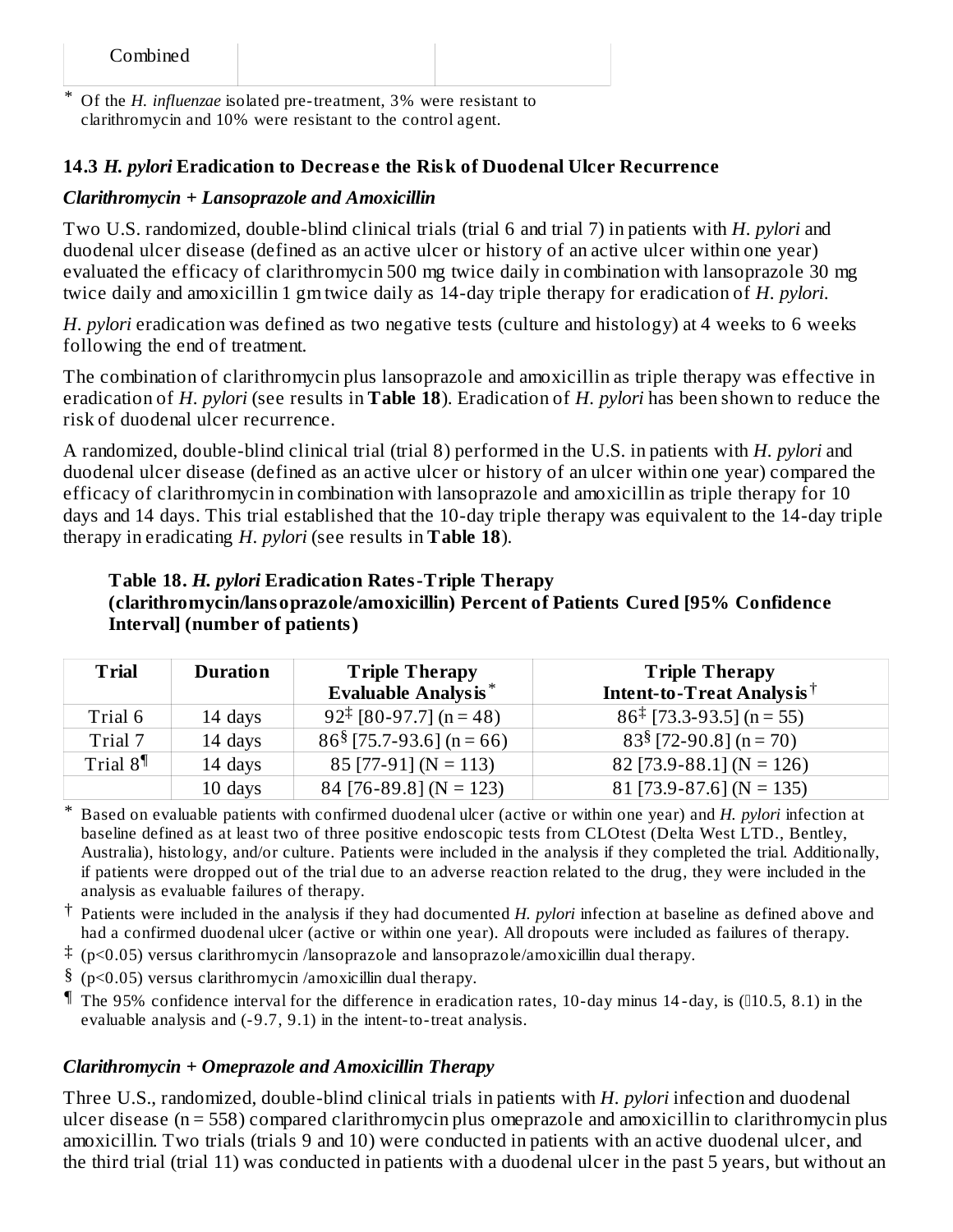ulcer present at the time of enrollment. The dosage regimen in the trials was clarithromycin 500 mg twice a day plus omeprazole 20 mg twice a day plus amoxicillin 1 gram twice a day for 10 days. In trials 9 and 10, patients who took the omeprazole regimen also received an additional 18 days of omeprazole 20 mg once a day. Endpoints studied were eradication of *H. pylori* and duodenal ulcer healing (trials 9 and 10 only). *H. pylori* status was determined by CLOtest®, histology, and culture in all three trials. For a given patient, *H. pylori* was considered eradicated if at least two of these tests were negative, and none was positive. The combination of clarithromycin plus omeprazole and amoxicillin was effective in eradicating *H. pylori* (see results in **Table 19**).

|          | $\alpha$ Clarithromycin + omeprazole + amoxicillin              |                        | Clarithromycin + amoxicillin |                                    |  |
|----------|-----------------------------------------------------------------|------------------------|------------------------------|------------------------------------|--|
|          | Per-Protocol <sup>*</sup><br>Intent-to- $\bf T$ reat $^\dagger$ |                        | Per-Protocol <sup>*</sup>    | Intent-to- $\bf T$ reat $^\dagger$ |  |
| Trial 9  | $\frac{1}{2}$ 77 [64, 86] (n = 64)                              | 69 [57, 79] $(n = 80)$ | 43 [31, 56] $(n = 67)$       | $37$ [27,48] (n =84)               |  |
| Trial 10 | $\frac{1}{2}$ 78 [67, 88] (n = 65)                              | 73 [61, 82] $(n = 77)$ | $41$ [29, 54] (n = 68)       | 36 [26, 47] $(n=84)$               |  |
| Trial 11 | $*90 [80, 96]$ (n = 69)                                         | $83$ [74, 91] (n = 84) | $33$ [24, 44] (n = 93)       | $32$ [23, 42] (n =99)              |  |

| Table 19. <i>H. pylori</i> Eradication Rates: % of Patients Cured [95% Confidence Interval] |  |  |
|---------------------------------------------------------------------------------------------|--|--|
|---------------------------------------------------------------------------------------------|--|--|

\* Patients were included in the analysis if they had confirmed duodenal ulcer disease (active ulcer trials 9 and 10; history of ulcer within 5 years, trial 11) and *H. pylori* infection at baseline defined as at least two of three positive endoscopic tests from  $\text{CLOtest}^{\circledR}$ , histology, and/or culture. Patients were included in the analysis if they completed the trial. Additionally, if patients dropped out of the trial due to an adverse reaction related to the study drug, they were included in the analysis as failures of therapy. The impact of eradication on ulcer recurrence has not been assessed in patients with a past history of ulcer.

‡ P<0.05 versus clarithromycin plus amoxicillin.

# *Clarithromycin + Omeprazole Therapy*

Four randomized, double-blind, multi-center trials (trials 12, 13, 14, and 15) evaluated clarithromycin 500 mg three times a day plus omeprazole 40 mg once a day for 14 days, followed by omeprazole 20 mg once a day (trials 12, 13, and 15) or by omeprazole 40 mg once a day (trial 14) for an additional 14 days in patients with active duodenal ulcer associated with *H. pylori*. Trials 12 and 13 were conducted in the U.S. and Canada and enrolled 242 and 256 patients, respectively. *H. pylori* infection and duodenal ulcer were confirmed in 219 patients in trial 12 and 228 patients in trial 13. These trials compared the combination regimen to omeprazole and clarithromycin monotherapies. Trials 14 and 15were conducted in Europe and enrolled 154 and 215 patients, respectively. *H. pylori* infection and duodenal ulcer were confirmed in 148 patients in trial 14 and 208 patients in trial 15. These trials compared the combination regimen to omeprazole monotherapy. The results for the efficacy analyses for these trials are described in **Tables 20, 21,** and **22**.

# *Duodenal Ulcer Healing*

The combination of clarithromycin and omeprazole was as effective as omeprazole alone for healing duodenal ulcer (see **Table 20**).

# **Table 20. End-of-Treatment Ulcer Healing Rates Percent of Patients Healed (n/N)**

| <b>Trial</b>       | Clarithromycin +<br>Omeprazole | Omeprazole  | <b>Clarithromycin</b> |
|--------------------|--------------------------------|-------------|-----------------------|
| <b>U.S. Trials</b> |                                |             |                       |
| Trial 13           | $94\%$ (58/62) <sup>*</sup>    | 88% (60/68) | 71% (49/69)           |

<sup>†</sup> Patients were included in the analysis if they had documented *H. pylori* infection at baseline and had confirmed duodenal ulcer disease. All dropouts were included as failures of therapy.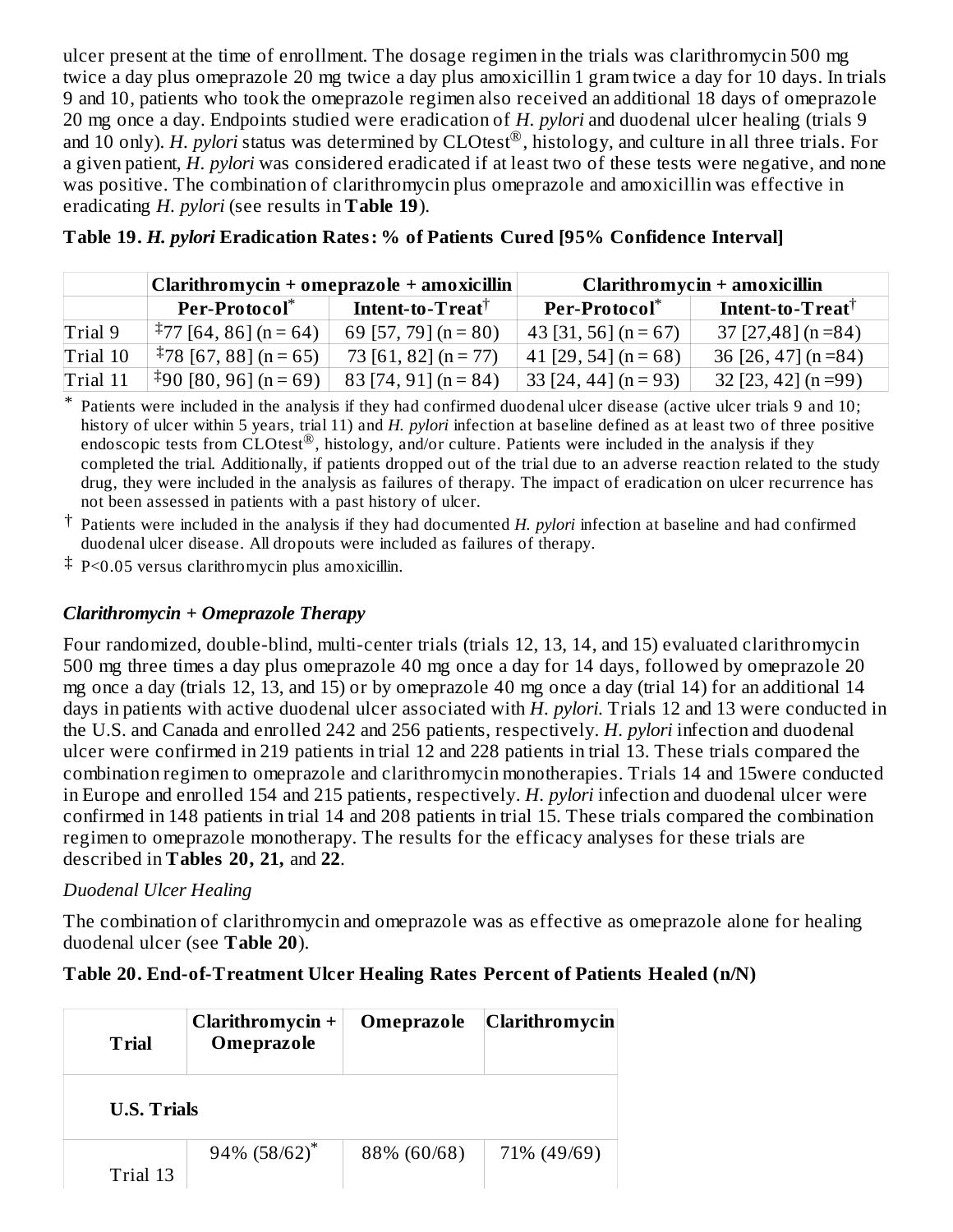|                        | 88% (56/64)* | 85% (55/65) | 64% (44/69) |
|------------------------|--------------|-------------|-------------|
| Trial 12               |              |             |             |
|                        |              |             |             |
|                        |              |             |             |
| <b>Non-U.S. Trials</b> |              |             |             |
|                        |              |             |             |
|                        | 99% (84/85)  | 95% (82/86) | N/A         |
| Trial 15               |              |             |             |
|                        |              |             |             |
|                        | 100% (64/64) | 99% (71/72) | N/A         |
| Trial $14^{\dagger}$   |              |             |             |
|                        |              |             |             |
|                        |              |             |             |

\* P<0.05 for clarithromycin + omeprazole versus clarithromycin monotherapy.

 $\dagger$  In trial 14 patients received omeprazole 40 mg daily for days 15 to 28.

## *Eradication of H. pylori Associated with Duodenal Ulcer*

The combination of clarithromycin and omeprazole was effective in eradicating *H. pylori* (see **Table 21**). *H. pylori* eradication was defined as no positive test (culture or histology) at 4 weeks following the end of treatment, and two negative tests were required to be considered eradicated. In the per-protocol analysis, the following patients were excluded: dropouts, patients with major protocol violations, patients with missing *H. pylori* tests post-treatment, and patients that were not assessed for *H. pylori* eradication at 4 weeks after the end of treatment because they were found to have an unhealed ulcer at the end of treatment.

#### **Table 21.** *H. pylori* **Eradication Rates (Per-Protocol Analysis) at 4 to 6 weeks Percent of Patients Cured (n/N)**

| Clarithromycin +<br>Omeprazole             |              | Omeprazole Clarithromycin |
|--------------------------------------------|--------------|---------------------------|
| <b>U.S. Trials</b>                         |              |                           |
| 64\% $(39/61)$ <sup>*</sup> , <sup>†</sup> | $0\%$ (0/59) | 39% (17/44)               |
| $74\%$ $(39/53)^{*}$ , †                   | $0\%$ (0/54) | 31% (13/42)               |
| <b>Non-U.S. Trials</b>                     |              |                           |
| 74% $(64/86)$ <sup>†</sup>                 | $1\% (1/90)$ | N/A                       |
|                                            |              |                           |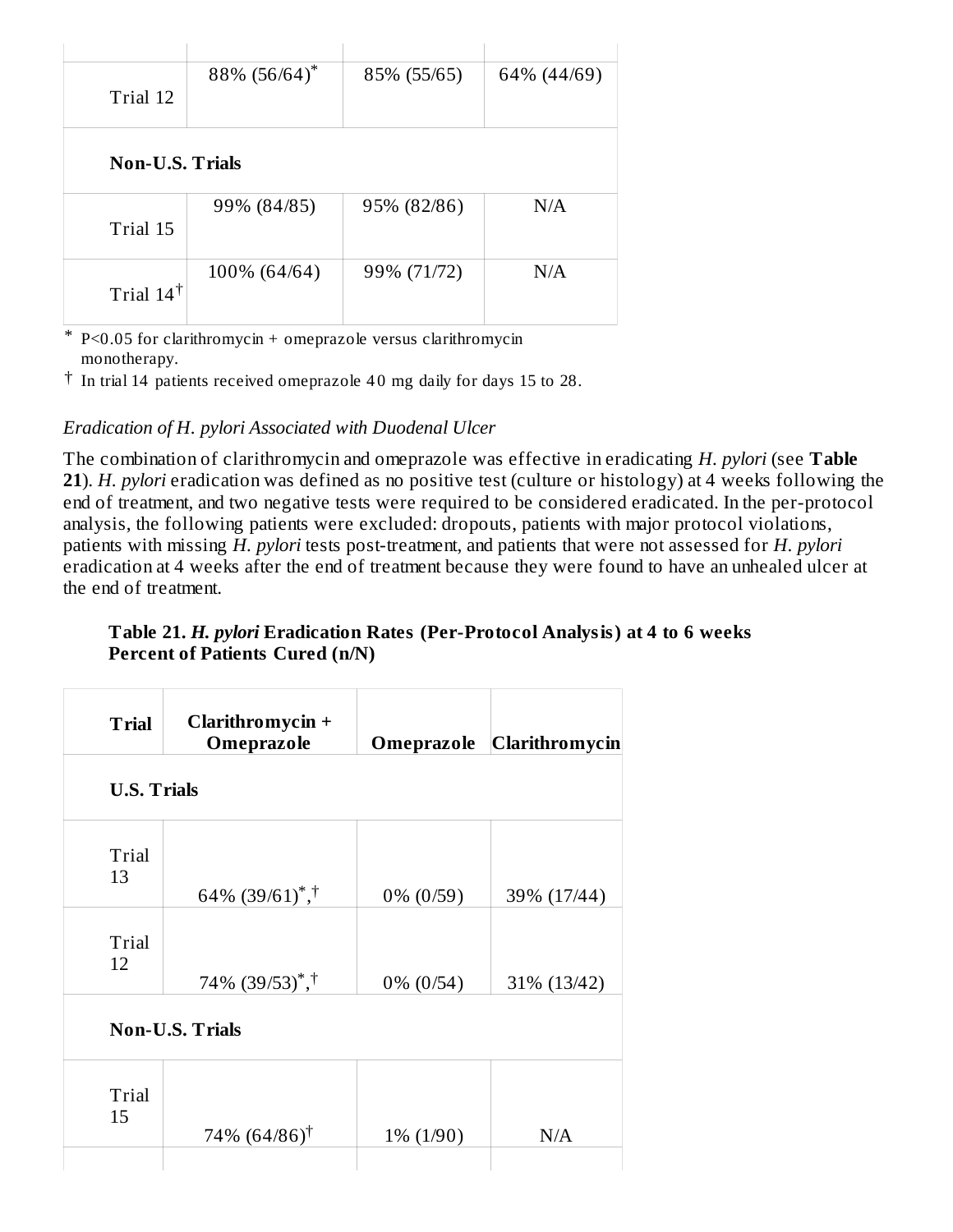| Trial |                             |              |     |
|-------|-----------------------------|--------------|-----|
|       | $83\%$ (50/60) <sup>†</sup> | $1\% (1/74)$ | N/A |

\* Statistically significantly higher than clarithromycin monotherapy ( $p < 0.05$ ).

<sup> $\dagger$ </sup> Statistically significantly higher than omeprazole monotherapy ( $p < 0.05$ ).

## *Duodenal Ulcer Recurrence*

Ulcer recurrence at 6-months and at 12 months following the end of treatment was assessed for patients in whom ulcers were healed post-treatment (see the results in **Table 22**). Thus, in patients with duodenal ulcer associated with *H. pylori* infection, eradication of *H. pylori* reduced ulcer recurrence.

#### **Table 22. Duodenal Ulcer Recurrence at 6 months and 12 months in Patients with Healed Ulcers**

|                                                         | H. pylori Negative<br>at 4-6<br>Weeks               | H. pylori Positive at 4-6<br><b>Weeks</b> |  |  |
|---------------------------------------------------------|-----------------------------------------------------|-------------------------------------------|--|--|
|                                                         | <b>U.S. Trials</b><br><b>Recurrence at 6 Months</b> |                                           |  |  |
| <b>Trial 100</b>                                        |                                                     |                                           |  |  |
| Clarithromycin + Omeprazole                             | 6% (2/34)                                           | 56% (9/16)                                |  |  |
| Omeprazole                                              | (0/0)                                               | 71% (35/49)                               |  |  |
| Clarithromycin                                          | 12% (2/17)                                          | 32% (7/22)                                |  |  |
| <b>Trial 067</b>                                        |                                                     |                                           |  |  |
| Clarithromycin + Omeprazole                             | 38% (11/29)                                         | 50% (6/12)                                |  |  |
| Omeprazole                                              | (0/0)                                               | 67% (31/46)                               |  |  |
| Clarithromycin                                          | 18% (2/11)                                          | 52% (14/27)                               |  |  |
| <b>Non-U.S. Trials</b><br><b>Recurrence at 6 Months</b> |                                                     |                                           |  |  |
| <b>Trial 058</b>                                        |                                                     |                                           |  |  |
| Clarithromycin + Omeprazole                             | 6% (3/53)                                           | 24% (4/17)                                |  |  |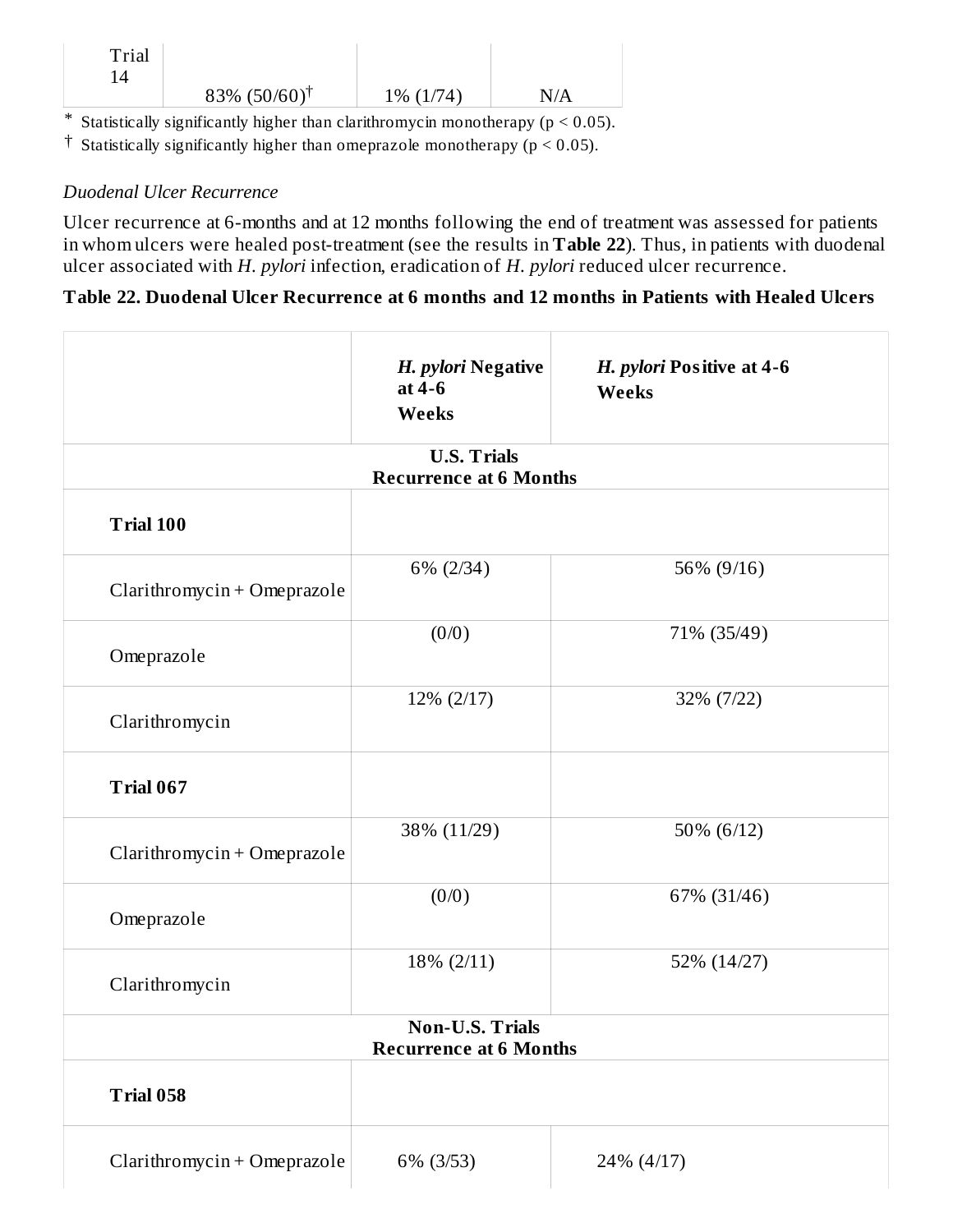| Omeprazole                                                           | $0\% (0/3)$  | 55% (39/71) |
|----------------------------------------------------------------------|--------------|-------------|
| Trial 812b                                                           |              |             |
| Clarithromycin + Omeprazole                                          | 5% (2/42)    | $0\% (0/7)$ |
| Omeprazole                                                           | $0\% (0/1)$  | 54% (32/59) |
| <b>Non-U.S. Trials</b><br><b>Recurrence at 12-Months in Trial 14</b> |              |             |
| Clarithromycin + Omeprazole                                          | $3\% (1/40)$ | $0\% (0/6)$ |
| Omeprazole                                                           | $0\% (0/1)$  | 67% (29/43) |

## **15 REFERENCES**

- 1. Winkel P, Hilden J, Hansen JF, Kastrup J, Kolmos HJ, Kjøller E, et al. Clarithromycin for stable coronary heart disease increases all-cause and cardiovascular mortality and cerebrovascular morbidity over 10 years in the CLARICOR randomised, blinded clinical trial. Int J Cardiol 2015; 182:459-65.
- 2. Kemper CA, et al. Treatment of *Mycobacterium avium* Complex Bacteremia in AIDS with a Four-Drug Oral Regimen. *Ann Intern Med*. 1992;116:466-472.

# **16 HOW SUPPLIED/STORAGE AND HANDLING**

Clarithromycin for oral suspension, USP is supplied in the following strengths and sizes:

| <b>Total Volume After</b><br><b>Constitution</b> | Clarithromycin<br><b>Concentration After</b><br><b>Constitution</b> | Clarithromycin<br><b>Contents Per Bottle</b> | <b>NDC</b>   |
|--------------------------------------------------|---------------------------------------------------------------------|----------------------------------------------|--------------|
| $50$ mL                                          | $125 \text{ mg}/5 \text{ mL}$                                       | $1250$ mg                                    | 0781-6022-52 |
| 100 mL                                           | $125 \text{ mg}/5 \text{ mL}$                                       | $2500$ mg                                    | 0781-6022-46 |
| $50$ mL                                          | $250 \text{ mg}/5 \text{ mL}$                                       | $2500$ mg                                    | 0781-6023-52 |
| 100 mL                                           | $250 \text{ mg}/5 \text{ mL}$                                       | $5000$ mg                                    | 0781-6023-46 |

Store clarithromycin for oral suspension below 25°C (77°F) in a well-closed container [see USP Controlled Room Temperature]. Do not refrigerate clarithromycin suspension.

# **17 PATIENT COUNSELING INFORMATION**

Provide the following instructions or information about clarithromycin to patients: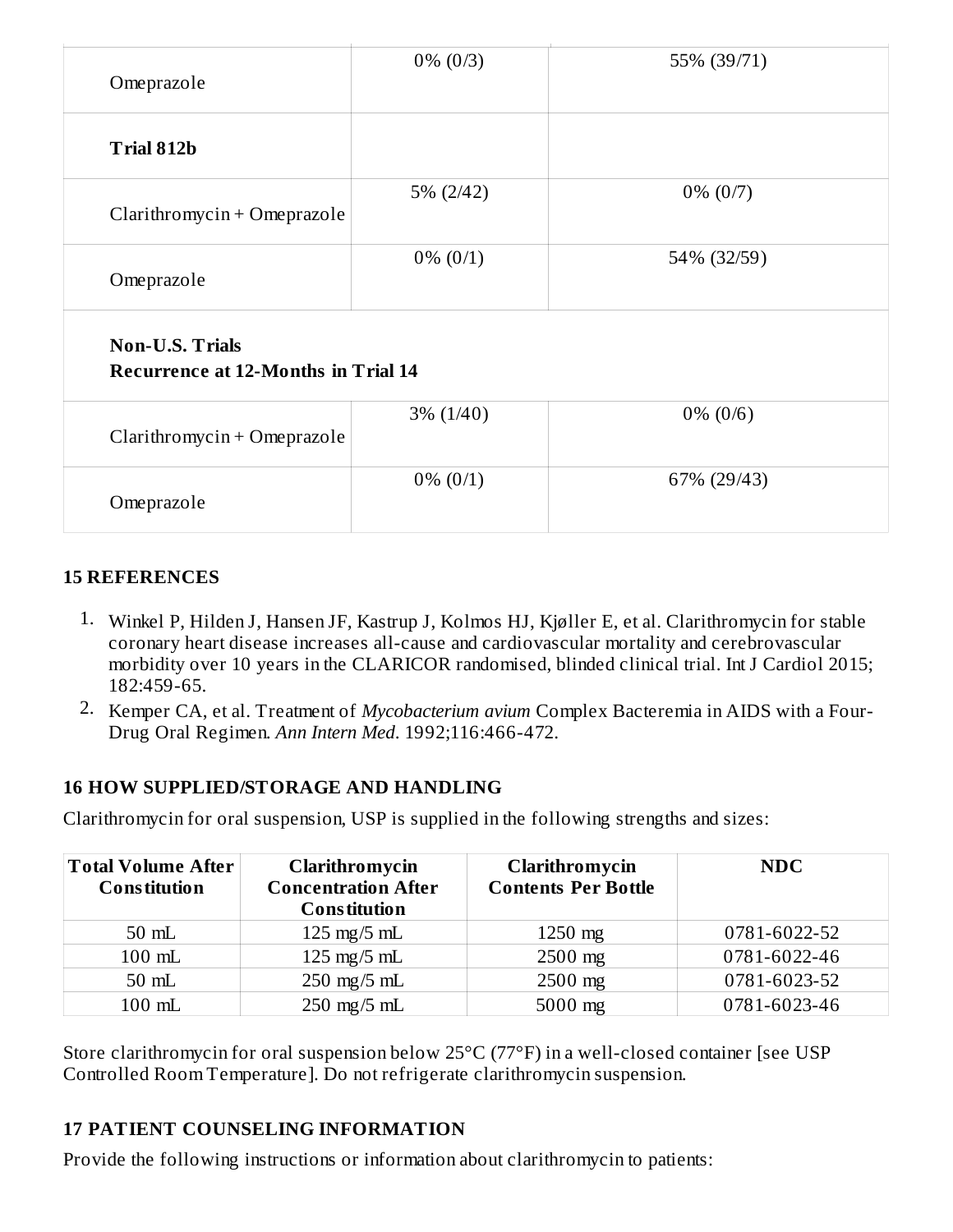#### **Important Administration Instructions**

Advise patients that clarithromycin for oral suspension can be taken with or without food and can be taken with milk. Do not refrigerate the suspension.

#### **Drug Interactions**

Advise patients that clarithromycin may interact with some drugs; therefore, advise patients to report to their healthcare provider the use of any other medications.

#### **Diarrhea**

Advise patients that diarrhea is a common problem caused by antibacterials including clarithromycin which usually ends when the antibacterial is discontinued. Sometimes after starting treatment with antibacterials, patients can develop watery and bloody stools (with or without stomach cramps and fever) even as late as two or more months after having taken the last dose of the antibacterial. If this occurs, instruct patients to contact their healthcare provider as soon as possible.

## **Embryo-fetal Toxicity**

Advise females of reproductive potential that if pregnancy occurs while taking this drug, there is a potential hazard to the fetus [*see Warnings and Precautions (5.7)* and *Use in Specific Populations (8.1)*].

## **Antibacterial Resistance**

Counsel patients that antibacterial drugs including clarithromycin should only be used to treat bacterial infections. They do not treat viral infections (e.g., the common cold). When clarithromycin is prescribed to treat a bacterial infection, patients should be told that although it is common to feel better early in the course of therapy, the medication should be taken exactly as directed. Skipping doses or not completing the full course of therapy may (1) decrease the effectiveness of the immediate treatment and (2) increase the likelihood that bacteria will develop resistance and will not be treatable by clarithromycin or other antibacterial drugs in the future.

## **Potential for Dizziness, Vertigo and Confusion**

There are no data on the effect of clarithromycin on the ability to drive or use machines. However, counsel patients regarding the potential for dizziness, vertigo, confusion and disorientation, which may occur with the clarithromycin. The potential for these adverse reactions should be taken into account before patients drive or use machines.

## **Risk of Mortality in Patients with Coronary Dis eas e Years After Clarithromycin Treatment**

Advise patients who have coronary artery disease to continue medications and lifestyle modifications for their coronary artery disease because clarithromycin may be associated with increased risk for mortality years after the end of clarithromycin treatment.

Manufactured in Romania by Sandoz SRL for

Sandoz Inc., Princeton, NJ 08540

Rev. September 2019

## **PRINCIPAL DISPLAY PANEL**

**NDC** 0781-6022-52

**Clarithromycin for Oral Suspension, USP**

**125 mg\* per 5 mL**

**when reconstituted**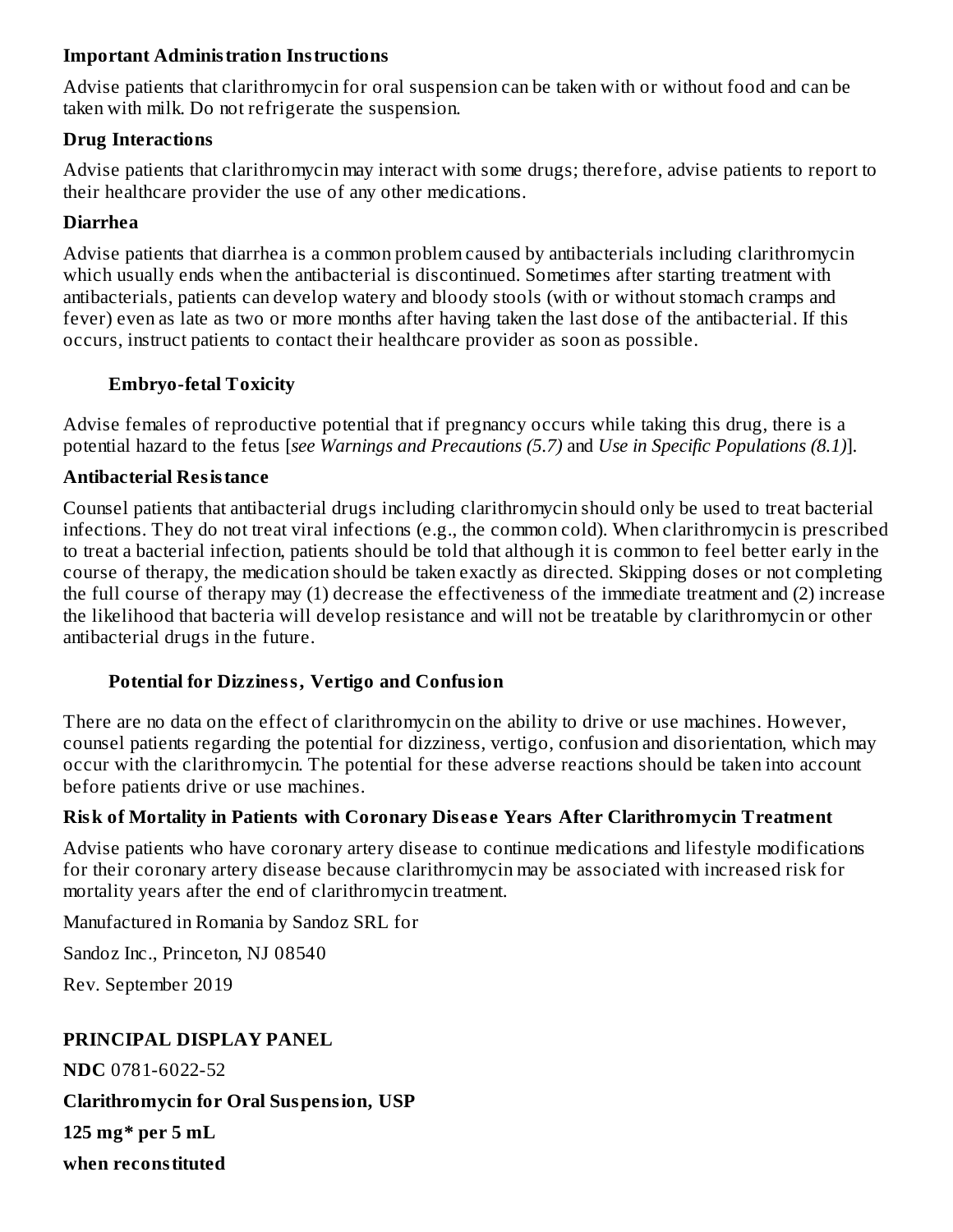\*When mixed as directed, each teaspoonful (5 mL) contains 125 mg of clarithromycin in a fruit-punch flavored, aqueous vehicle.

**Rx only**

50 mL (when mixed)

# **SANDOZ**

NDC 0781-6022-52





when reconstituted \*When mixed as directed, each teaspoonful (5 mL) contains 125 mg of clarithromycin in a fruit-punch flavored, aqueous vehicle.

R<sub>s</sub> only





# **PRINCIPAL DISPLAY PANEL**

**NDC** 0781-6023-52

# **Clarithromycin for Oral Suspension, USP**

**250 mg\* per 5 mL**

## **when reconstituted**

\*When mixed as directed, each teaspoonful (5 mL) contains 250 mg of clarithromycin in a fruit punch flavored, aqueous vehicle.

# **Rx only**

50 mL (when mixed)

# **SANDOZ**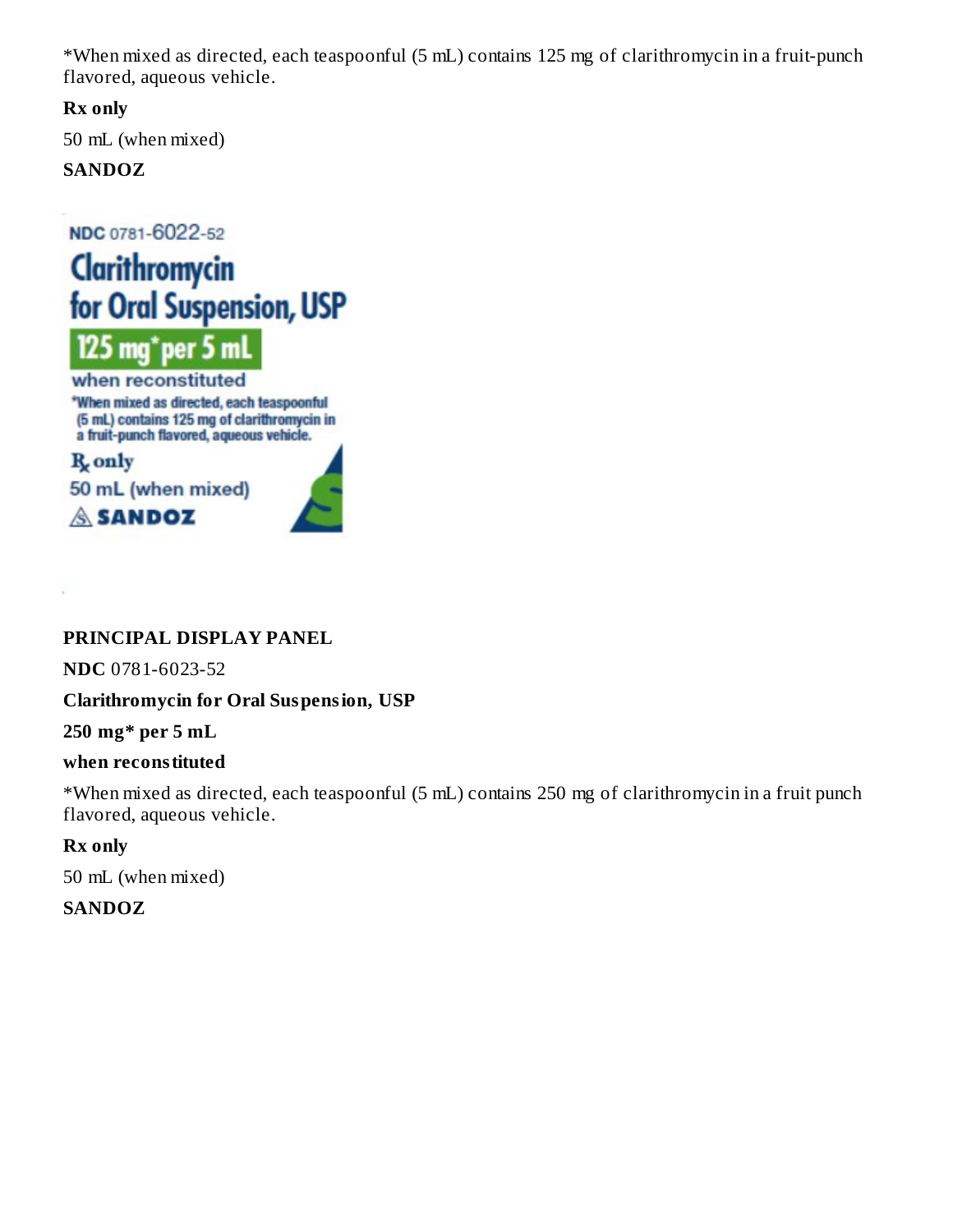# NDC 0781-6023-52 **Clarithromycin<br>for Oral Suspension, USP** 250 mg<sup>\*</sup> per 5 mL when reconstituted

"When mixed as directed, each teaspoonful (5 mL) contains 250 mg of clarithromycin in<br>a fruit-punch flavored, aqueous vehicle.

R<sub>only</sub> 50 mL (when mixed) **SANDOZ** 

| <b>CLARITHROMYCIN</b>                               |                                                                             |                          |                    |
|-----------------------------------------------------|-----------------------------------------------------------------------------|--------------------------|--------------------|
| clarithromycin for suspension                       |                                                                             |                          |                    |
|                                                     |                                                                             |                          |                    |
| <b>Product Information</b>                          |                                                                             |                          |                    |
| Product Type                                        | HUMAN PRESCRIPTION DRUG                                                     | Item Code (Source)       | NDC:0781-6022      |
| <b>Route of Administration</b>                      | ORAL                                                                        |                          |                    |
|                                                     |                                                                             |                          |                    |
|                                                     |                                                                             |                          |                    |
| <b>Active Ingredient/Active Moiety</b>              |                                                                             |                          |                    |
|                                                     | <b>Ingredient Name</b>                                                      | <b>Basis of Strength</b> | Strength           |
|                                                     | CLARITHROMYCIN (UNII: H1250 JIK0 A) (CLARITHROMYCIN - UNII: H1250 JIK0 A)   | <b>CLARITHROMYCIN</b>    | $125$ mg in $5$ mL |
|                                                     |                                                                             |                          |                    |
|                                                     |                                                                             |                          |                    |
| <b>Inactive Ingredients</b>                         |                                                                             |                          |                    |
|                                                     | <b>Ingredient Name</b>                                                      |                          | Strength           |
| CITRIC ACID MONOHYDRATE (UNII: 2968 PHW8 QP)        |                                                                             |                          |                    |
| <b>SILICON DIO XIDE (UNII: ETJ7Z6 XBU4)</b>         |                                                                             |                          |                    |
| <b>GLYCERYL MONOSTEARATE (UNII: 230 OU9 XXE4)</b>   |                                                                             |                          |                    |
| HYPROMELLOSE, UNSPECIFIED (UNII: 3NXW29V3WO)        |                                                                             |                          |                    |
| <b>MALTODEXTRIN</b> (UNII: 7CVR7L4A2D)              |                                                                             |                          |                    |
| POLYETHYLENE GLYCOL, UNSPECIFIED (UNII: 3WJQ0SDW1A) |                                                                             |                          |                    |
| POLYSORBATE 80 (UNII: 6OZP39ZG8H)                   |                                                                             |                          |                    |
| POTASSIUM SORBATE (UNII: 1VPU26JZZ4)                |                                                                             |                          |                    |
| PO VIDONE, UNSPECIFIED (UNII: FZ989GH94E)           |                                                                             |                          |                    |
| TITANIUM DIO XIDE (UNII: 15FIX9V2JP)                |                                                                             |                          |                    |
| <b>TRIETHYL CITRATE (UNII: 8Z96QXD6UM)</b>          |                                                                             |                          |                    |
| XANTHAN GUM (UNII: TTV12P4NEE)                      |                                                                             |                          |                    |
| SUCROSE (UNII: C151H8 M554)                         |                                                                             |                          |                    |
|                                                     | METHACRYLIC ACID - ETHYL ACRYLATE COPOLYMER (1:1) TYPE A (UNII: NX76LV5T8J) |                          |                    |
| POLOXAMER 188 (UNII: LQA7B6G8JG)                    |                                                                             |                          |                    |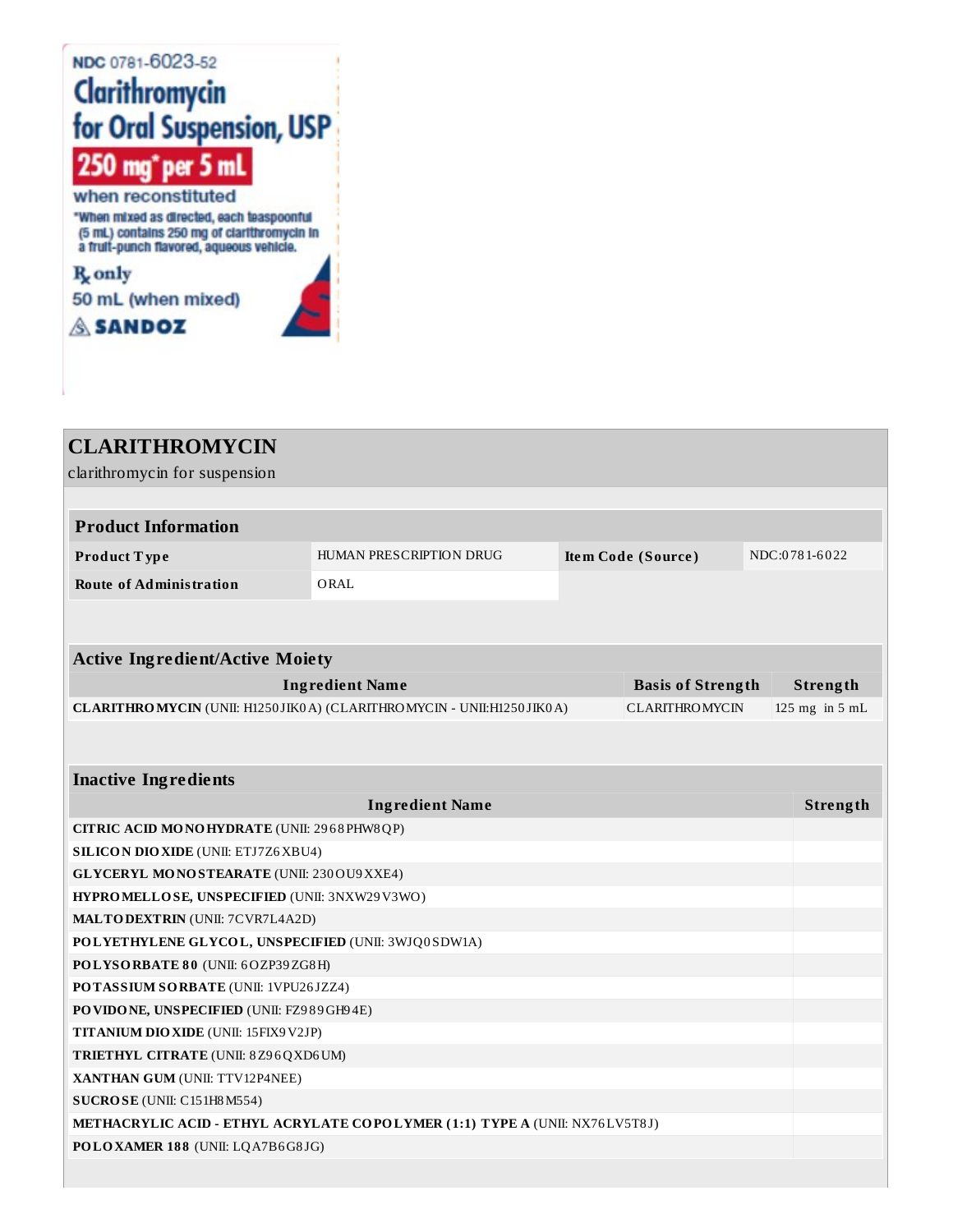| Packaging                    |                           |                                                                                     |                                         |                           |  |  |  |  |  |
|------------------------------|---------------------------|-------------------------------------------------------------------------------------|-----------------------------------------|---------------------------|--|--|--|--|--|
| #                            | <b>Item Code</b>          | Package Description                                                                 | Marketing Start Date Marketing End Date |                           |  |  |  |  |  |
|                              |                           | 1 NDC:0781-6022-52 50 mL in 1 BOTTLE; Type 0: Not a Combination Product             | 09/04/2007                              |                           |  |  |  |  |  |
|                              |                           | 2 NDC:0781-6022-46 100 mL in 1 BOTTLE; Type 0: Not a Combination Product 09/04/2007 |                                         |                           |  |  |  |  |  |
|                              |                           |                                                                                     |                                         |                           |  |  |  |  |  |
|                              |                           |                                                                                     |                                         |                           |  |  |  |  |  |
| <b>Marketing Information</b> |                           |                                                                                     |                                         |                           |  |  |  |  |  |
|                              | <b>Marketing Category</b> | <b>Application Number or Monograph Citation</b>                                     | <b>Marketing Start Date</b>             | <b>Marketing End Date</b> |  |  |  |  |  |
|                              | <b>ANDA</b>               | ANDA065283                                                                          | 09/04/2007                              |                           |  |  |  |  |  |
|                              |                           |                                                                                     |                                         |                           |  |  |  |  |  |

| <b>CLARITHROMYCIN</b>                             |  |                                                                             |  |                                         |  |                |  |
|---------------------------------------------------|--|-----------------------------------------------------------------------------|--|-----------------------------------------|--|----------------|--|
| clarithromycin for suspension                     |  |                                                                             |  |                                         |  |                |  |
|                                                   |  |                                                                             |  |                                         |  |                |  |
| <b>Product Information</b>                        |  |                                                                             |  |                                         |  |                |  |
| Product Type                                      |  | HUMAN PRESCRIPTION DRUG                                                     |  | Item Code (Source)                      |  | NDC:0781-6023  |  |
| <b>Route of Administration</b>                    |  | ORAL                                                                        |  |                                         |  |                |  |
|                                                   |  |                                                                             |  |                                         |  |                |  |
|                                                   |  |                                                                             |  |                                         |  |                |  |
| <b>Active Ingredient/Active Moiety</b>            |  |                                                                             |  |                                         |  |                |  |
|                                                   |  | <b>Ingredient Name</b>                                                      |  | <b>Basis of Strength</b>                |  | Strength       |  |
|                                                   |  | CLARITHROMYCIN (UNII: H1250JIK0A) (CLARITHROMYCIN - UNII:H1250JIK0A)        |  | <b>CLARITHROMYCIN</b>                   |  | 250 mg in 5 mL |  |
|                                                   |  |                                                                             |  |                                         |  |                |  |
|                                                   |  |                                                                             |  |                                         |  |                |  |
| <b>Inactive Ingredients</b>                       |  |                                                                             |  |                                         |  |                |  |
|                                                   |  | <b>Ingredient Name</b>                                                      |  |                                         |  | Strength       |  |
| CITRIC ACID MONOHYDRATE (UNII: 2968PHW8QP)        |  |                                                                             |  |                                         |  |                |  |
| <b>SILICON DIO XIDE (UNII: ETJ7Z6 XBU4)</b>       |  |                                                                             |  |                                         |  |                |  |
| <b>GLYCERYL MONOSTEARATE (UNII: 230 OU9 XXE4)</b> |  |                                                                             |  |                                         |  |                |  |
| HYPROMELLOSE, UNSPECIFIED (UNII: 3NXW29V3WO)      |  |                                                                             |  |                                         |  |                |  |
| <b>MALTODEXTRIN</b> (UNII: 7CVR7L4A2D)            |  |                                                                             |  |                                         |  |                |  |
|                                                   |  | POLYETHYLENE GLYCOL, UNSPECIFIED (UNII: 3WJQ0SDW1A)                         |  |                                         |  |                |  |
| POLYSORBATE 80 (UNII: 6OZP39ZG8H)                 |  |                                                                             |  |                                         |  |                |  |
| POTASSIUM SORBATE (UNII: 1VPU26JZZ4)              |  |                                                                             |  |                                         |  |                |  |
| PO VIDONE, UNSPECIFIED (UNII: FZ989GH94E)         |  |                                                                             |  |                                         |  |                |  |
| TITANIUM DIO XIDE (UNII: 15FIX9 V2JP)             |  |                                                                             |  |                                         |  |                |  |
| TRIETHYL CITRATE (UNII: 8Z96QXD6UM)               |  |                                                                             |  |                                         |  |                |  |
| XANTHAN GUM (UNII: TTV12P4NEE)                    |  |                                                                             |  |                                         |  |                |  |
| SUCROSE (UNII: C151H8M554)                        |  |                                                                             |  |                                         |  |                |  |
|                                                   |  | METHACRYLIC ACID - ETHYL ACRYLATE COPOLYMER (1:1) TYPE A (UNII: NX76LV5T8J) |  |                                         |  |                |  |
| POLOXAMER 188 (UNII: LQA7B6G8JG)                  |  |                                                                             |  |                                         |  |                |  |
|                                                   |  |                                                                             |  |                                         |  |                |  |
|                                                   |  |                                                                             |  |                                         |  |                |  |
| Packaging                                         |  |                                                                             |  |                                         |  |                |  |
| <b>Item Code</b>                                  |  | <b>Package Description</b>                                                  |  | Marketing Start Date Marketing End Date |  |                |  |